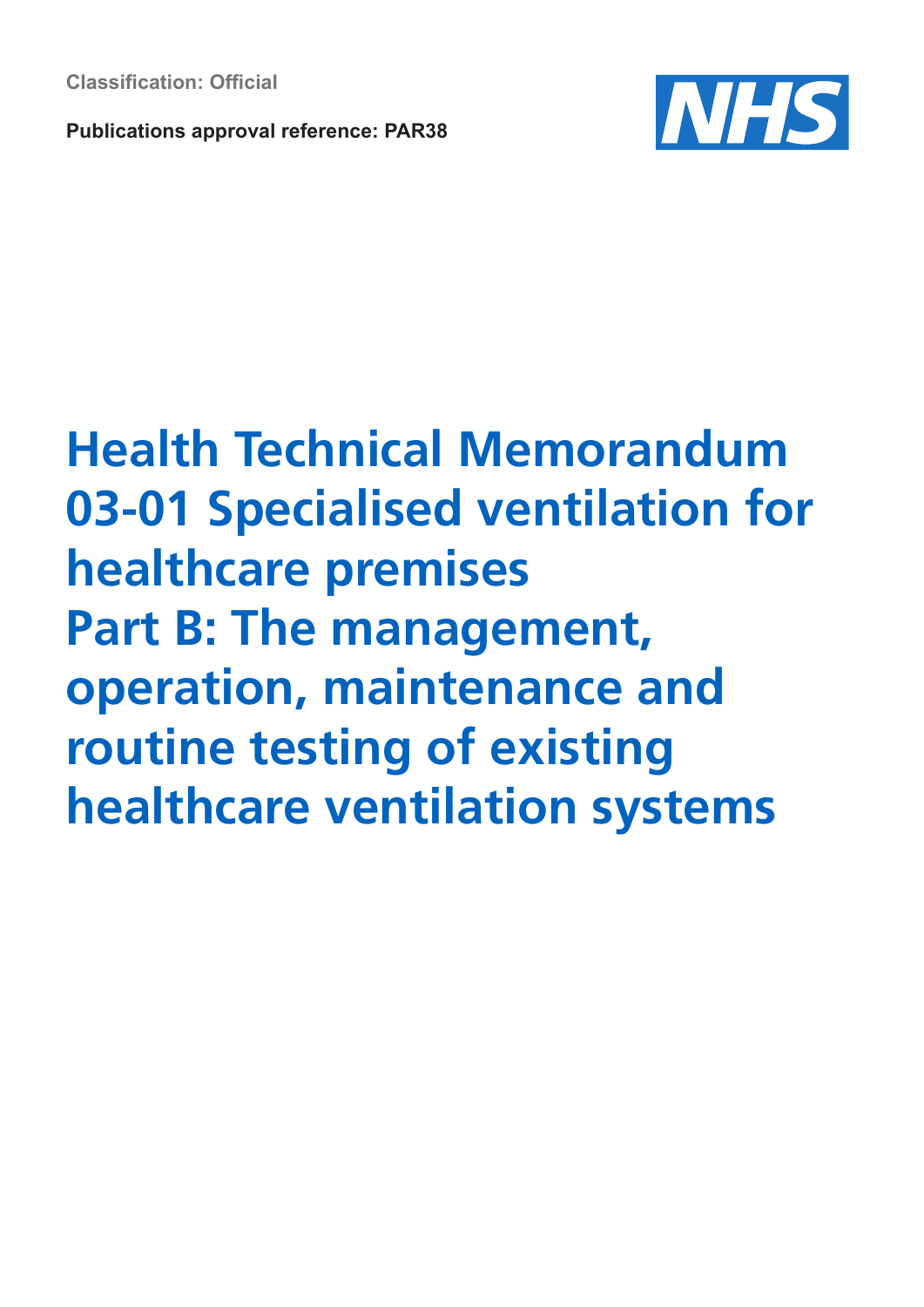# <span id="page-1-0"></span>**Preface**

This HTM was prepared prior to the COVID-19 pandemic caused by the severe acute respiratory syndrome coronavirus 2 (SARS-CoV-2). It has been reviewed against the known transmission evidence available at the time of publication. Ventilation is one of many mitigations against the virus and should be part of a package of infection prevention and control measures. The ventilation rates recommended in this document are likely to provide a lower risk environment for COVID-19 airborne transmission. Emerging evidence will continue to be reviewed as and when available.

## About Health Technical Memoranda

Health Technical Memoranda (HTMs) give comprehensive advice and guidance on the design, installation and operation of specialised building and engineering technology used in the delivery of healthcare.

The focus of Health Technical Memorandum guidance remains on healthcare-specific elements of standards, policies and up-todate established best practice. They are applicable to new and existing sites, and are for use at various stages during the whole building lifecycle.

### Language usage in technical guidance

In HTMs and HBNs, modal verbs such as "must", "should" and "may" are used to convey notions of obligation, recommendation or permission. The choice of modal verb will reflect the level of obligation needed to be compliant.

The following describes the implications and use of these modal verbs in HTMs/HBNs (readers should note that these meanings may differ from those of industry standards and legal documents):

- "Must" is used when indicating compliance with the law.
- "Should" is used to indicate a recommendation (not mandatory/ obligatory), i.e. among several possibilities or methods, one is recommended as being particularly suitable – without excluding other possibilities or methods.
- "May" is used for permission, i.e. to indicate a course of action permissible within the limits of the HBN or HTM.

#### **Typical usage examples**

• "All publicly-funded organisations must ensure that all contracts established to collect and treat waste conform to the Public Contracts Regulations." [obligation]

This guidance is not mandatory (unless specifically stated). However, any departures/ derogations from this HTM – including the measures implemented – should provide a degree of safety not less than that achieved by following the guidance set out in this HTM.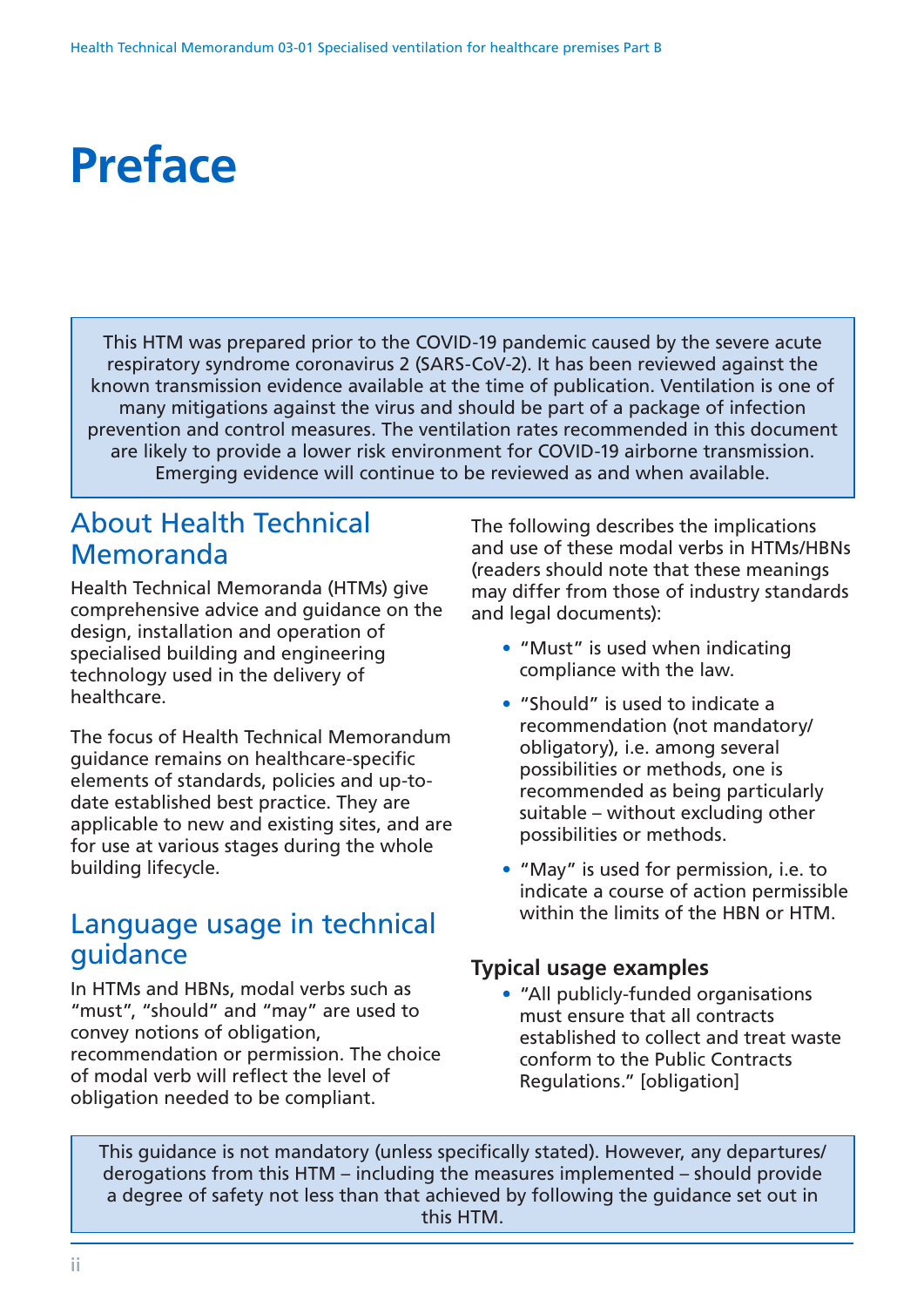- <span id="page-2-0"></span>• "All low voltage (LV) distributions should be configured as TN systems." [recommendation]
- "Alcohol hand gels that do not contain siloxanes may be rinsed out and the packaging recycled or placed into the municipal waste stream." **[permission]**

"Shall", in the obligatory sense of the word, is never used in current HTMs/HBNs.

## Project derogations from the Technical Guidance

Healthcare facilities built for the NHS are expected to support the provision of highquality healthcare and ensure the NHS Constitution right to a clean, safe and secure environment. It is therefore critical that they are designed and constructed to the highest and most appropriate technical standards and guidance. This applies when organisations, providers or commissioners invest in healthcare accommodation (irrespective of status, for example Foundation and non-Foundation trusts).

Statutory standards plus technical standards and guidance specific to NHS facilities:

[Health Building Notes](https://www.gov.uk/government/collections/health-building-notes-core-elements)

[Health Technical Memoranda](https://www.gov.uk/government/collections/health-technical-memorandum-disinfection-and-sterilization)

 [Complete list of NHS estates-related](https://www.gov.uk/government/publications/complete-list-of-nhs-estates-related-guidance)  [guidance](https://www.gov.uk/government/publications/complete-list-of-nhs-estates-related-guidance)

The need to demonstrate a robust process for agreeing any derogation from Technical Guidance is a core component of the business case assurance process.

The starting point for all NHS healthcare projects at Project Initiation Document (PID) and/or Strategic Outline Case (SOC) stage is one of full compliance.

Derogations to standards will potentially jeopardise business case approval and will only be considered in exceptional circumstances. A schedule of derogations will be required for any project requiring external business case approval and may be requested for those that have gone through an internal approvals process.

While it is recognised that derogation is required in some cases, this must be riskassessed and documented in order that it may be considered within the appraisal and approval process.

Derogations must be properly authorised by the project's senior responsible owner and informed and supported by appropriate technical advice (irrespective of a project's internal or external approval processes).

## Sustainability and 'Net Zero Carbon' targets

Healthcare provision is a significant contributor to the UK's carbon footprint. (In 2019, this was estimated to be around 5.4% of our greenhouse gases.) Accordingly, all NHS organisations have their part to play in meeting Net Zero Carbon targets alongside other [sustainability measures](https://www.england.nhs.uk/2020/01/greener-nhs-campaign-to-tackle-climate-health-emergency/).

In January 2020, Health chief Sir Simon Stevens announced three steps the NHS will take during 2020 to tackle this problem:

- NHS England has established an expert panel to chart a practical route map to enable the NHS to get to 'net zero'. The panel will submit an interim report to NHS England in summer 2020 and a final report ahead of the November [2020 UN](https://sdg.iisd.org/events/2020-un-climate-change-conference-unfccc-cop-26/)  [Climate Change Conference \(COP26\)](https://sdg.iisd.org/events/2020-un-climate-change-conference-unfccc-cop-26/) in Glasgow. The panel will consider changes the NHS can make in its own activities; in its supply chain; and through wider partnerships;
- the [NHS Long Term Plan](https://www.longtermplan.nhs.uk/) commits to [better use of technologies](https://www.longtermplan.nhs.uk/online-version/chapter-5-digitally-enabled-care-will-go-mainstream-across-the-nhs/) to make up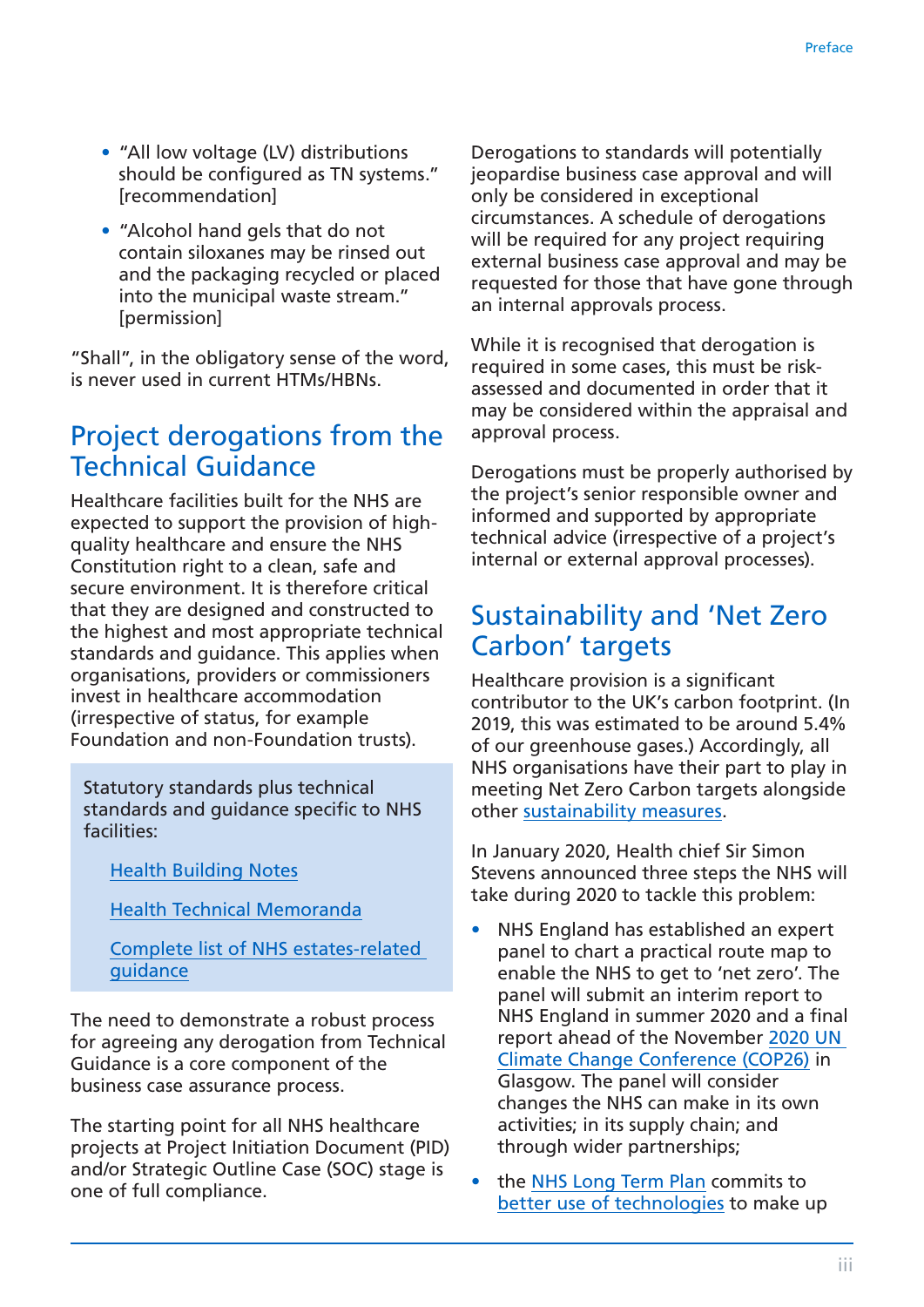to 30 million out-patient appointments redundant, sparing patients thousands of unnecessary trips to and from hospital. It is estimated that 6.7 billion road miles each year are from patients and their visitors travelling to the NHS;

• the panel will consider changes that can be made in the NHS's medical devices, consumables and pharmaceutical supply, and areas the NHS can influence such as the energy sector as the health service moves to using more renewable energy.

For specific ventilation-related measures, see the "Net Zero Carbon" section on page vi.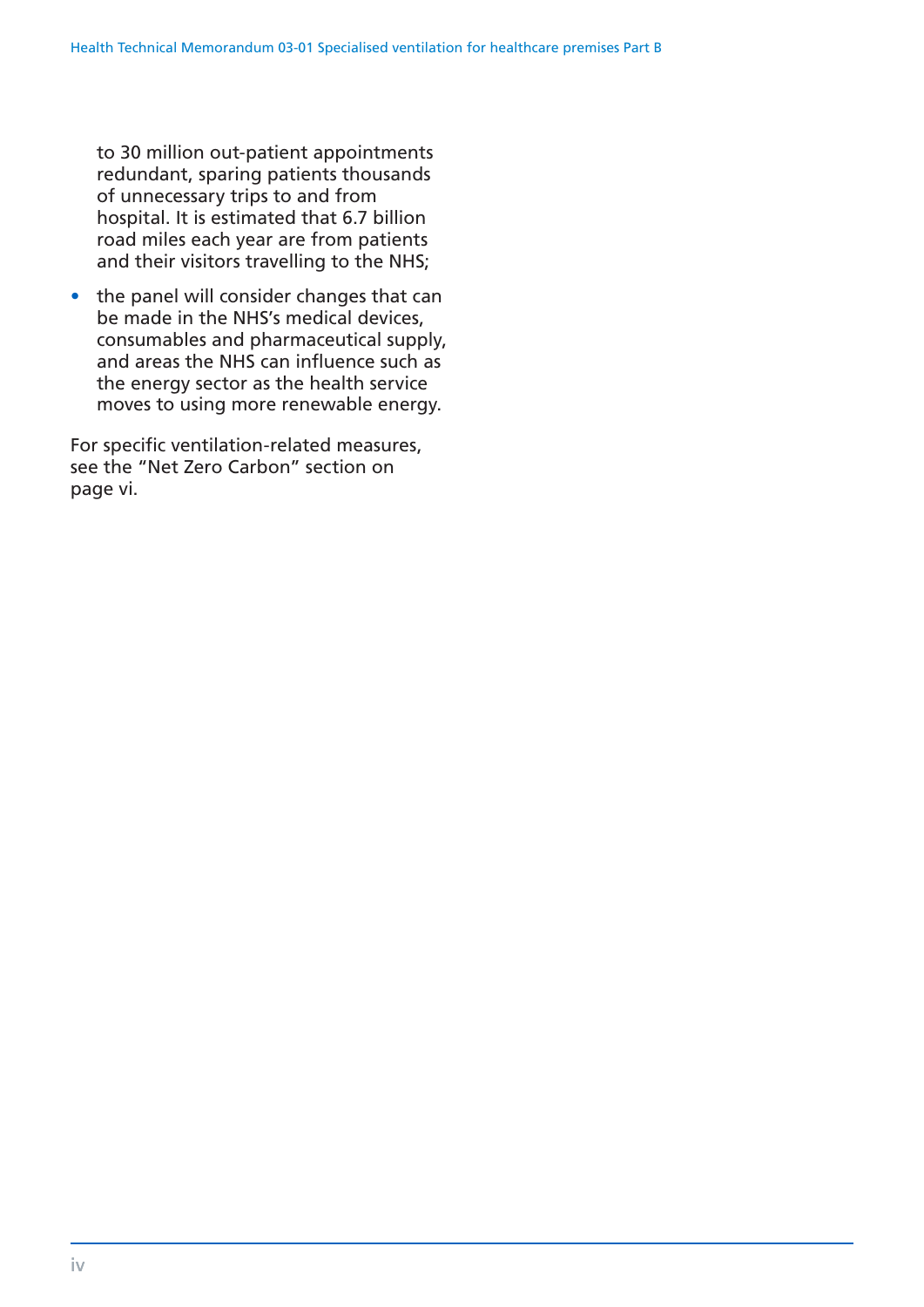# <span id="page-4-0"></span>**Executive summary**

### Preamble

Health Technical Memorandum 03-01 – 'Specialised ventilation in healthcare premises' is published in two parts:

Part A: The concept, design, specification, installation and acceptance testing of healthcare ventilation systems.

Part B: The management, operation, maintenance and routine testing of existing healthcare ventilation systems.

The documents give comprehensive advice and guidance on the legal requirements, design implications, maintenance and operation of specialised ventilation in healthcare premises providing acute care. The use of these premises is very intense, the occupancy level high and the patients may be particularly susceptible to airborne infection risks. Their condition may also require close control of the environment.

The ventilation of non-healthcare facilities within the hospital curtilage should be designed to suit the application and specific guidance relating to the activity should be followed, for example pharmacy, sterile services department, etc. However, as they are on the hospital site, the means of providing ventilation should not adversely impact upon the hospital (for example, evaporative cooling towers should not be installed, sound levels should be appropriate and if the facility is within or attached to an area accessed by patients,

their needs and the risk of airborne contamination should be considered).

In other types of healthcare facility that are outside of the hospital curtilage, for example GP practices, health centres, minor injuries units, dental, ophthalmic and podiatry clinics, mental health facilities, respite and long stay care homes and hospices, etc, a risk assessment of the nature of the treatment being delivered, condition of the patients and intensity of use needs to be undertaken by those responsible for the facility in order to determine the extent to which this guidance will be applicable.

The guidance contained in Part A of this Health Technical Memorandum applies to new installations and major refurbishments of existing installations and should be considered as the standard to be achieved.

The guidance contained in Part B of this Health Technical Memorandum applies to all ventilation systems installed in healthcare premises irrespective of the age of the installation and should be considered as the standard to be achieved.

Health Technical Memorandum 03-01 (2021) supersedes all previous versions of Health Technical Memorandum 03-01 – 'Specialised ventilation in healthcare premises' (2007). It also supersedes HTM 2025 (1994) and DV4 (1983).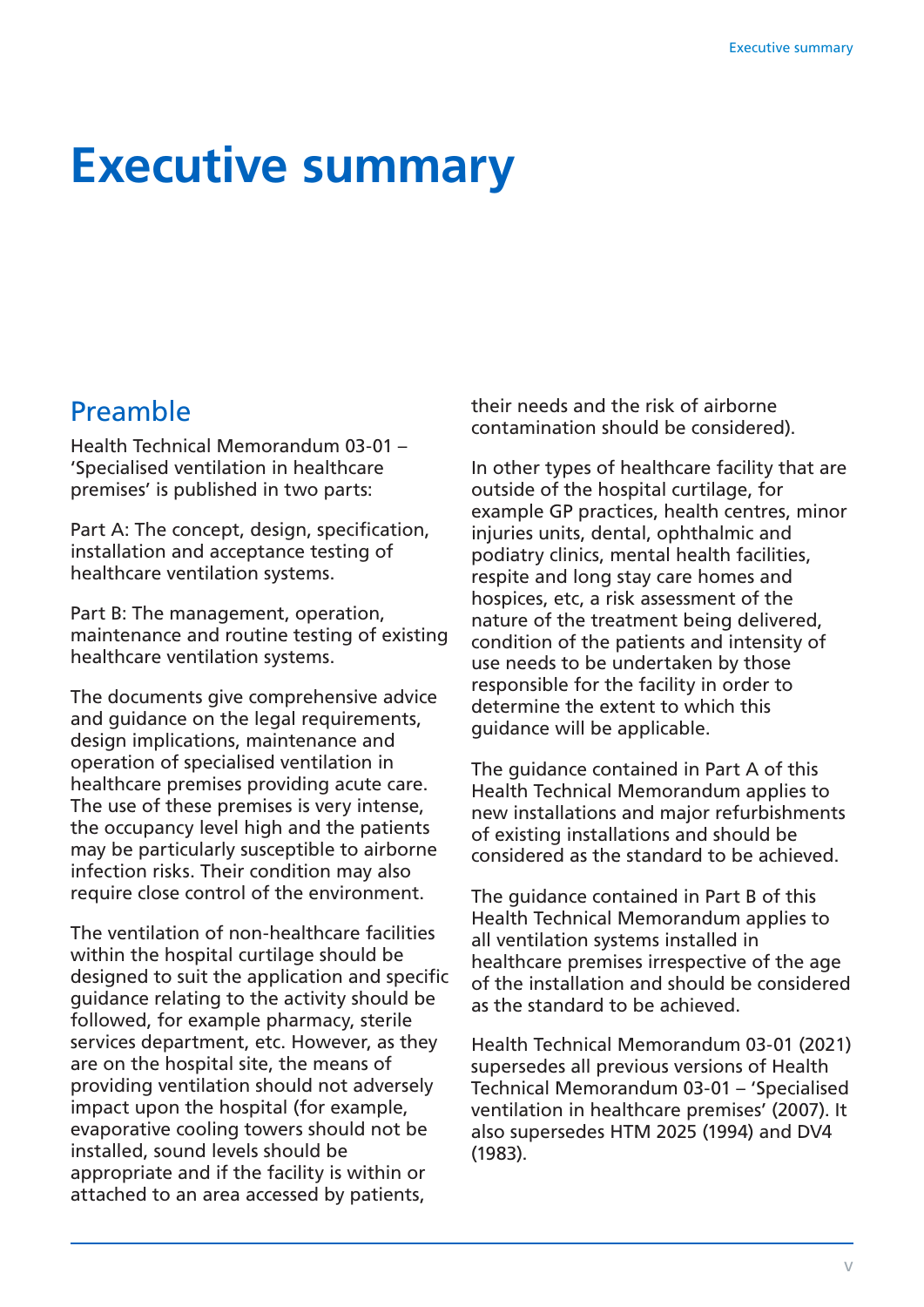## <span id="page-5-0"></span>Who should use this guidance?

This document is aimed at specifiers, designers, suppliers, installers, estates and facilities managers and operations. Elements of the document will also be relevant to managers concerned with the day-to-day management of healthcare facilities and senior healthcare management.

### Main changes since the 2007 edition

- Design information for specific healthcare applications has been revised and information on the reason for ventilation given. For example, endoscopy rooms are now negative pressure to contain and remove odours and manage airborne risks to staff. These endoscopy-specific risks (i.e. waste anaesthetic gases and pathogenic material (for example, multi-drugresistant tuberculosis) discharged by the patient during the procedure being undertaken) were identified prior to the SARS-CoV-2 pandemic. As with other elements in Part A, the application of this change is not retrospective but applies to new installations and major refurbishments (see Preamble above).
- The client's needs and legal requirements are more clearly explained.
- This edition of Health Technical Memorandum 03-01 introduces the concept of the Ventilation Safety Group in healthcare organisations (similar to the Water Safety Group in Health Technical Memorandum 04-01 and the Electrical Safety Group in Health Technical Memorandum 06-01). This is a multidisciplinary group whose remit will be to assess all aspects of ventilation safety and resilience required for the safe development and operation of healthcare premises.
- The HTM introduces a standard method of identifying and labelling ventilation systems and the creation of an inventory of installed systems.
- The issues of resilience and diversity are addressed.
- Guidance is provided on refurbishments or when changing the use of an existing **installation**
- Guidance is given on lifecycle and the updating of mid-life plant.
- Design information for specific healthcare application has been extensively revised.
- Issues around rooms where anaesthetic agents are used are addressed.
- Airflow rates are more tailored to the applications to take advantage of new fan and control technology and so reduce energy consumption.
- Revised air quality and filter standards are given.
- New and emerging technologies are catered for.
- Advice is given on installation standards and the appointment of an independent validator.
- More detailed information is given on the commissioning process.
- Validation acceptance standards and methodology has been completely revised.
- Routine inspection and maintenance guidance has been revised and updated.

#### **Net zero carbon**

Health Technical Memorandum 03-01 supports UK legislation to bring all greenhouse gas emissions to net zero by 2050, and promotes sustainable methods of ventilation in healthcare facilities. The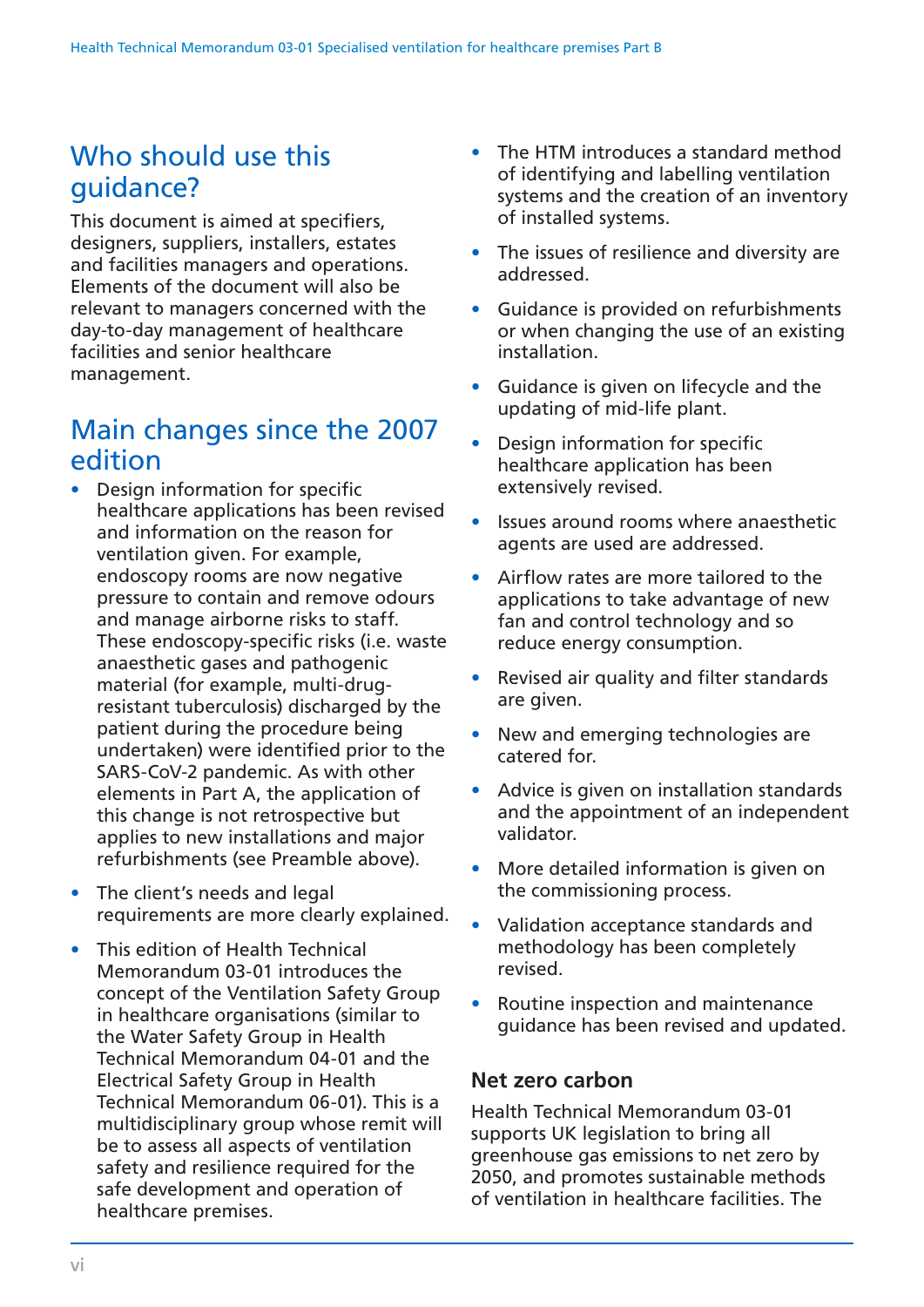HTM's core principle is that the default method of ventilation should as far as possible be natural ventilation followed by mixed mode (natural with mechanical ventilation), with mechanical ventilation being the last option.

The energy consumption of ventilation systems should be further minimised by specifying solutions with the lowest lifecycle environmental cost. The basic objective of energy-saving strategies in this HTM is to provide the required ventilation service using the minimum energy. To this end, Health Technical Memorandum 03-01 recommends switching a system "off" when not required to be the most energyefficient policy. If the system is needed to maintain a minimum background condition, reducing its output by "setting back" to the minimum necessary to achieve and maintain the desired condition is the next best option.

Fans represent an enormous potential for energy savings to reduce carbon emissions, as they are among the largest single users

of energy (they use approximately 40% of all electricity in ventilation systems). The European Regulation 1253/2014, implementing the Energy-related Products (ErP) Directive, has significantly reduced the power to drive fans. Accordingly, Health Technical Memorandum 03-01 recommends using electronically commutated fans, as these have been proven to be the most energy-efficient, while also advising that belt-driven fans should no longer be installed.

There have been many legislative changes aimed at reducing energy consumption and technical advances that have increased operational efficiency. This revised HTM incorporates those changes and has amended many of the design parameters for healthcare ventilation. Designs that are simply repeated from previous installations designed to superseded standards and guidance will not meet the revised energy or operational standards and will not produce a compliant result.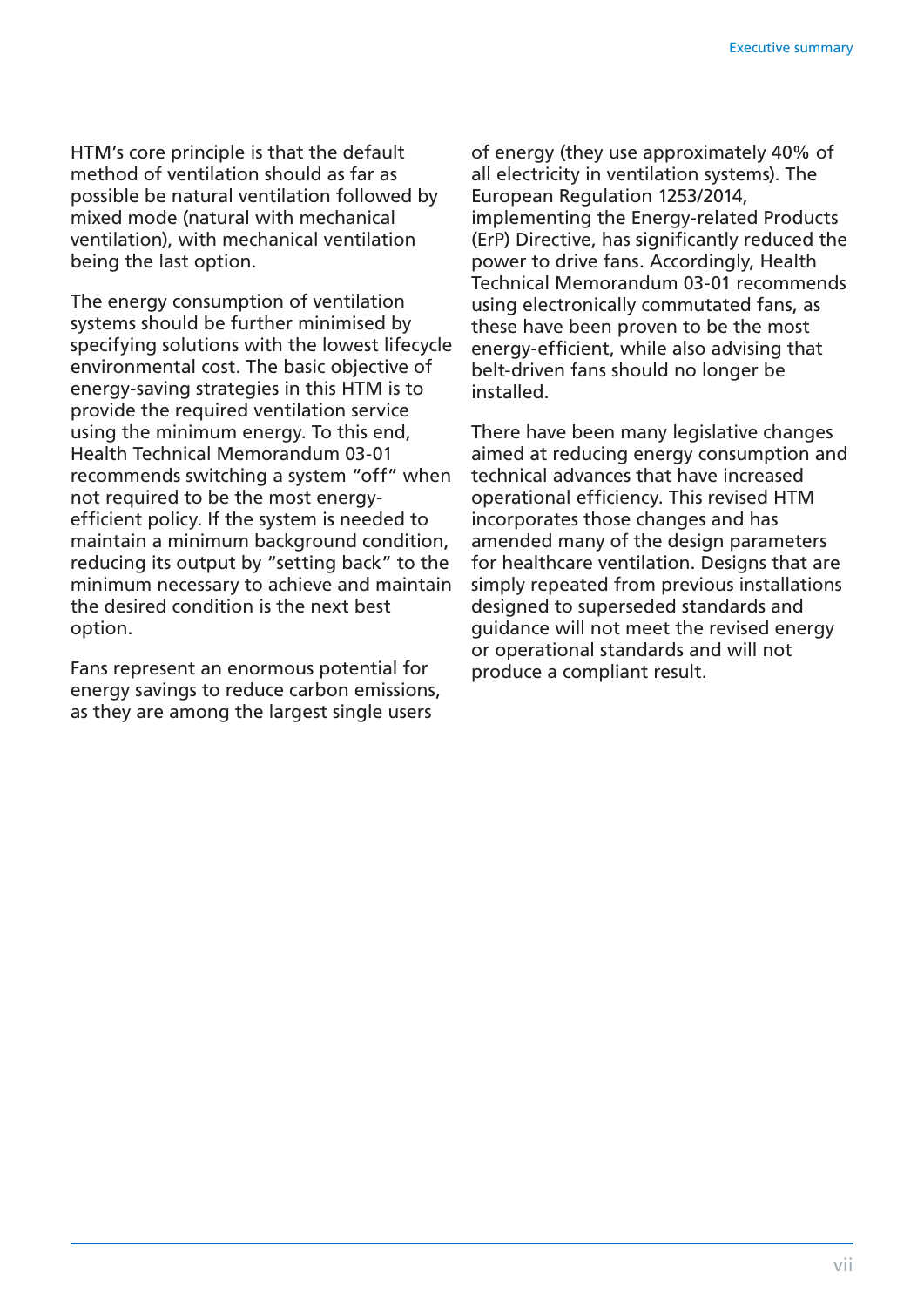# <span id="page-7-0"></span>**Acknowledgements**

The following individuals and organisations have contributed to the development, drafting and production of this guidance:

**Andy Poplett**, Authorised Engineer (Ventilation), Specialised Ventilation for Healthcare Society

**Andy Singleton**, Quarry Park Consulting

**Andy Smith**, Technical Director, Medical Air Technology

**Barbara Holda**, Medical Design Manager, Howorth Air Technology Limited

**Blanca Beato-Arribas**, Senior Engineer, BSRIA

**Cath Noakes**, Professor of Environmental Engineering for Buildings, University of Leeds

**Clive Beggs**, Leeds Beckett University

**Colin Gaffney**, Authorised Engineer (Ventilation), Specialised Ventilation for Healthcare Society

**Conor Sage**, Head of Operations, Northern Health and Social Care Trust, Northern Ireland

**Craig Mackintosh**, Clinical Scientist

**Craig Wells**, Consulting Engineer, Commissioning & Validation Services Ltd

**Dave Norcross**, Project Manager, Steven A Hunt & Associates

**David McCabrey**, Principal Engineer, Department of Health, Northern Ireland

**David McNeill**, Principal Engineer, Health Facilities Scotland

**David Wilson**, Safety Strategy Unit, Department of Health, Northern Ireland

**Dylan Evans**, Senior Performance Standards Engineer, NHS Wales Shared Services Partnership - Specialist Estates Services

**Frank Mills**, Chair, CIBSE Healthcare Group

**Gareth Twynam**, General Manager, AirisQ Ltd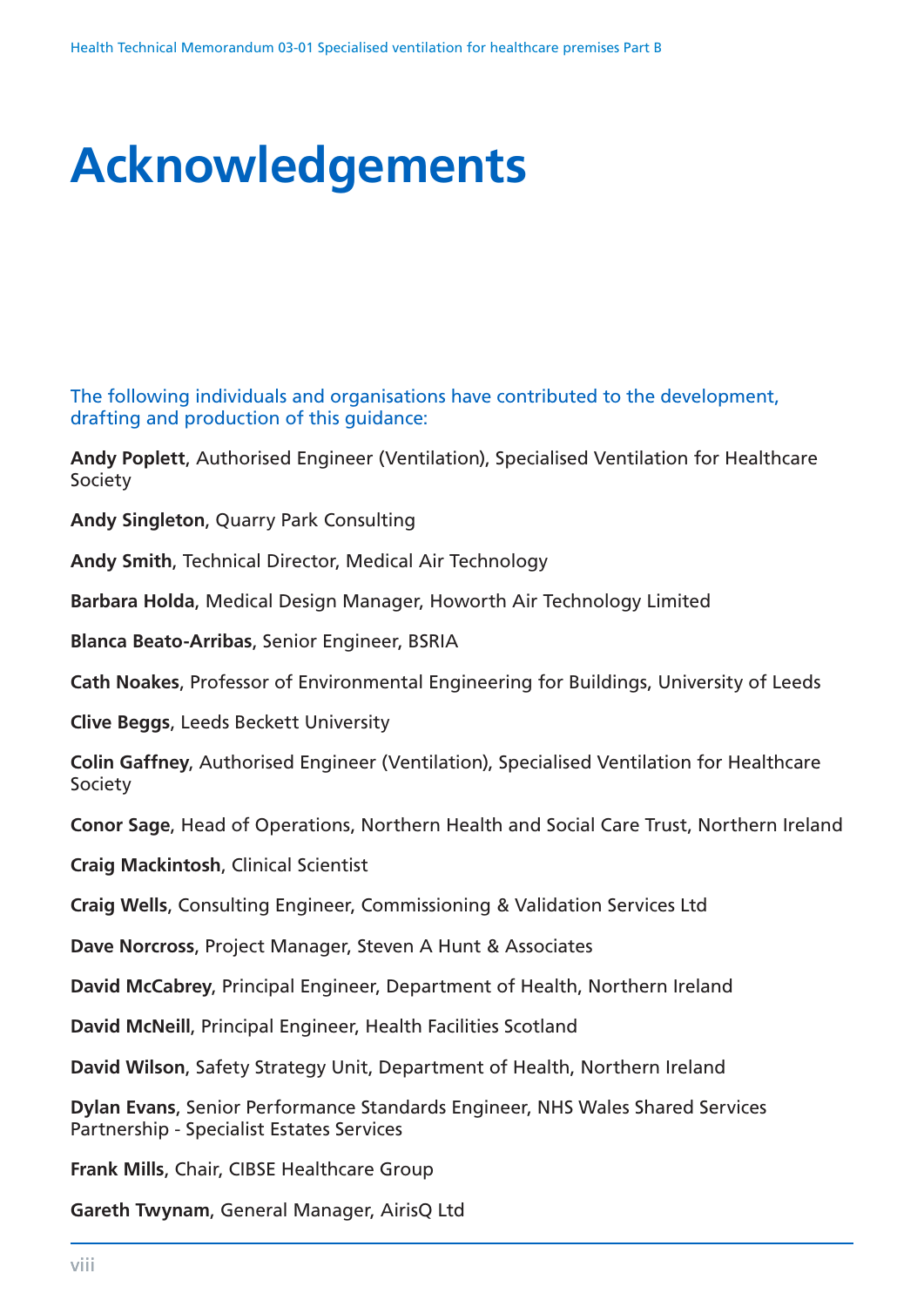**Graham Taylor**, Authorised Engineer (Ventilation), Specialised Ventilation for Healthcare Society

**Hilary Humphreys**, Professor of Clinical Microbiology, Royal College of Surgeons in Ireland

**Ian Bryden**, Head of Estates and Property, NHS Dumfries and Galloway

**Ian Ferguson**, Capital Projects, University Hospitals of Morecambe Bay NHS Foundation **Trust** 

**Ian Storrar**, Head of Engineering, Health Facilities Scotland

**Jez Beales**, Consulting Engineer, DSSR

**John McEwan**, Senior Project Manager, Hulley & Kirkwood

**John Prendergast**, Publishing and Editorial, Archus Ltd

**John Rayner**, Authorising Engineer (Ventilation), IHEEM

**Jon Fletcher**, Operations Director, Interfurn Medical Systems

**Karren Staniforth**, Clinical Scientist, Healthcare Infection Society

**Kevin Reynolds**, Head of Estates, Sandwell and West Birmingham Hospitals NHS Trust

**Kevin Ridge**, Head of Engineering, NHS Wales Shared Services Partnership - Specialist Estates Services

#### **Lester Stuart**

**Linda Dempster**, Head of Infection Prevention and Control, NHS England & NHS Improvement

**Malcolm Thomas**, Main author

**Martin Sarungi**, Orthopaedic Surgeon, Golden Jubilee National Hospital, Clydebank

**Michael Ralph**, Principal Engineering & Senior Policy/Strategy Lead (Hard FM), NHS England & NHS Improvement

**Michael Rope**, Estates & Facilities Management Guidance Lead, NHS England & NHS Improvement

**Mike Arrowsmith**, Consulting Engineer, IHEEM

**Mike Dunne**, Technical Manager, Howorth Air Technology Limited

**Mike Hodges**, Managing Director, Apreco Limited

**Nigel Keery**, Head of Estates, Belfast Health & Social Care Trust

**Peter Broadbent**, Director, Couch Perry & Wilkes LLP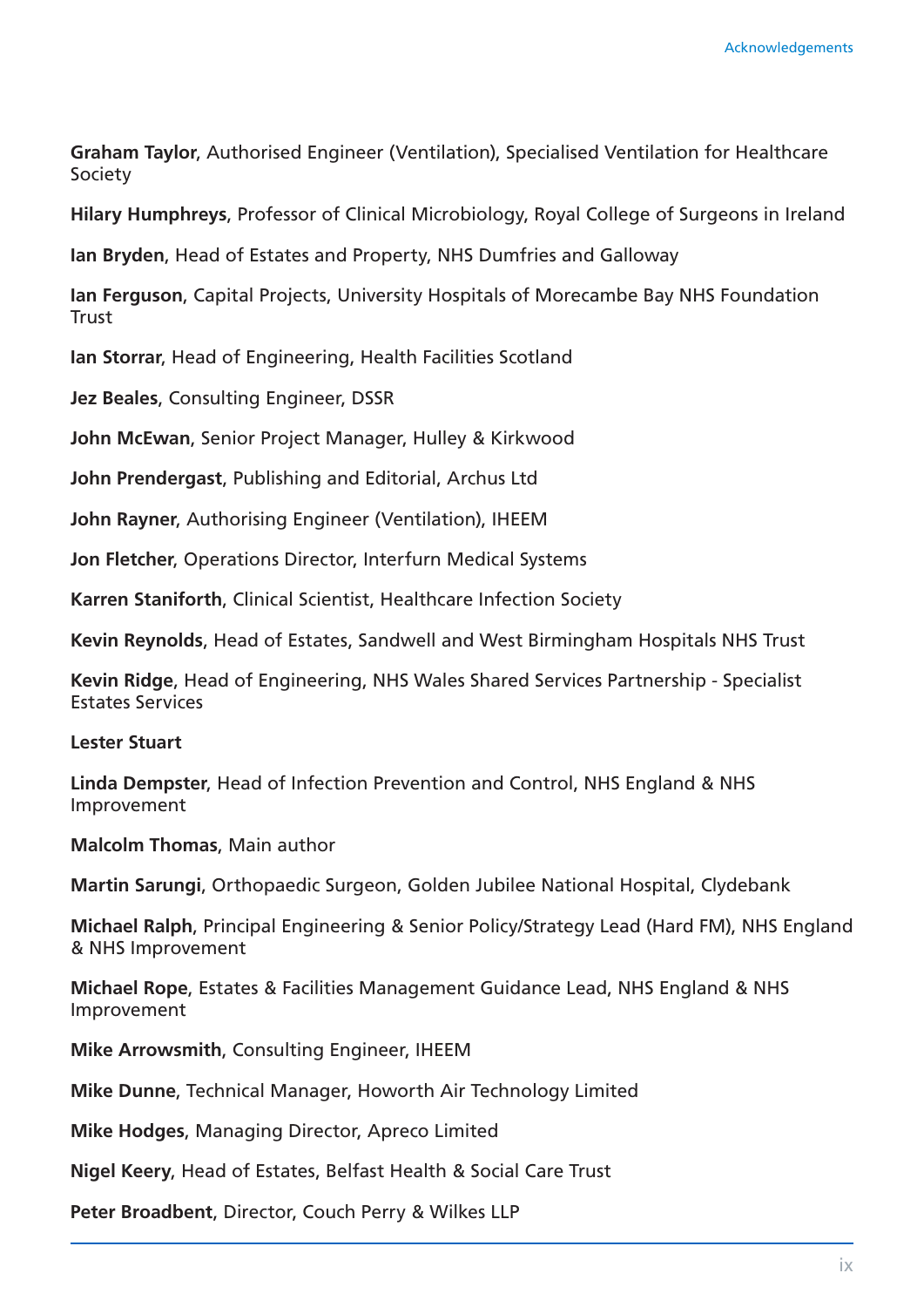**Peter Hickey**, Assistant Director of Estates, Lancashire Teaching Hospitals NHS Foundation **Trust** 

**Peter Hoffman**, Consultant Clinical Scientist, Public Health England

**Richard Barry**, Director, AirisQ Ltd

**Richard Harris**, Authorised Engineer (Ventilation), Specialised Ventilation for Healthcare Society

**Rob Townsend**, Consultant Medical Microbiologist, Sheffield Teaching Hospitals NHS Foundation Trust

**Robert Porter**, Consultant in Clinical Microbiology & Infection, Royal Devon and Exeter NHS Foundation Trust

**Rosemary Jenssen**, ProCure 22 Framework Representative

**Sigrid Volkmann**

**Simon Allen**, Torbay and South Devon NHS Foundation Trust

**Simon Dale**, Association of Anaesthetists, Chesterfield Royal Hospital NHS Foundation **Trust** 

**Steve Clifford**, Consulting Engineer, Hoare Lea

**Tim Boswell**, Consultant Medical Microbiologist, Healthcare Infection Society

**Tim Sizer**, Regional Pharmaceutical Quality Assurance Officer, NHS England (South West)

**Tom Ford**, Director, Howorth Air Technology Limited

NHS England & NHS Improvement would also like to thank all those who took the time to comment and send contributions during the scoping and technical engagement phases of this document.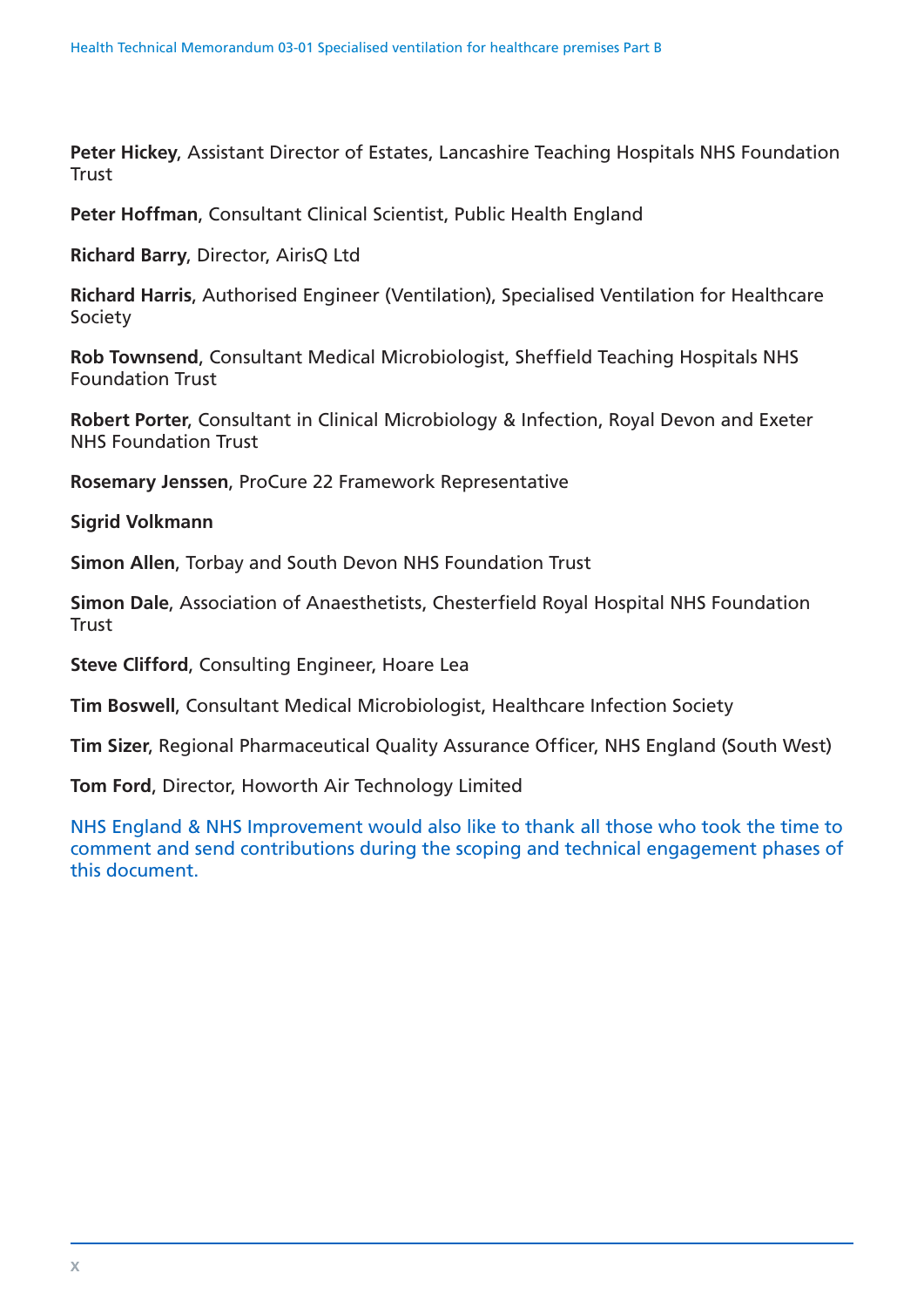# **Contents**

| About Health Technical Memoranda                     |                                       |
|------------------------------------------------------|---------------------------------------|
| Language usage in technical guidance                 | $\begin{array}{c} \hline \end{array}$ |
| Project derogations from the Technical Guidance      | Ϊij                                   |
| Sustainability and 'Net Zero Carbon' targets         | iii                                   |
|                                                      |                                       |
| Preamble                                             |                                       |
| Who should use this guidance?                        | V <sub>l</sub>                        |
| Main changes since the 2007 edition                  | VI                                    |
|                                                      |                                       |
|                                                      |                                       |
| Preamble                                             |                                       |
| Ventilation in healthcare premises                   |                                       |
| Statutory requirements                               |                                       |
| Codes of practice and guidance                       | З                                     |
| Management responsibilities - general                | 3                                     |
| System information                                   | 4                                     |
| Action in the event of an incident                   | 5                                     |
| Frequency of inspections and verifications           | 6                                     |
| Lifecycle of ventilation systems                     | 6                                     |
|                                                      |                                       |
| Management responsibilities                          | 8                                     |
| Designated staff functions                           | 8                                     |
| Appointment of post holders                          | 9                                     |
| Ventilation Safety Group (VSG)                       | 9                                     |
| Risk Assessment - routine inspection and maintenance | 11                                    |
| Specific health and safety aspects                   | 11                                    |
|                                                      |                                       |
| General requirements                                 | 12                                    |
| Location and access                                  | 12                                    |
| Identification and labelling                         | 13                                    |
| Basic requirements                                   | 13                                    |
| AHU intakes and discharges                           | 14                                    |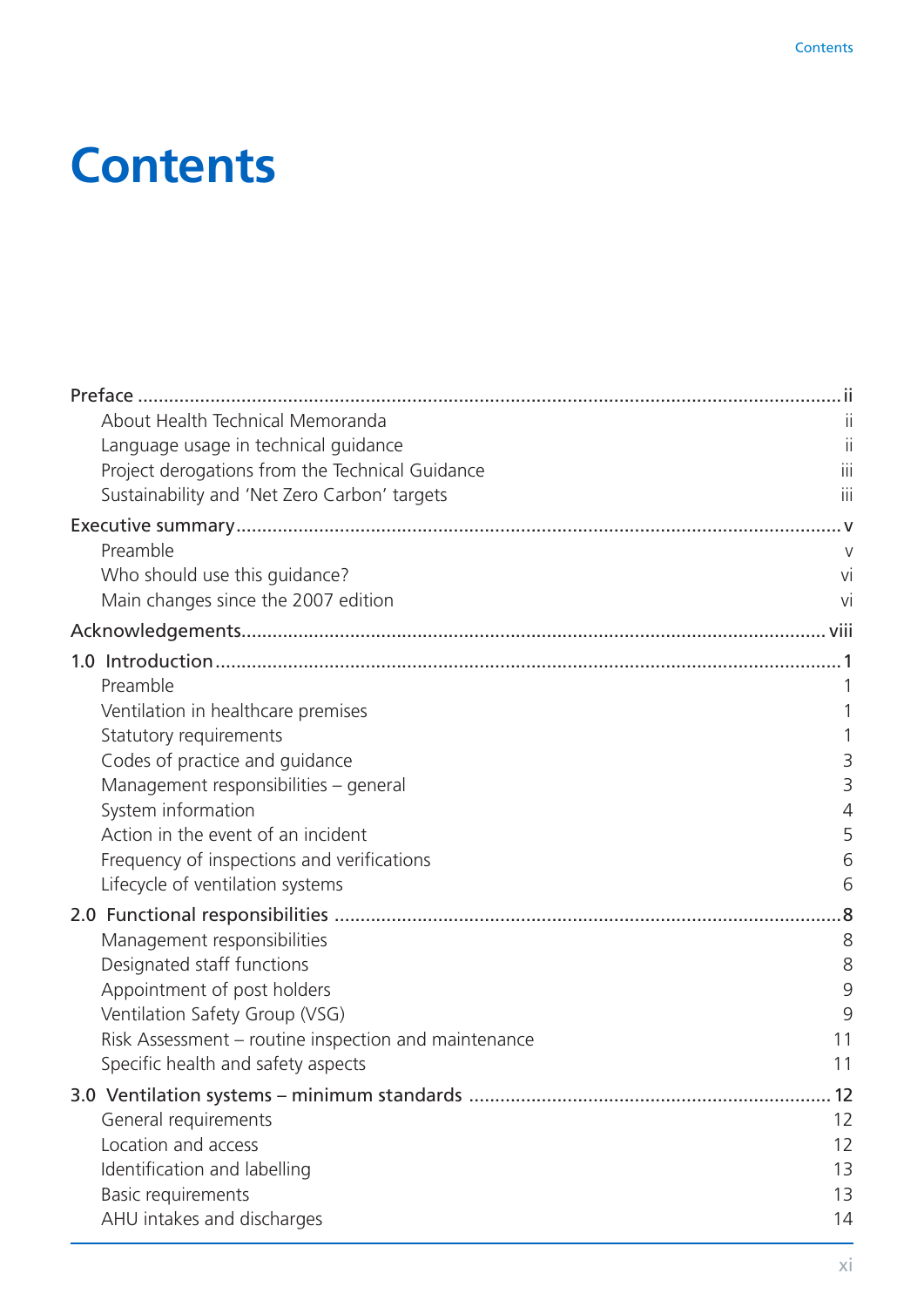| Plant drainage system                                            | 14 |
|------------------------------------------------------------------|----|
| Dampers                                                          | 15 |
| Fans and their drives                                            | 15 |
| Heater-batteries                                                 | 15 |
| Cooling coils                                                    | 15 |
| Eliminators                                                      | 16 |
| Humidifiers                                                      | 16 |
| Filtration                                                       | 16 |
| Efficiency (EPA) and high-efficiency (HEPA) filters              | 17 |
| Energy recovery                                                  | 17 |
| Attenuation                                                      | 18 |
| Pressure stabilisers                                             | 18 |
| Chilled beams – active and passive types                         | 18 |
| Stand-alone air-conditioners                                     | 18 |
| Portable air-conditioners                                        | 18 |
| Portable recirculating filter units                              | 18 |
| Low-level extracts                                               | 19 |
| Fire and smoke dampers                                           | 19 |
| Control panels                                                   | 19 |
| Theatre, imaging and treatment room panels                       | 19 |
| Energy efficiency                                                | 19 |
|                                                                  | 21 |
| Ventilation systems inspection                                   | 21 |
| Critical healthcare ventilation systems                          | 21 |
| Definition of a critical system                                  | 21 |
| Annual verification                                              | 22 |
| Fabric of the area served                                        | 22 |
| Critical healthcare ventilation systems – verification standards | 23 |
| Critical system verification failure                             | 27 |
|                                                                  | 28 |
| General                                                          | 28 |
| Inspection and maintenance of critical systems                   | 28 |
| AHU routine inspection                                           | 28 |
| AHU drainage                                                     | 29 |
| Filter changing                                                  | 29 |
| Changing extract filters containing hazardous substances         | 29 |
| Chilled beams – active and passive types                         | 32 |
| Split and cassette air-conditioning units                        | 32 |
| Fan coil units                                                   | 32 |
| Portable room air-conditioning units                             | 32 |
| Self-contained mobile filter and/or ultraviolet (UV) light units | 33 |
| Inspection and maintenance records                               | 33 |
|                                                                  |    |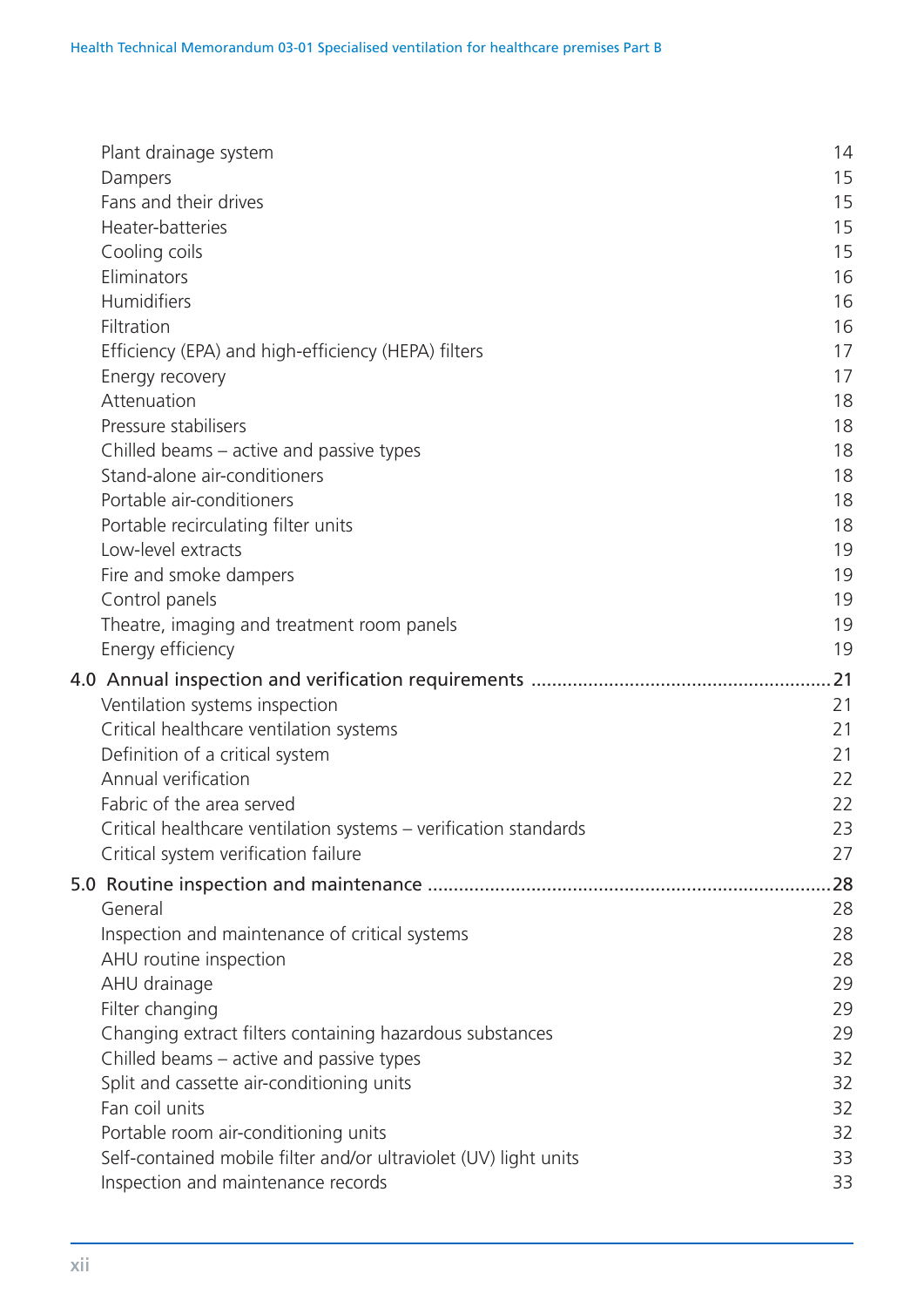| Appendix 1 - Annual inspection of critical ventilation systems - AHU and plantroom | 34  |
|------------------------------------------------------------------------------------|-----|
| Definition of terms used on survey form                                            | 35  |
| Annual inspection of critical ventilation systems - AHU and plantroom equipment    | 37  |
|                                                                                    | .40 |
| Definition of terms used on survey form                                            | 40  |
| Annual verification of theatre ventilation systems                                 |     |
| Theatre suite information                                                          | 41  |
|                                                                                    | .44 |
|                                                                                    | .45 |
| Acts and regulations                                                               | 45  |
| <b>British Standards</b>                                                           | 45  |
| Health and Safety Executive guidance                                               | 45  |
| Health Technical Memoranda                                                         | 46  |
| <b>Health Building Notes</b>                                                       | 46  |
| Other publications                                                                 | 47  |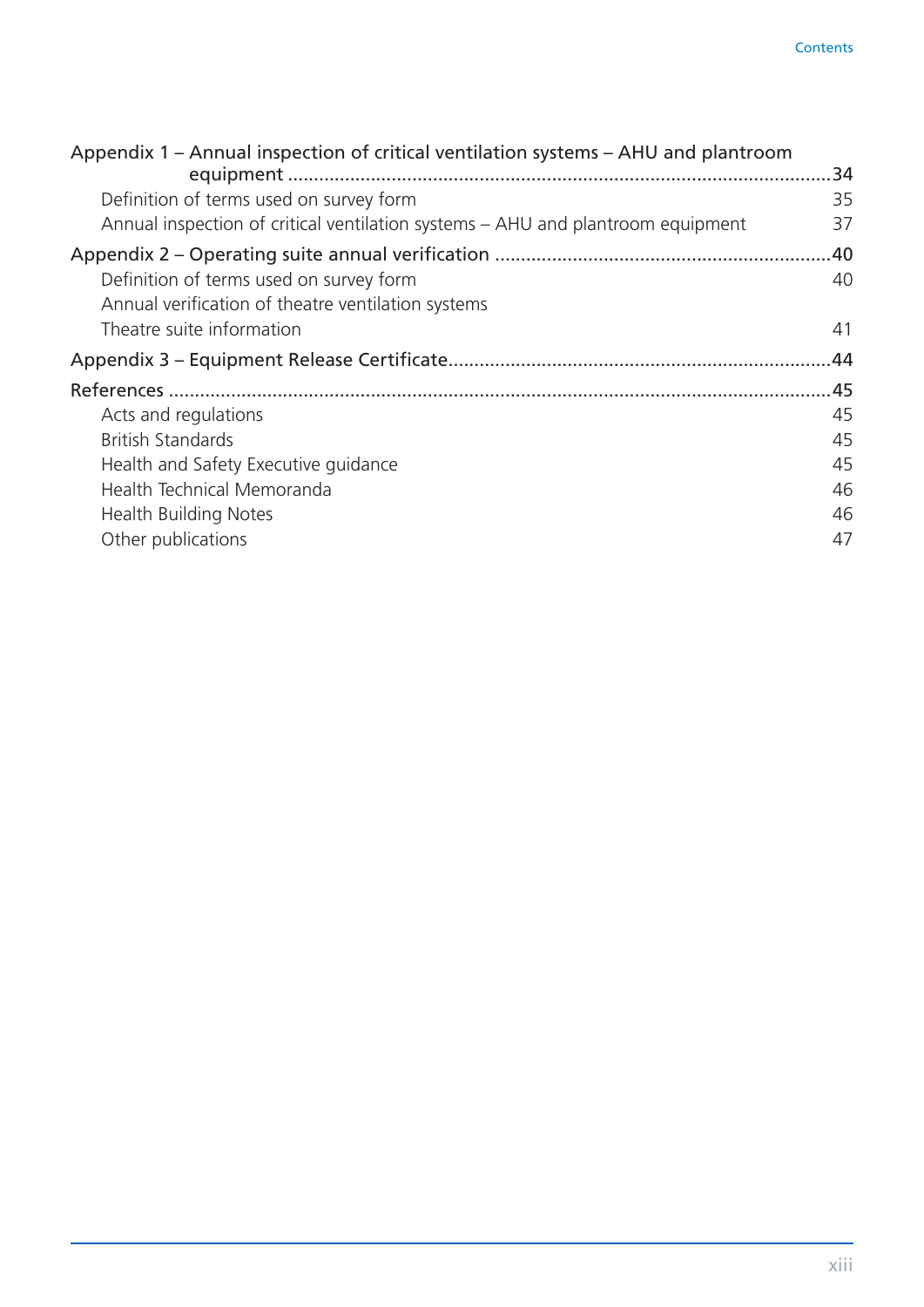Health Technical Memorandum 03-01 Specialised ventilation for healthcare premises Part B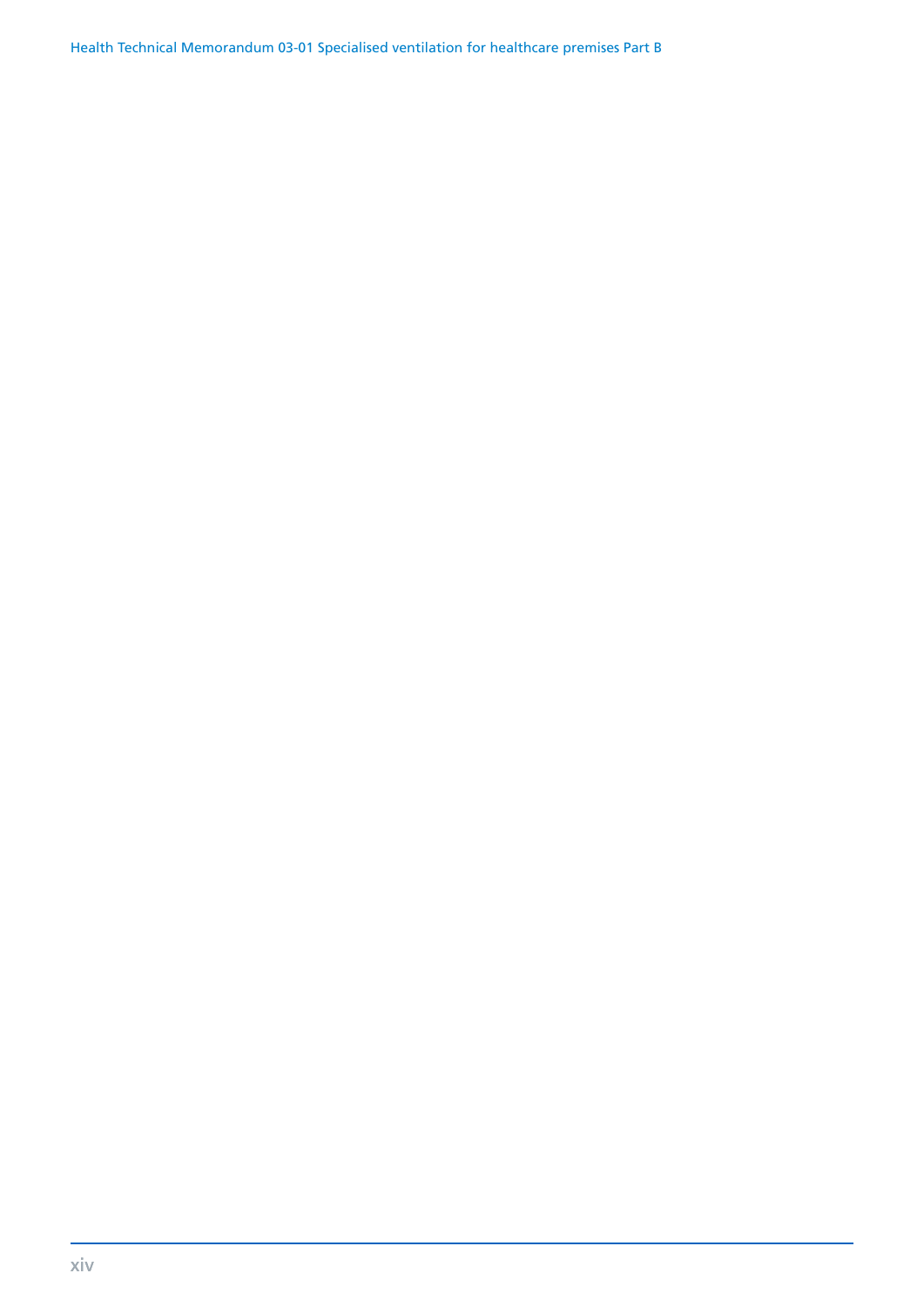# **1.0 Introduction**

## Preamble

**1.1** Health Technical Memorandum 03-01 – 'Specialised ventilation in healthcare premises' is published in two parts: Part A deals with the concept, design, specification, installation and acceptance testing of ventilation systems; Part B covers the management, operation, maintenance and routine testing of existing healthcare ventilation systems.

**1.2** The document gives advice and guidance to healthcare management, design engineers, estates managers and operations managers on the legal requirements, design implications, maintenance and operation of specialised ventilation in all types of healthcare premises.

**1.3** The guidance contained in Part B of this Health Technical Memorandum applies to all ventilation systems installed in healthcare premises irrespective of the age of the installation.

**1.4** This revision of Health Technical Memorandum 03-01 supersedes the 2007 version of Health Technical Memorandum 03-01.

## Ventilation in healthcare premises

**1.5** Ventilation is used extensively in all types of healthcare premises to provide a safe and comfortable environment for

patients and staff. It is provided to help control airborne infection risks in areas such as operating departments, critical care facilities, isolation rooms and treatment areas.

- **1.6** It may also be installed:
	- to maintain a suitable environment by removing odours and controlling temperature;
	- to ensure compliance with the quality assurance requirements of items processed in pharmacies and sterile services departments;
	- to protect staff from harmful organisms or toxic substances, for example in laboratories and anaesthetic rooms;
	- to contain the spread, and clear smoke as part of the fire strategy.

### Statutory requirements

#### **The Health Act 2009**

**1.7** The Health Act places a duty of care on healthcare providers. Increased health risks to patients will occur if ventilation systems do not achieve and maintain the required standards. The link between surgical site infection and theatre air quality has been well established. If the ventilation plant has been installed to dilute or contain harmful substances, its failure may expose people to unacceptable levels of contamination. Breaches of the statutory requirements can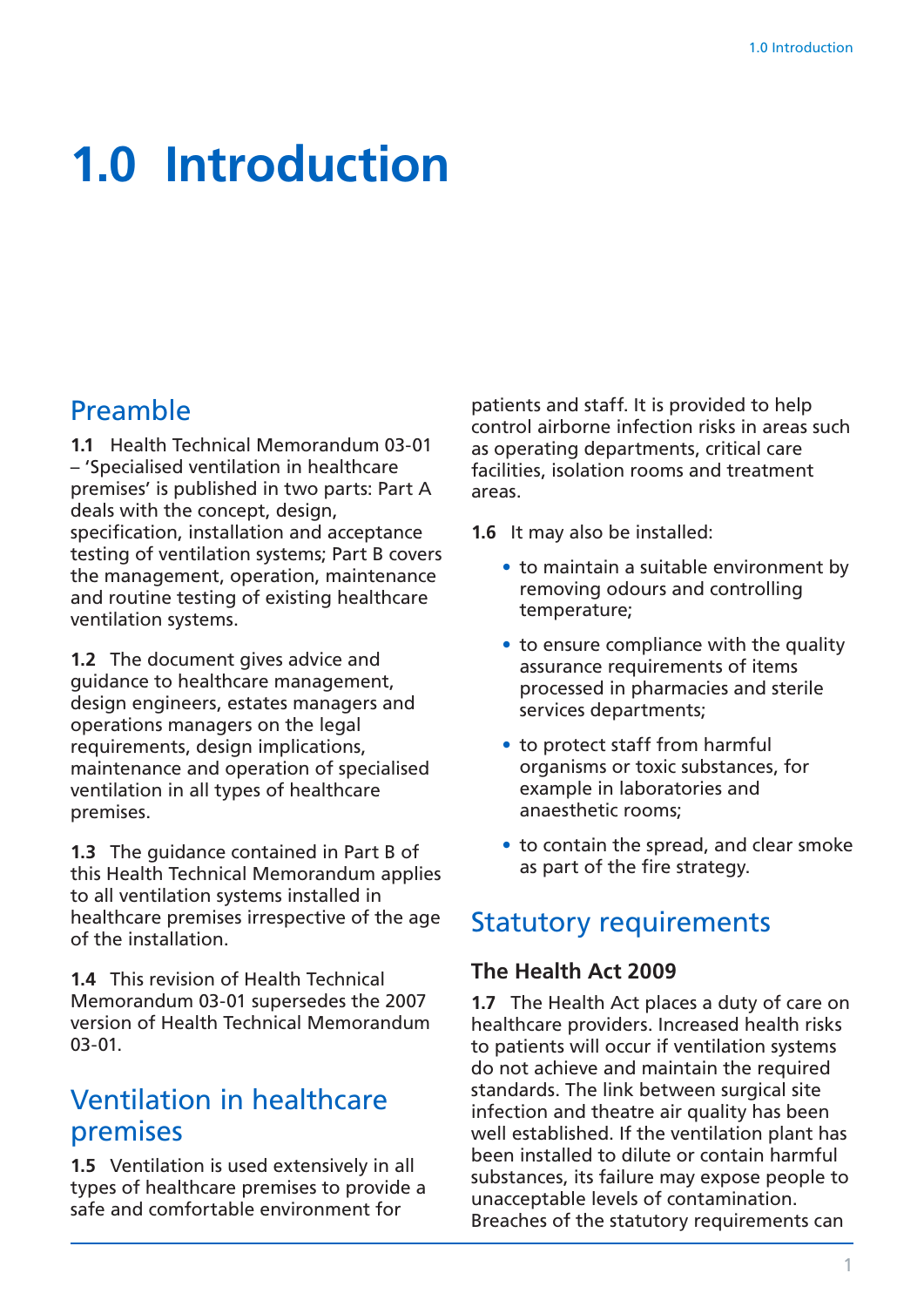result in prosecution and may also give rise to a civil suit against the operators.

#### **Health and Safety at Work etc. Act 1974**

**1.8** The Health and Safety at Work etc. Act 1974 is the core legislation that applies to ventilation installations. As these installations are intended to prevent contamination, closely control the environment, dilute contaminants or contain hazards, their very presence indicates that potential risks to health have been identified.

#### **COSHH**

**1.9** The Control of Substances Hazardous to Health (COSHH) Regulations 2002 (as amended) place upon management an obligation to ensure that suitable measures are in place to protect their staff and others affected by the work activity. These methods may include both safe systems of work and the provision of a specialised ventilation system. In laboratories the requirements are often met by the provision of fume cupboards and microbiological safety cabinets.

**1.10** Where specialised ventilation plant is provided as part of the protection measures, there is a statutory requirement that it be correctly designed, installed, commissioned, operated and maintained. The local exhaust ventilation (LEV) section of COSHH requires that the system be examined and tested at least every 14 months by a competent person (P601 certified) and that management maintain comprehensive records of its performance, repair and maintenance.

**1.11** Certain substances have workplace exposure limits (WELs) set out in the Health and Safety Executive's Guidance Note EH40 – 'Workplace exposure limits' contains the list of workplace exposure limits for use with the Control of Substances Hazardous

to Health Regulations 2002 (as amended). If specialised ventilation systems are provided in order to achieve these standards, they will be subject to the COSHH Regulations as above.

#### **Workplace (Health, Safety and Welfare) Regulations**

**1.12** These state that all enclosed workplaces must be ventilated by natural or artificial means.

**1.13** Any plant provided under this legislation shall include an effective device to give an audible or visual warning of plant failure where necessary for health and safety.

**1.14** The Regulations require that ventilation systems are "maintained in an efficient state, in efficient working order and in good repair".

#### **Building Regulations**

**1.15** These apply to domestic and nondomestic buildings.

**1.16** They clarify satisfactory methods of providing ventilation and give ventilation rates.

- **1.17** They set minimum standards for:
	- the protection of the supply position;
	- precautions against *Legionella*;
	- the purity of recirculated air;
	- access for service and maintenance:
	- documentation and proof of performance.

#### **Fire regulations**

**1.18** The fire regulations require that, if ventilation ductwork penetrates the fabric of a building, it should be designed and installed to contain the spread of fire and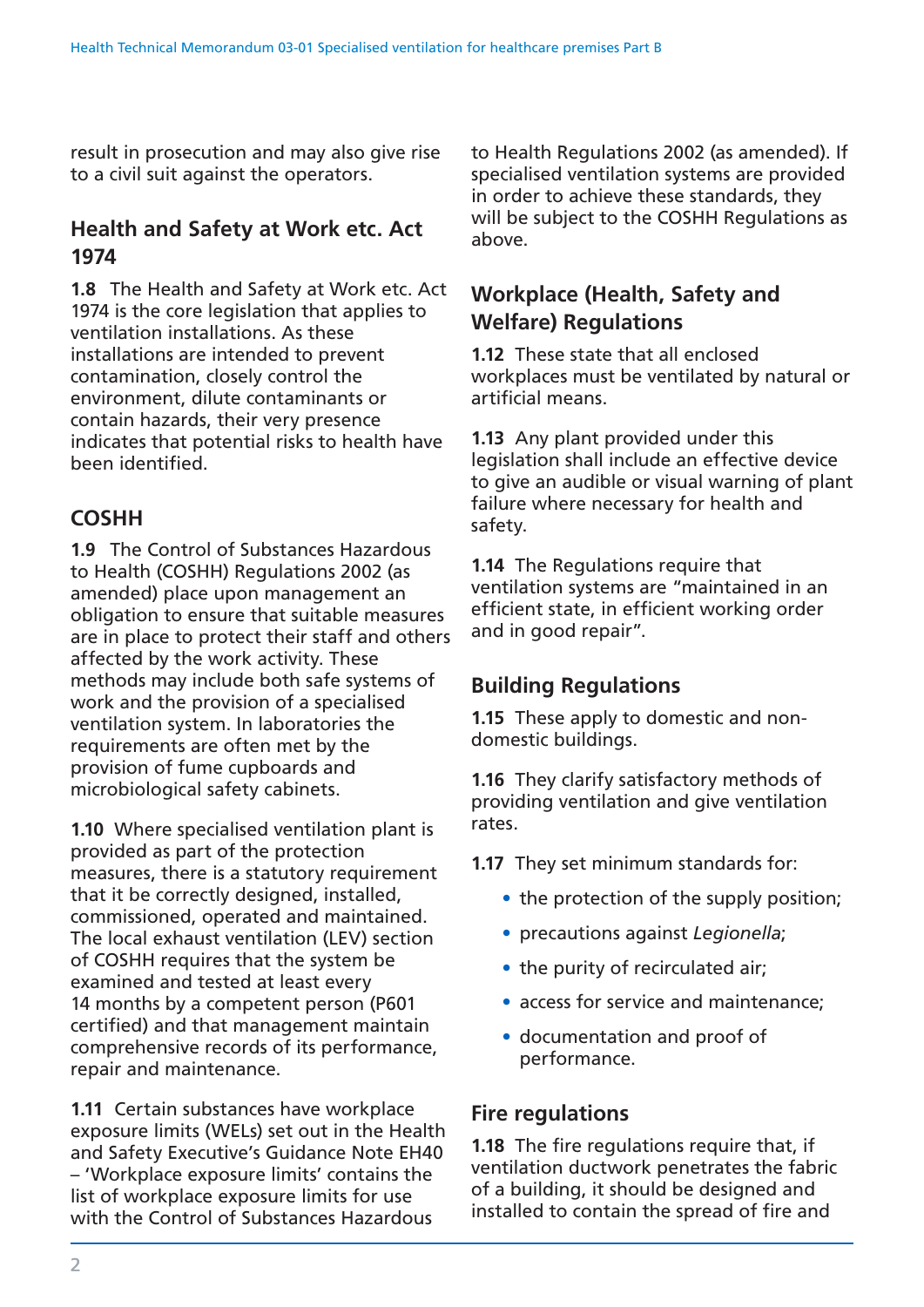smoke (see the Health Technical Memorandum 05 series for guidance).

**1.19** When a ventilation system was originally designed, it will have conformed to an agreed fire strategy. This will have determined the provision of fire-rated ductwork, the siting of fire and smoke dampers and an agreed control action for the ventilation fans in the event of a fire.

**1.20** It is management's responsibility to ensure that the fire strategy applied during the design and installation of a system is not reduced during the subsequent operation and maintenance of the equipment.

**1.21** If a ventilation system is upgraded or altered to suit a change of use, it will be necessary to reassess the fire strategy.

#### **Plant installed for units manufacturing medicinal products**

**1.22** Plant installed for units manufacturing medicinal products to the standards set out in the current European guide to good manufacturing practice may also be subject to particular legislation with regard to their operation in addition to that mentioned above.

**1.23** There are specific requirements under the Medicines Act 1968 to maintain accurate records of plant performance, room conditions and maintenance events. Such records would need to be preserved for at least 25 years as part of a quality assurance audit trail.

#### **Plant installed for laboratories**

**1.24** Specialised ventilation plant installed for laboratories dealing with research, development, testing or other specialist applications (this could concern medicinal products, IVF, tissue, animals or genetically modified organisms) may be subject to particular legislation with regard to their

operation in addition to that mentioned above.

## Codes of practice and guidance

**1.25** All ventilation systems should conform to the principles set out in the Health and Safety Executive's (HSE) Approved Code of Practice and guidance on regulations – 'Legionnaires' disease: the control of *Legionella* bacteria in water systems' (commonly known as L8), and Health Technical Memorandum 04-01 – 'Safe water in healthcare premises'.

**1.26** The HSE has published complementary technical guidance in HSG274, which is split into three specific areas:

- Part 1 evaporative cooling systems
- Part 2 hot and cold water systems
- Part 3 other risk systems.

**1.27** The Department of Health publication 'The Health and Social Care Act (2013) Code of Practice on the prevention and control of infections and related guidance' (the HCAI Code of Practice) is a code of practice that helps NHS bodies to plan and implement how they can prevent and control healthcare-associated infections. It sets out criteria by which managers of NHS organisations are to ensure that patients will be cared for in a clean environment and where the risk of healthcare-associated infections is kept as low as possible. Specialised ventilation systems often play a significant role in achieving this objective.

### Management responsibilities – general

**1.28** It is a management responsibility to ensure that inspection, service and maintenance activities are carried out safely without hazard to staff, patients or members of the public.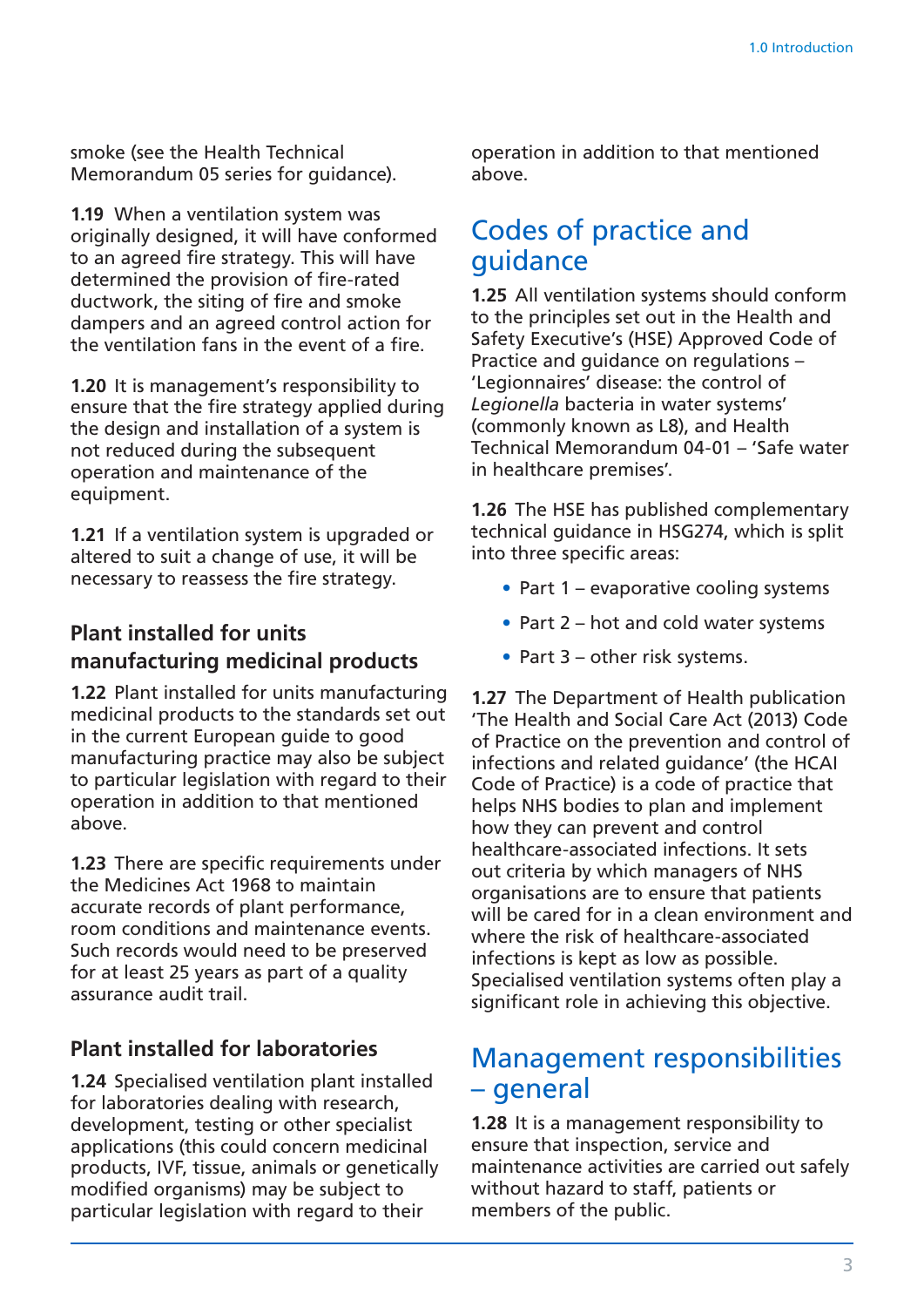**1.29** Those required to monitor and/or maintain ventilation equipment will need to show that they are competent to do so (see Chapter 2).

**1.30** Maintenance procedures should be reviewed periodically to ensure that they remain appropriate.

**1.31** The preservation of information and records of ventilation systems and their performance is a legal requirement. It is therefore essential that records are kept in a form that when archived can be accessed when necessary. Keeping records on a dedicated computer drive unit within the estates department, while satisfactory for day-to-day operation, is not adequate for archival storage.

**1.32** Estates statutory maintenance records will be retained and managed through the healthcare provider's information governance arrangements. Estates departments should periodically archive their records of statutory and critical systems.

# System information

**1.33** An inventory of all ventilation systems installed and in use or capable of being used will need to be kept. The inventory should be readily accessible within the operational section of the estates department in hard copy and electronic form.

**1.34** The inventory should be subdivided into the following categories:

- Local exhaust ventilation systems (LEV) – note these are statutory items.
- Critical healthcare ventilation systems – (CHV). (These are systems the loss of which would seriously limit the delivery of healthcare, for example operating suite, NICU, critical care area, interventional imaging suite, aseptic suite.)
- General ventilation system [supply and extract] (GVS).
- General extract systems (GES).
- Systems installed for smoke clearance in the event of a fire, classed as smoke and heat exhaust ventilation systems (SHEVS) (for example, smoke extract fans in stairwells, automatic smoke clearance dampers in atria).

**1.35** For each ventilation system the inventory should contain the following details:

- A unique system identification code for example LEV 001; CHV 001 etc as appropriate.
- The location of the ventilation fan unit or supply and extract air-handling unit(s) (AHU(s)).
- The location of the fresh air inlet.
- The location of the extracted air discharge.
- The specific area(s) served by the system.
- The date the system was installed.
- The date the system was first commissioned.
- The date of its annual inspection.
- The date and details of any significant alterations or replacements made to the system.

**1.36** When systems are removed or replaced, their unique identification code should be transferred from the inventory to an archive together with all its records. These should be retained for a minimum of five years (25 years for a manufacturing pharmacy) (see paragraphs 1.31 and 1.32).

**1.37** New or replacement systems should be allocated a new unique identification and added to the inventory.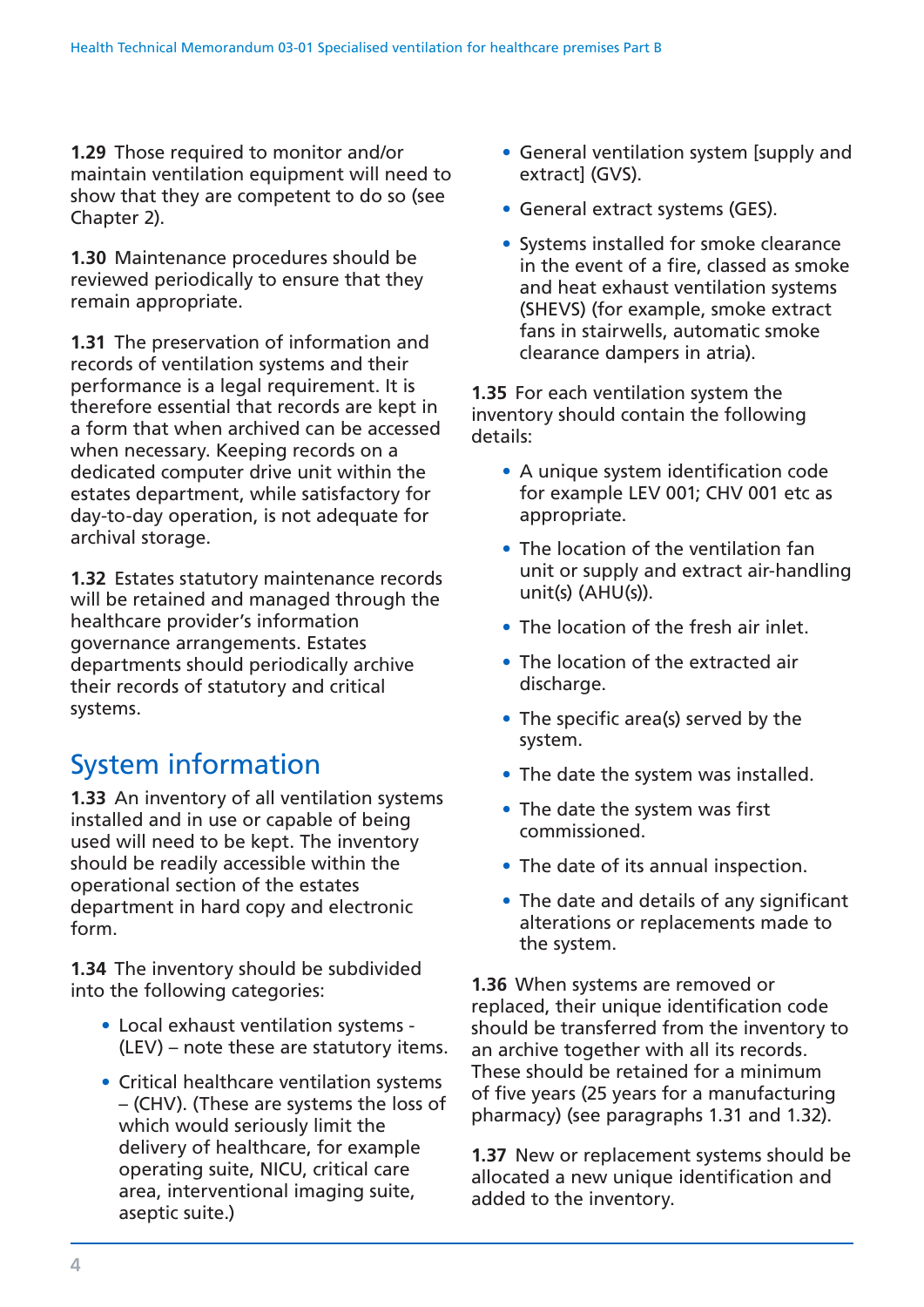**1.38** Each ventilation system should have a log (physical or electronic) that contains the following information:

- The unique system identification reference.
- Purpose of the system.
- Date of installation.
- Details of the installed equipment and ductwork layout.
- Detail of the fire plan, any fire-rated ductwork and location of fire and smoke dampers.
- Design performance parameters, for example airflow rates, air-change rates, pressures, etc.
- Commissioned date and performance.
- Record of the system validation and original acceptance.
- Records of the annual inspection and verification.
- Maintenance records and plant information, for example fan specifications and filter sizes.

**1.39** The records should be linked to the inventory and stored in such a way as to be readily available in the event of plant breakdown or other incident.

**1.40** When new ventilation systems are accepted for use, full information as to their designed mode of operation together with recommended maintenance procedures should be provided as part of the handover procedure (Building Regulations 2010 Part 8 Para 39). Part A of this Health Technical Memorandum gives design parameters for new installations and lists the handover information required.

**1.41** Many new installations are designed and stored electronically within a building information modelling (BIM) program. It is important to update the BIM model if there are any physical changes made or design parameters modified during the life of the system.

**1.42** In existing systems, original design and commissioning information will often not be available. It will be necessary to determine a suitable level of system performance based on the function, purpose and age of the installation. This information should be entered in the system log file and form the baseline for the annual verification.

**1.43** Chapter 3 of this document sets out the minimum standards for all air handling units (AHUs) and their air distribution systems irrespective of when they were installed.

#### Note:

The minimum standards were first set out in Health Technical Memorandum 2025, 1994.

**1.44** All system records must be kept for at least five years (25 years for a manufacturing pharmacy). The Health and Safety Executive and other interested bodies such as the Care Quality Commission (CQC) have a statutory right to inspect them at any time (see paragraph 1.31).

## Action in the event of an incident

**1.45** In the event of a reportable incident connected with ventilation equipment or the area that it serves, copies of all records and plant logbooks may need to be collected as evidence. The requirements of the Reporting of Injuries, Diseases and Dangerous Occurrences Regulations (RIDDOR) will apply.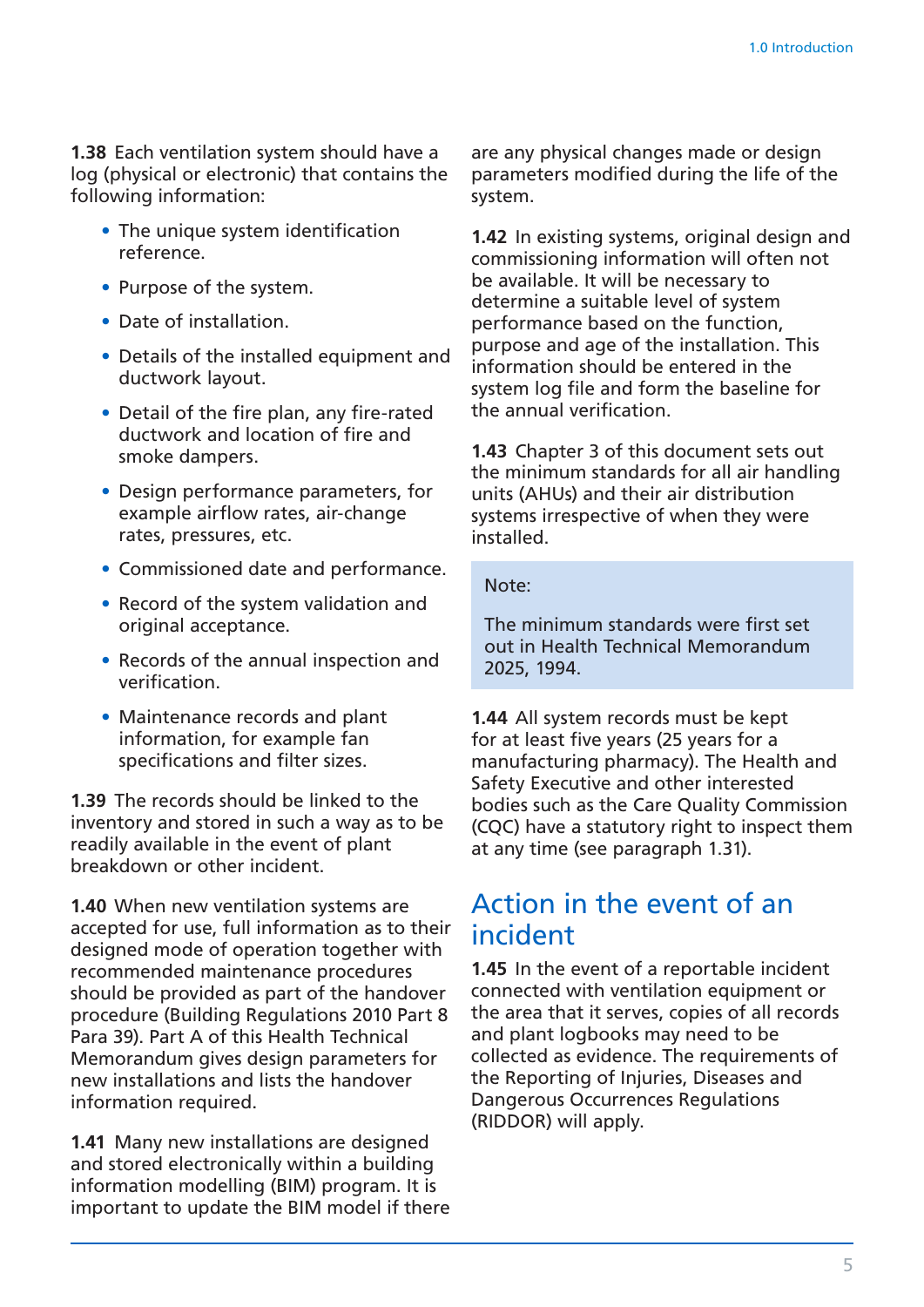#### Note:

In the event of an incident, while there may be a legal requirement to hand over information and records to the investigator, it is essential that the healthcare provider retains copies as they will be necessary for the continued safe operation and maintenance of the system, which is a legal requirement.

## Frequency of inspections and verifications

**1.46** In order to comply with the Workplace (Health, Safety & Welfare) Regulations and Building Regulations, it is essential that all ventilation systems must be subject to at least a simple visual inspection annually.

**1.47** In order to comply with the provisions of the Health Act, all CHVs should be inspected quarterly and their performance measured and verified annually. The quarterly inspection should be a simple visual check; the annual verification will be a more detailed inspection of the system together with the measurement of its actual performance.

**1.48** Chapter 4 sets out the annual inspection and verification requirements and a supporting set of specimen checklists is given in the Appendices. Equipment manufacturers and suppliers may also recommend specific maintenance inspections.

**1.49** The LEV section of the COSHH regulations contains a statutory requirement that systems installed to contain or control hazardous substances be examined and tested at least every 14 months by a competent person (P601 certificated). The statutory inspection and test must be of the complete system from the point of capture to the point of discharge.

**1.50** Regular tests, at intervals agreed with the local fire prevention officer, will need to be carried out in order to demonstrate the continuing efficiency of the fire detection and containment systems. These may be in addition to the inspections detailed above. Records of these tests must be kept.

## Lifecycle of ventilation systems

**1.51** Plant should be scheduled for replacement after 20 years. CIBSE Guide M gives advice on plant lifecycle and the risk assessment of plant condition. In order to secure funding and programme downtime for the area served, a site-wide plant replacement programme should be in place. As an example, if a site has 40 AHUs then at least two will need to be replaced every year. The plant replacement should coincide with a refurbishment of the area served.

#### Note:

If the site was a new build with all plant of the same age, then assessment of the replacement programme should commence after 10 years as it will not be practical to replace all units simultaneously at the 20-year mark.

**1.52** The Ventilation Safety Group (VSG) (see Chapter 2) will prioritise the replacement programme. Failure to plan for plant replacement has led to unplanned system failures with a consequent loss of the facility that they serve and cancellation or disruption to patient services.

**1.53** In order to maintain efficiency, ventilation systems should be refurbished at their mid-life point (typically 10 years after original installation). The complete system should be taken out of use and thoroughly inspected. The AHU and its distribution ductwork should be cleaned as appropriate, any internal corrosion investigated and treated, the complete control system up-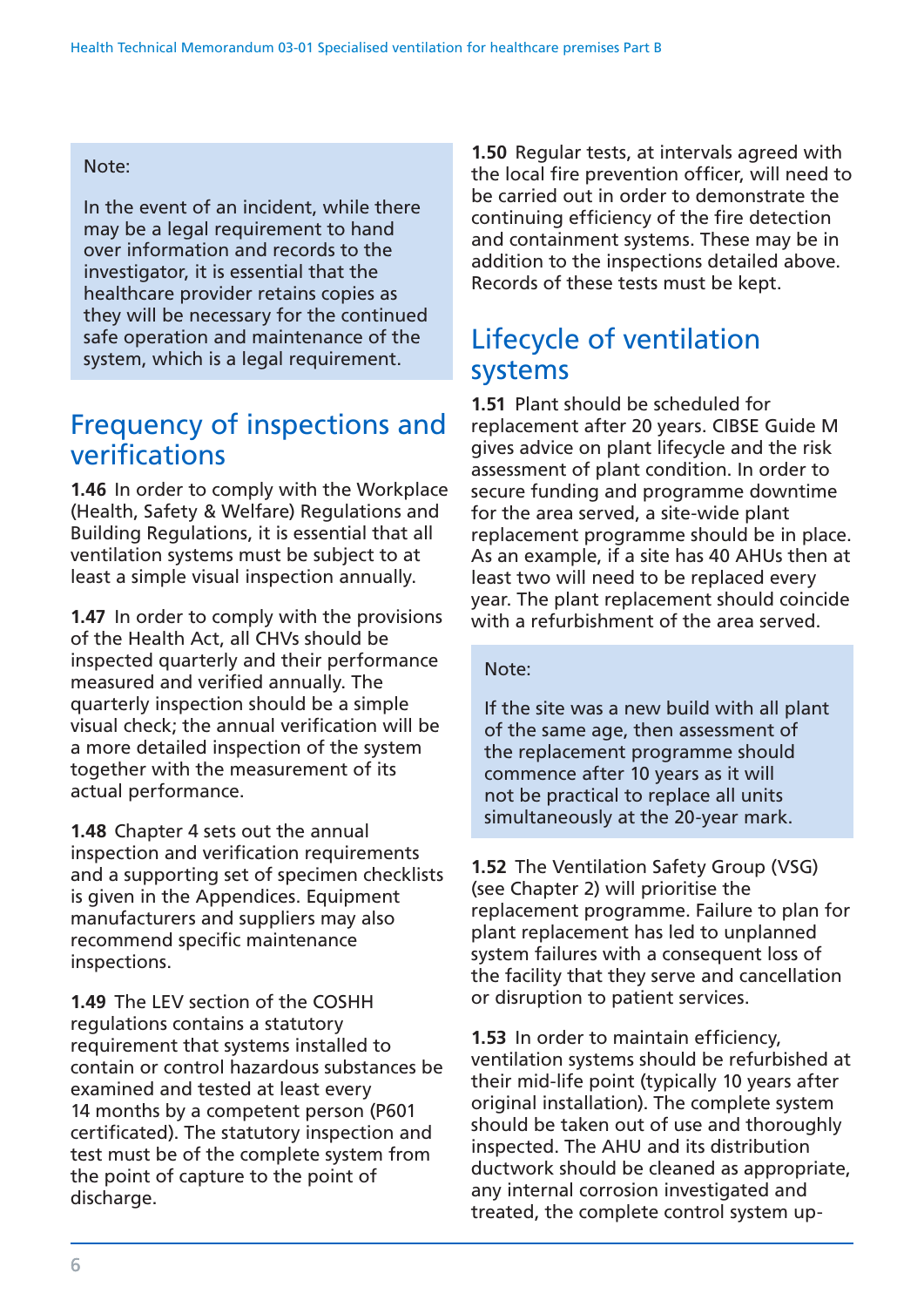graded and the entire installation rebalanced and recommissioned. The performance of the system should be validated (see Chapter 12 in Part A of this Health Technical Memorandum) before being returned to service.

#### Note:

During this process the opportunity should be taken to replace any beltdriven fans with the most energyefficient fans available, for example electronically commutated (EC) plug fans or direct-drive plug fans. (Chapter 9 in Part A of this Health Technical Memorandum gives details of fan types and preferred selection and installation strategies.)

**1.54** Whenever an area of the healthcare estate is being refurbished, the condition and energy performance of its ventilation plant should be reviewed. The plant should be upgraded, refurbished or replaced as appropriate in order to take advantage of the most energy-efficient equipment and control methods available at the time.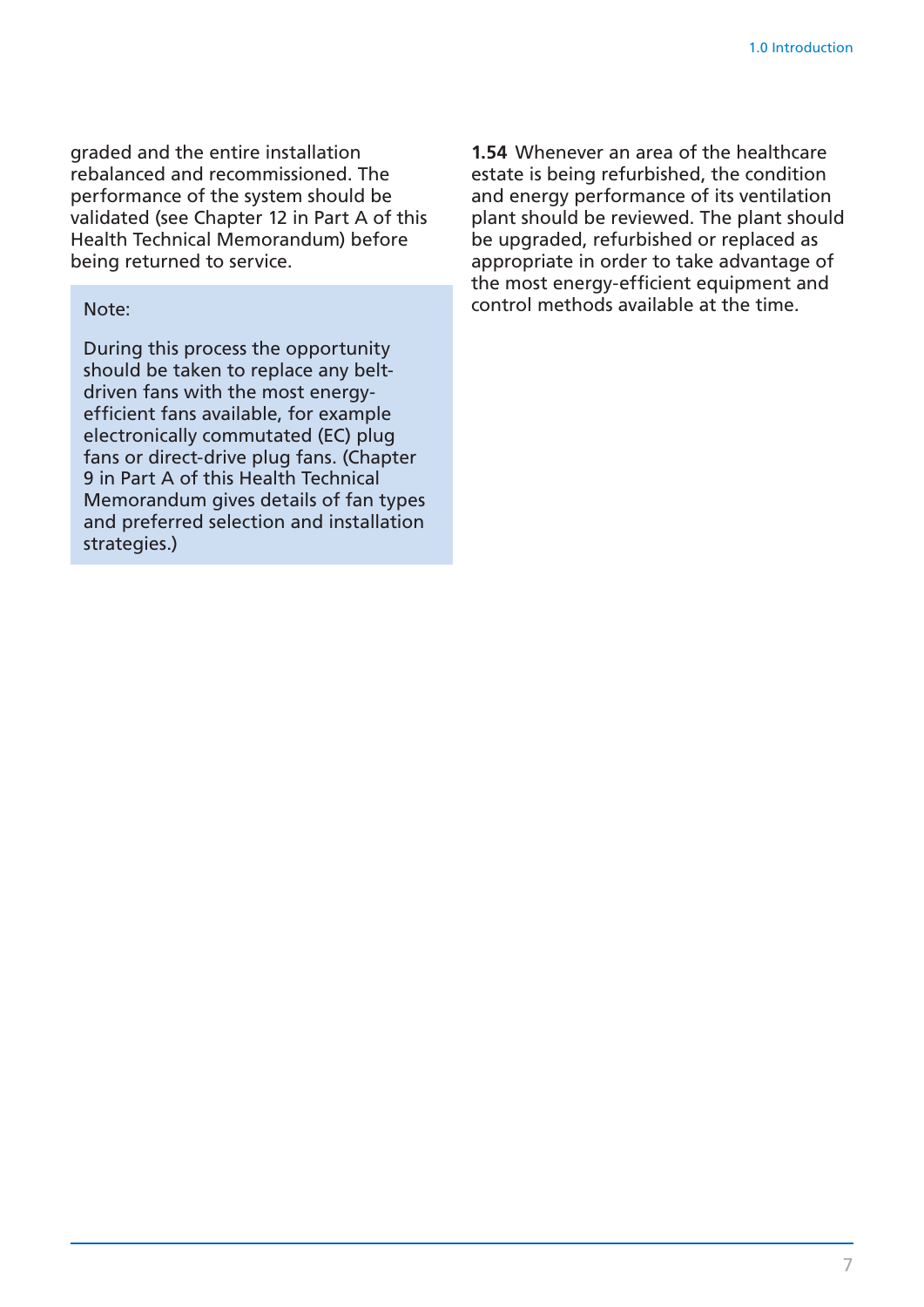# **2.0 Functional responsibilities**

## Management responsibilities

**2.1** Clear lines of managerial responsibility should be in place so that no doubt exists as to who is responsible for the safe operation and maintenance of the equipment.

**2.2** A periodic review of management systems should take place in order to ensure that the agreed standards are being maintained.

**2.3** Those required to inspect, verify or maintain ventilation equipment will need to show that they are competent to do so. As a minimum they should have sufficient knowledge of its correct operation to be able to recognise faults.

**2.4** Training in the validation and verification of specialised healthcare ventilation systems for Authorised Persons (APs) and Competent Persons (CPs) is available from a variety of providers. While there is a duty on post holders to keep their knowledge up to date, as reflected for APs in their CPD record, there is no requirement to routinely attend any specific refresher course.

## Designated staff functions

**2.5** A person intending to fulfil any of the staff functions specified below should be able to prove that they possess sufficient skills, knowledge and experience to be able to safely perform the designated tasks (see Chapter 3 in Health Technical Memorandum 00 for more detailed information).

#### **Management (Duty Holder)**

**2.6** Management is defined as the owner, occupier, employer, general manager, chief executive or other person who is ultimately accountable for the safe operation of premises.

#### **Designated Person**

**2.7** This person provides the essential senior management link between the organisation and professional support. The Designated Person should also provide an informed position at board level and confirm the appointment of the following staff in writing.

#### **Authorising Engineer (Ventilation) (AE(V))**

**2.8** The AE(V) is defined as a person designated by Management to provide independent auditing and advice on ventilation systems, to review documentation on verification and validation and witness the process as necessary.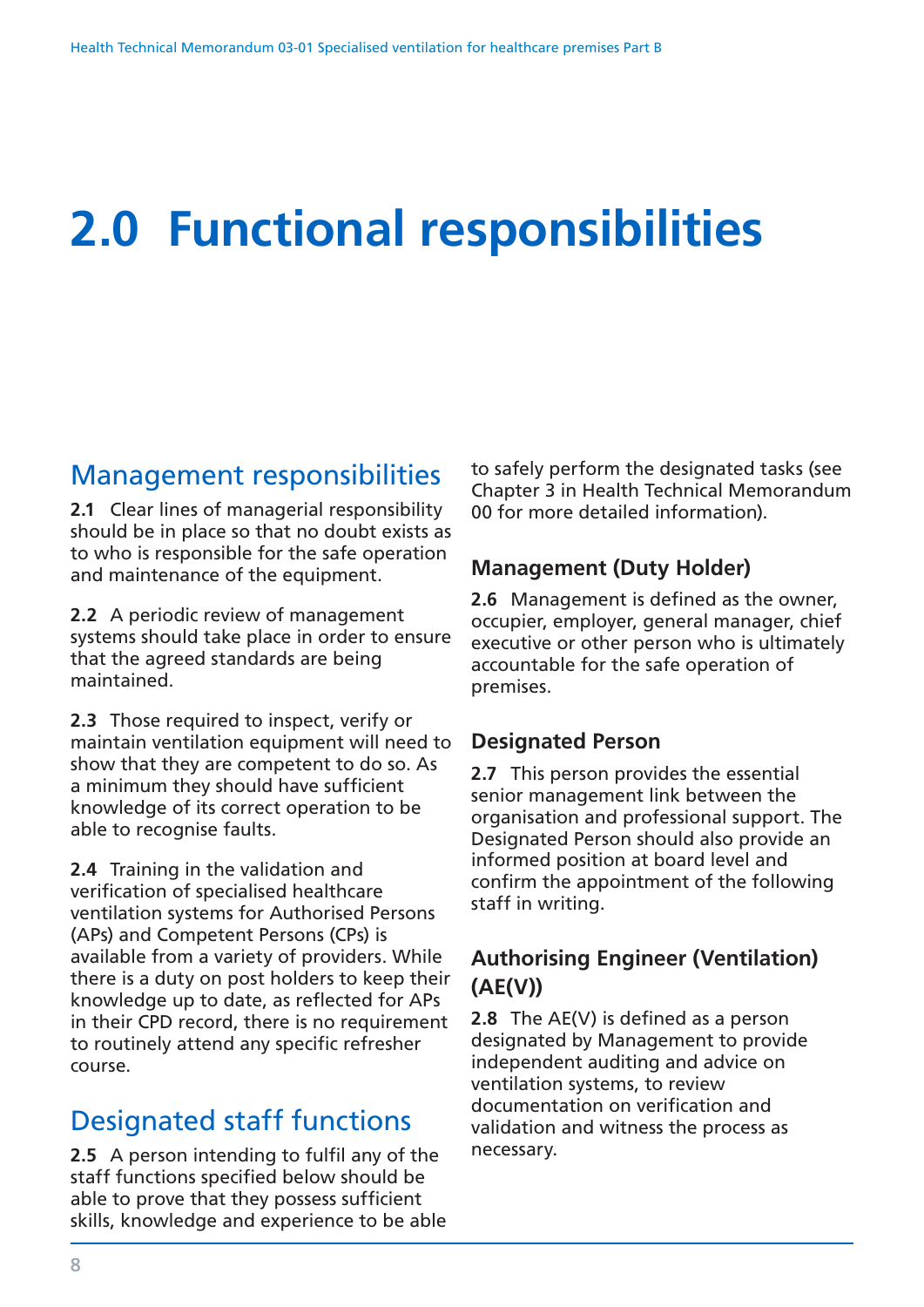#### Note:

Authorising Engineers should be able to show that they are free to provide independent advice and have been subject to an assessment of their competence by a registration body.

### **Authorised Person (Ventilation) (AP(V))**

**2.9** The AP(V) will be an individual possessing adequate technical knowledge and having received appropriate training, appointed in writing by the Designated Person (in conjunction with the advice provided by the AE(V)), who is responsible for the practical implementation and operation of Management's safety policy and procedures relating to the engineering aspects of ventilation systems.

#### **Competent Person (Ventilation) (CP(V))**

**2.10** The CP(V) is defined as a person designated by Management to carry out maintenance and periodic testing of ventilation systems.

#### **Infection Prevention and Control Person**

**2.11** The Infection Prevention and Control Doctor or consultant microbiologist is the person nominated by management to advise on monitoring the infection control policy and microbiological performance of the systems.

#### **User**

**2.12** The User is the person responsible for the management of the unit in which the ventilation system is installed (for example head of department, operating theatre manager, laboratory manager, production

pharmacist, head of research or other responsible person).

### **Contractor**

**2.13** The Contractor is the person or organisation responsible for the supply of the ventilation equipment, its installation, commissioning, validation, verification or decommissioning. This person may be a representative of a specialist ventilation organisation or a member of the general manager/chief executive's staff.

# Appointment of post holders

**2.14** All post holders should be appointed in writing by the "Designated Person" (see paragraph 2.7). A record should be kept of those appointed to carry out the functions listed above. The record should clearly state the extent of the post holder's duties and responsibilities, and to whom they are to report.

**2.15** Substitute or replacement staff should be designated in order to cover for sickness, holidays and staff transfers.

## Ventilation Safety Group (VSG)

**2.16** The management of the ventilation systems of a healthcare provider should be overseen by the Ventilation Safety Group (VSG). The VSG should have clearly defined roles and responsibilities, be part of a healthcare organisation's governance structure and report to the designated person at Board level. It will be led and chaired by a person who has appropriate management responsibility, knowledge, competence and experience (for example the Designated Person).

**2.17** The VSG should be a multidisciplinary group and will typically comprise:

• an AE(V)/independent adviser for ventilation;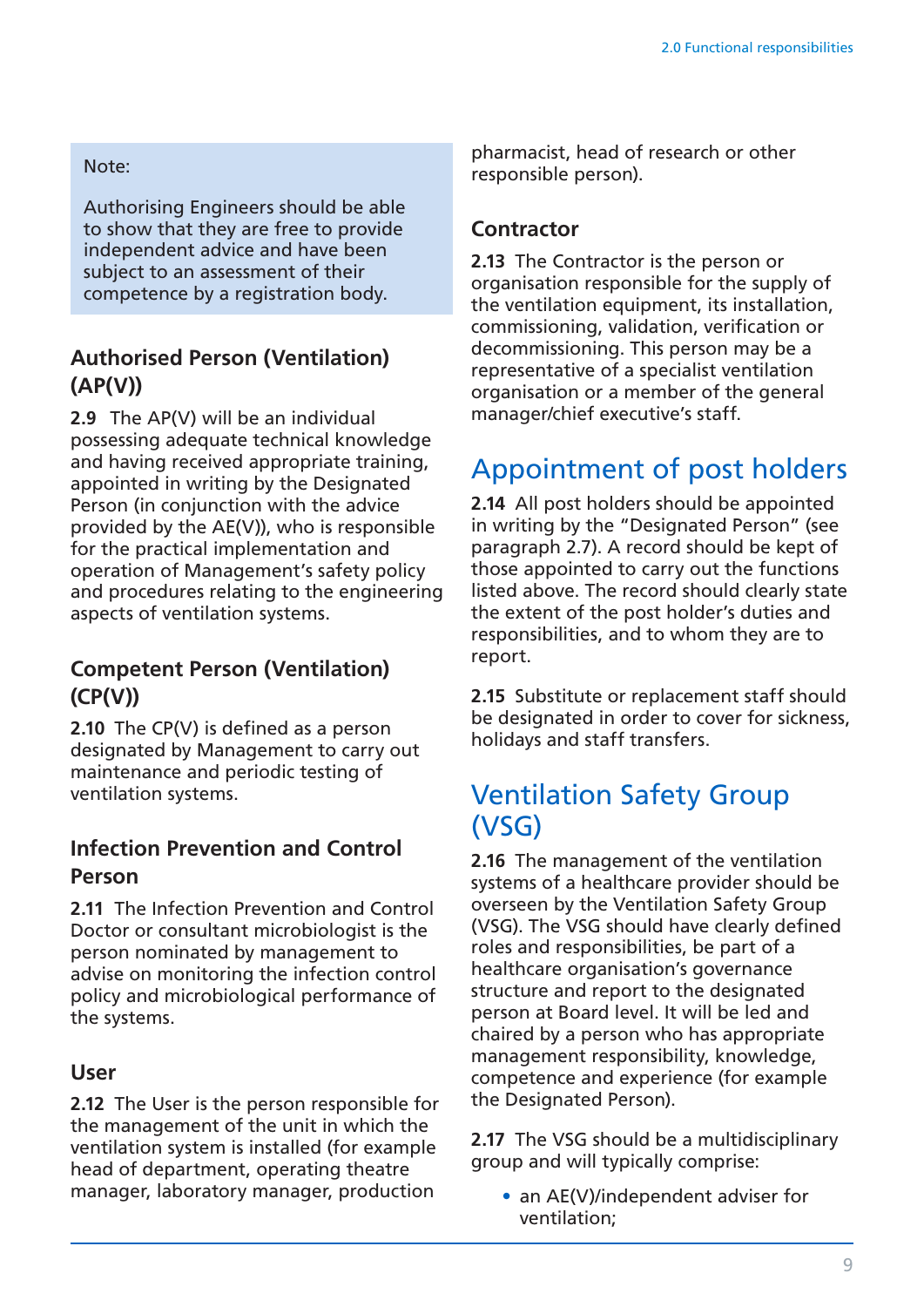- an Infection Prevention and Control Person (as defined above);
- the AP(V):
- estates (operations and projects) staff;
- clinicians and specialist departments (for example theatres, critical care, pharmacy, medical microbiology, nursing);
- personnel from the finance department with accountability for capital and revenue evaluation;
- other stakeholders as appropriate;
- co-opted expertise, for example ventilation designers, consultants and suppliers.

**2.18** The VSG remit will be to assess all aspects of ventilation safety and resilience required for the safe development and operation of healthcare premises. It should inform the following areas:

- the design process for new healthcare premises;
- the design process for modifications to existing premises;
- the commissioning and validation process;
- operational management and maintenance;
- annual verification and performance testing;
- prioritising the plant replacement programme;
- decommissioning and removal of redundant equipment.

#### Note:

Where estates-and-facilities provider services are part of a contract (including PFI), it is essential that these providers

participate fully in all those aspects of estates-and-facilities management that can affect patients. This includes responding to specific requests from the VSG, which may be in addition to relevant guidance and documentation.

**2.19** It is important that decisions affecting the resilience, safety and integrity of the ventilation systems and associated equipment are not taken without the agreement of the VSG. The VSG should ensure that appropriate expertise and competence is available when making such decisions. Whenever significant building work is undertaken, the VSG should consider its effects on the existing ventilation system air intakes. These may need to be protected from airborne dust during construction by the fitting of temporary additional filtration. There will also be a need to identify any risks to construction personnel working in the vicinity of extract air discharges.

**2.20** When building work is undertaken inside a building, the VSG should be consulted to determine its effects on the occupants. The VSG may need to specify the extent to which the area is to be sealed off from the operational parts of the building and the need for a temporary extract unit in order to maintain the worksite at a negative pressure to prevent the spread of contaminants into the rest of the building.

**2.21** The healthcare provider, through its VSG, will be able to demonstrate that they have suitable governance, competence and accountability arrangements in place to provide safe critical ventilation systems and appropriate clinical environments in their premises.

#### **Ventilation policy document**

**2.22** The VSG will produce a ventilation policy document for the healthcare provider. In its simplest form this may just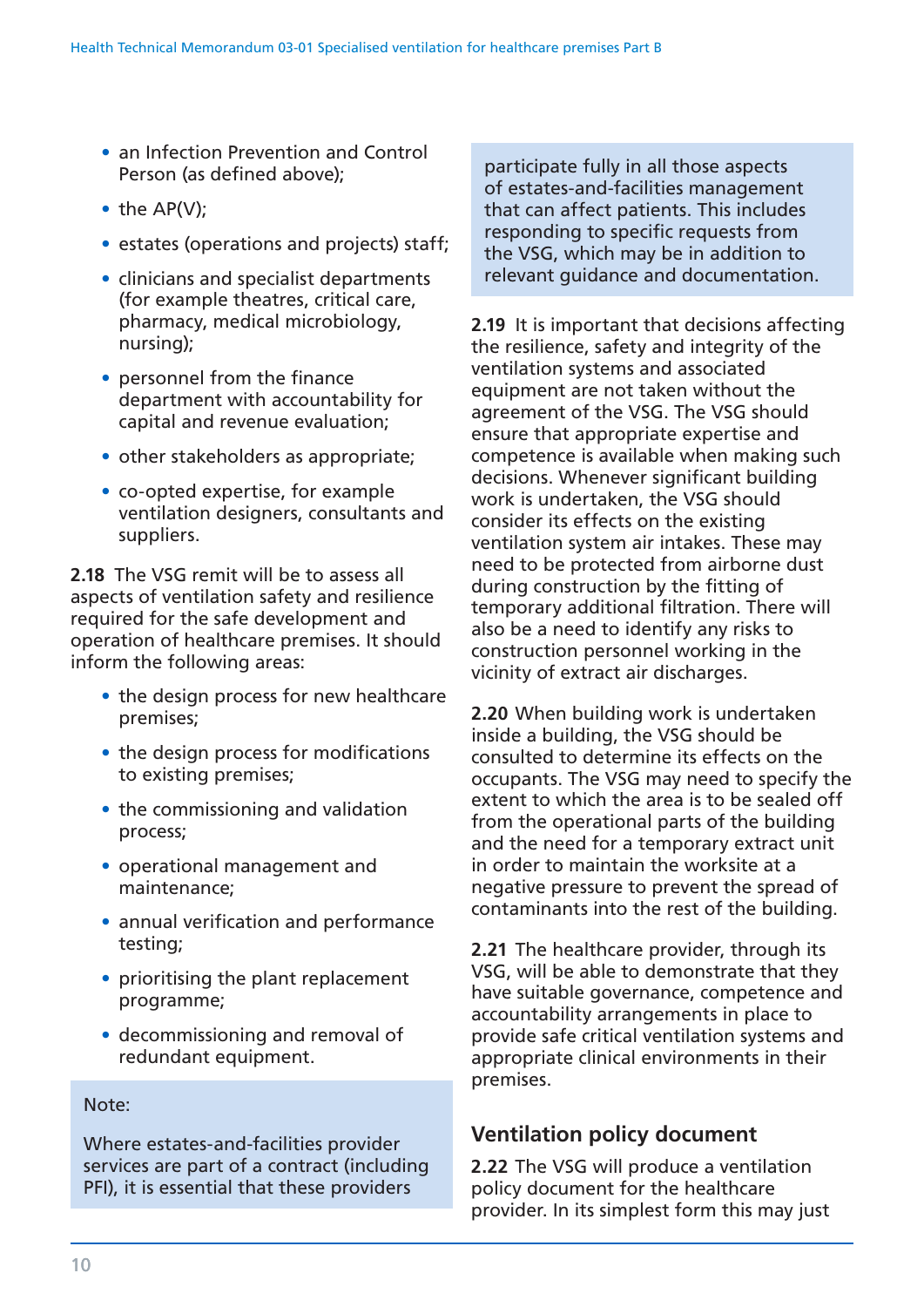be a statement that the healthcare provider will follow the guidance contained in Health Technical Memorandum 03-01 Parts A and B as appropriate. It may also specify any departures from that guidance in terms of local additional requirements or derogations.

**2.23** The policy document will be endorsed by the healthcare provider's board.

## Risk Assessment – routine inspection and maintenance

**2.24** Routine inspection and maintenance procedures can cause risks to the health of staff carrying out the work and those receiving air from the plant. All those involved should be made aware of the risks; safe systems of work should be agreed and followed. Suitable safety equipment should be provided as necessary, and training in its use should be given. Records should be kept for five years (see paragraph 1.31).

**2.25** Training in the use of safety equipment and a safe system of work will need to be given and should be recorded, together with the date of delivery and topics covered. Any training may need to be repeated periodically in order to cater for knowledge refreshment and changes in staff.

## Specific health and safety aspects

**2.26** Staff engaged in the service and maintenance of extract ventilation systems from pathology departments, mortuaries,

laboratories, isolation facilities and other areas containing a chemical, biological or radiation hazard may be particularly at risk. In these cases the risk should be identified and assessed.

**2.27** The VSG should be consulted as to the means by which the system can be rendered safe to work on and a permit-to-work system implemented. Appendix 3 gives an example of a typical equipment release certificate (ERC) that could be used for routine inspection and maintenance by competent persons.

**2.28** Training in the exact procedures should be given to all staff involved.

**2.29** Some healthcare facilities may contain specialised units that are subject to access restrictions (for example pharmacy aseptic suites). Estates or contract staff requiring access may need additional training or be accompanied when entering the unit.

**2.30** See also the following guidance published by the Health and Safety Executive:

- 'Safe working and the prevention of infection in clinical laboratories and similar facilities'.
- 'The management and operation of microbiological containment laboratories'.
- HSG 283 'Managing infection risks when handling the deceased: auidance for the mortuary, postmortem room and funeral premises, and during exhumation'.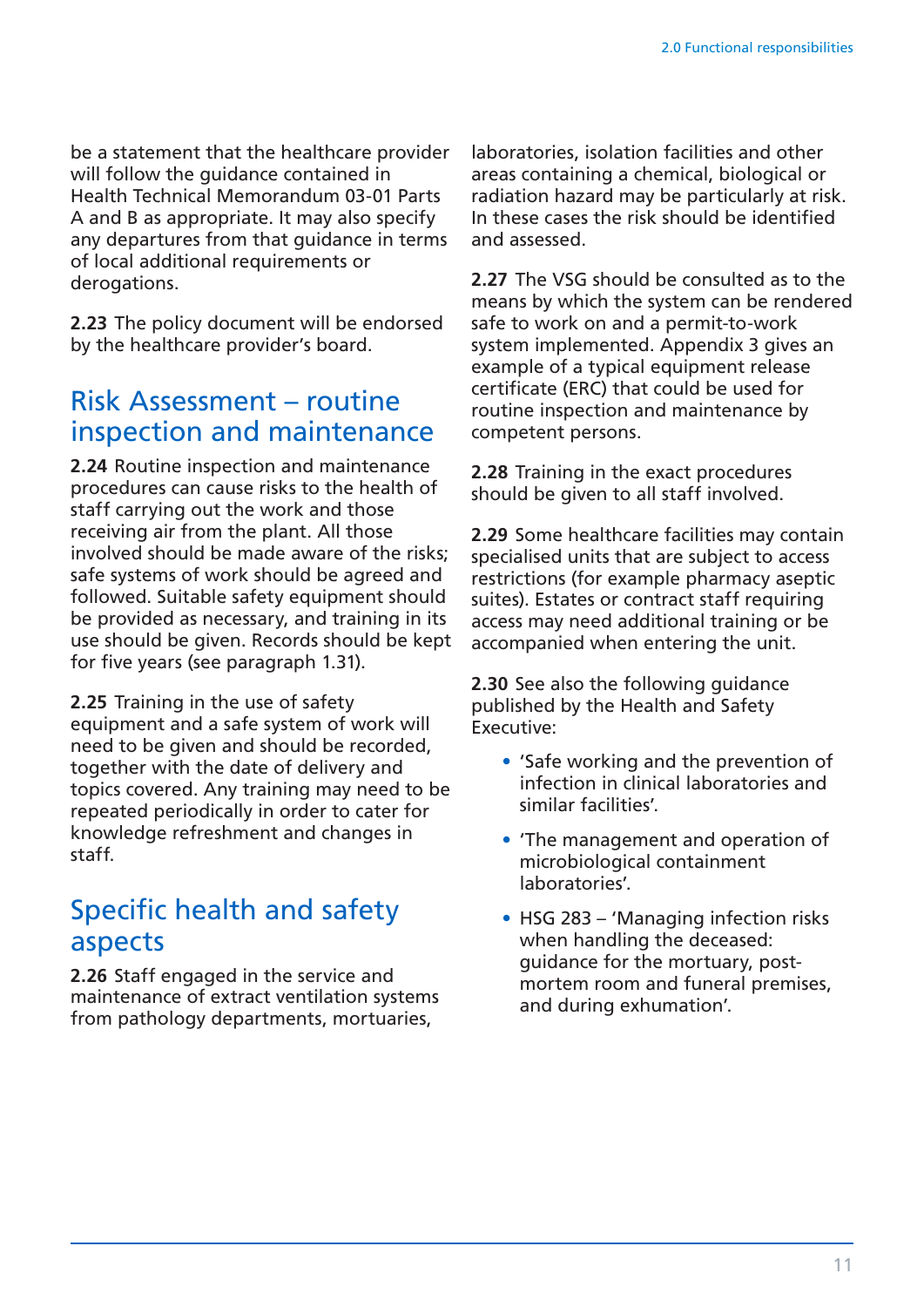# **3.0 Ventilation systems – minimum standards**

## General requirements

**3.1** All ventilation systems irrespective of when they were installed are to be inspected annually to ensure conformity with minimum standards required by the Building Regulations. These are designed to:

- assure the quality of intake air;
- ensure that extract air is discharged in a suitable location;
- prevent or control risks associated with Legionella and other potential hazardous organisms;
- ensure safe access when carrying out routine service and maintenance activities;
- provide documentary proof of performance.

**3.2** All AHUs and their associated ventilation systems should achieve the minimum standard set out below.

#### Note:

These standards have not changed since Health Technical Memorandum 2025 was issued in 1994 so all systems currently in use should therefore achieve them.

### Location and access

**3.3** All ventilation plant should be secured from unauthorised access.

**3.4** It is a requirement to uniquely identify individual plantrooms on site and fix a list just inside the door detailing the major plant elements within and the areas that they serve.

**3.5** Plantrooms should, where possible, be provided with a sink so that glass drainage traps may be cleaned out and staff can wash their hands after handling dirty filters. A source of DHW with a hose connection point will also be required so that AHUs can be washed out internally as part of their routine maintenance.

**3.6** Units located on roofs should have a safe and permanent means of access and adequate illumination as they may need to be accessed at any time. Suitable precautions should be in place to prevent personnel or equipment from falling off during maintenance activities.

**3.7** Units located outside at ground level should be secured within a compound to prevent unauthorised access or preferably within a plantroom. Vehicles should be excluded from the vicinity to ensure that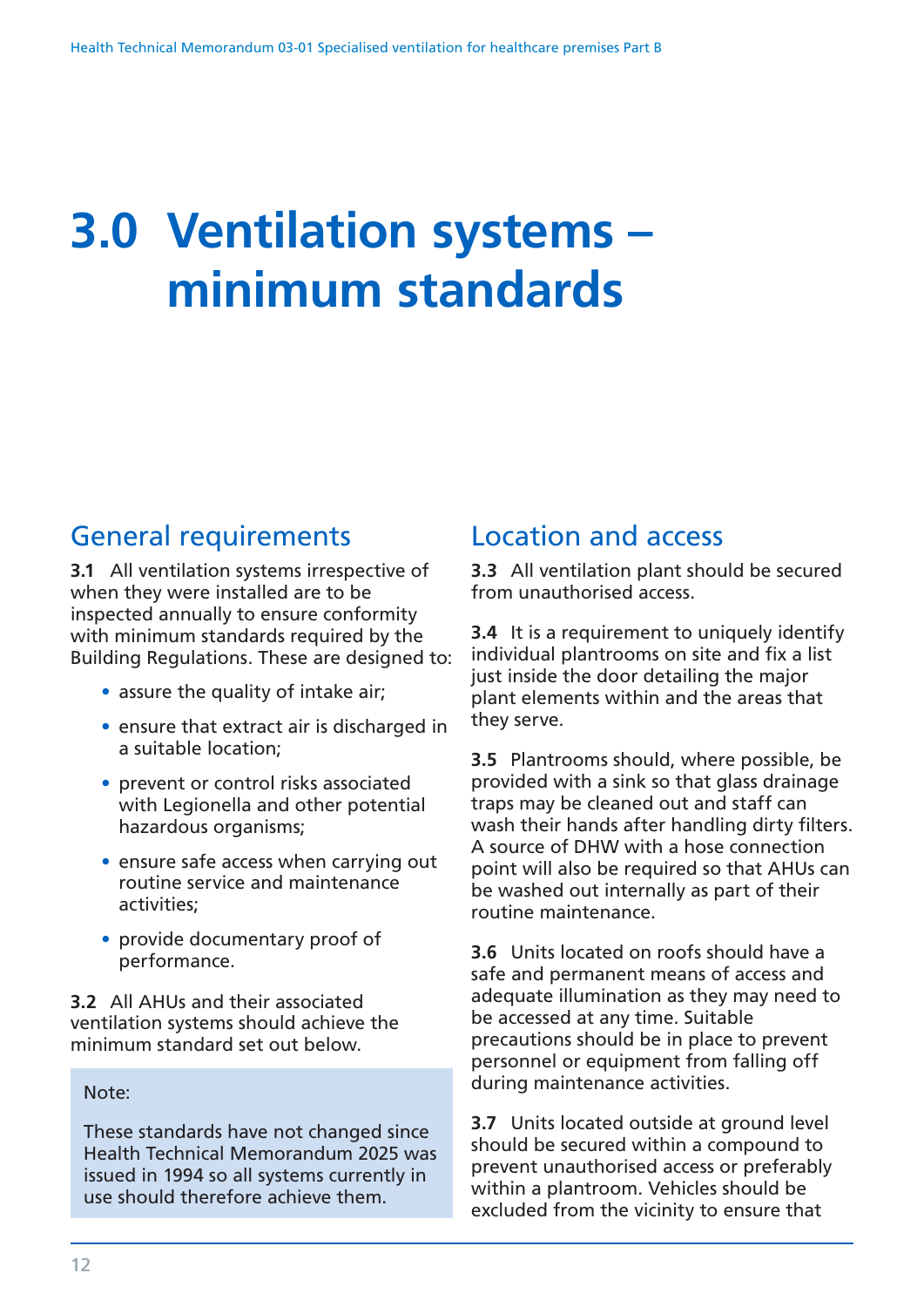exhaust fumes will not be drawn into intakes.

**3.8** All parts of the AHU should be easily and safely accessible for routine inspection, service and maintenance.

**3.9** The area around an AHU within a building should be tanked to prevent water penetration to adjacent areas, and should be adequately drained.

**3.10** Fire precautions should be in accordance with the Health Technical Memorandum 05 series.

**3.11** Combustion equipment must not be located in a fire compartment that houses air-handling equipment.

**3.12** Plantrooms that house AHUs should not be used for general storage. Care should be taken to ensure that the amount of combustible material in a plantroom is kept to an absolute minimum. Ventilation stock such as filters should be kept in a central store.

**3.13** If a spare set of filters is kept in the plantroom they should be kept in their original packing to preserve them from contamination and stored off the floor so that they cannot become wet. The number stored should be kept to a minimum to reduce the fire load in the plantroom. Used filters should be placed in an empty box or bag and removed immediately.

**3.14** Spare fans should be stored on a purpose-built rack near the plantroom entrance. Staff should be instructed to "spin" the fan every time they enter the plantroom to help prevent the bearings settling.

## Identification and labelling

**3.15** All ventilation systems should be clearly identified with a permanent label in accordance with the requirements of paragraph 1.33 onwards. The label should

identify both the AHU and the area that it serves. The lettering should be at least 100 mm high and be mounted in an easily visible place near the fan of the unit adjacent to the local electrical isolator. Any subsystems and the principal branch ducts should be similarly labelled as should any associated control panels.

**3.16** The nature and direction of airflow should be clearly marked on all main and branch ducts (see BS1710).

**3.17** All airflow test-points should be clearly identified with a permanent label and the design information given (for example TPS 1 – Anaesthetic supply; 400 × 300; Design 185 L/s).

## Basic requirements

**3.18** The ventilation system should not contain any material or substance that could support the growth of microorganisms.

**3.19** Access to items that require routine service, such as filters, fog coils and cooling coils, should be via hinged doors.

**3.20** Items requiring infrequent access such as attenuators may be via clipped or boltedon lift-off panels.

**3.21** All doors and panels should be closefitting and without leaks.

**3.22** Access to plant and equipment above 1.5 m should be via platforms, fixed ladders, hook ladders, pulpit-style movable steps or access platforms.

**3.23** Electrical and mechanical services should not restrict or impede access to those parts of the plant that require inspection.

**3.24** Viewing ports and internal illumination should be fitted in order to inspect filters and drainage trays.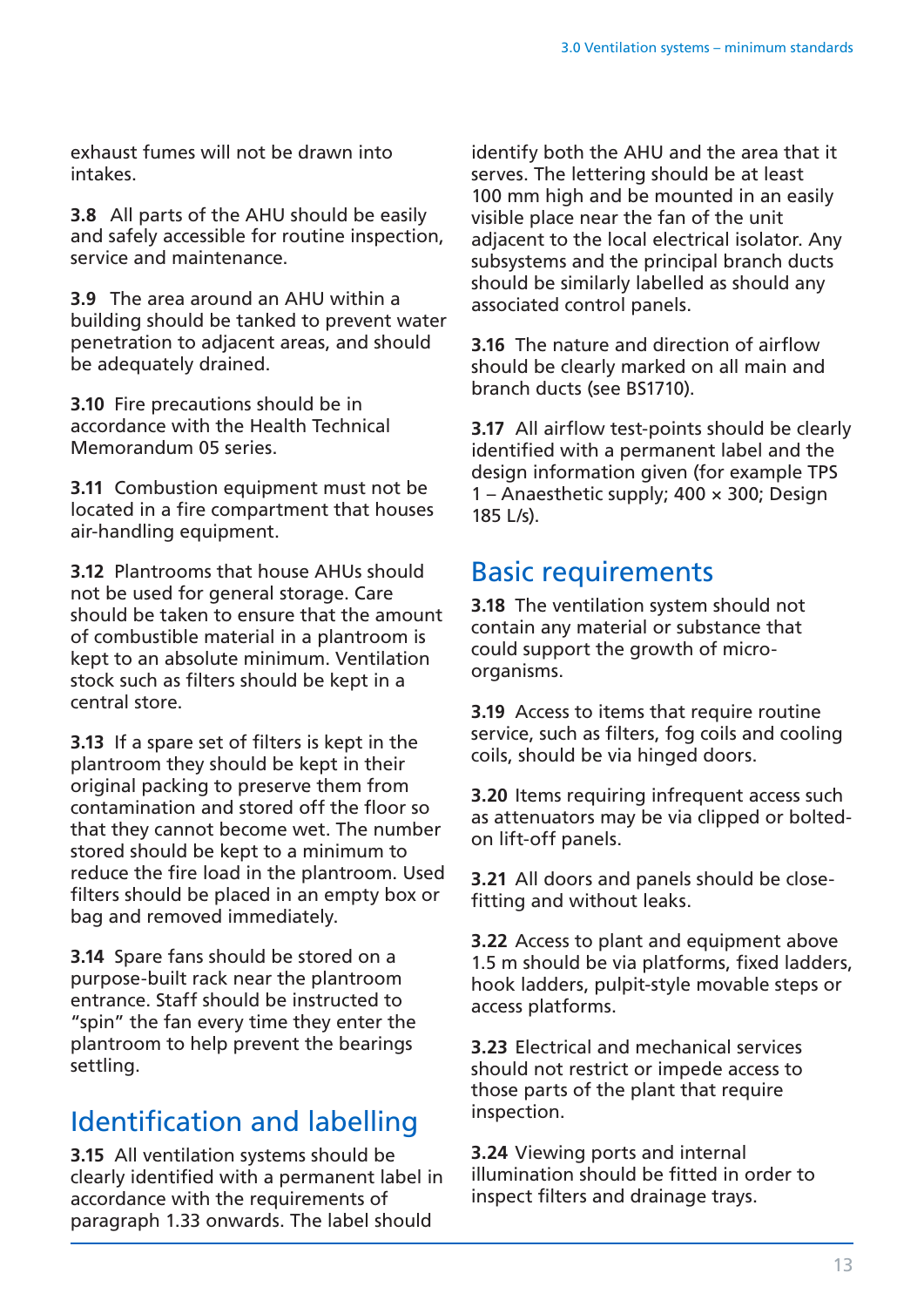**3.25** Internal illumination should be provided by luminaires to at least IP55 rating. Fittings are to be mounted inside the unit so that they provide illumination for inspection and task lighting when the access doors are open.

**3.26** A single clearly labelled switch should operate all the lights in a unit.

## AHU intakes and discharges

**3.27** Intake and discharge points should not be situated where they will cause vitiated air to be drawn into a system (paragraph 9.30 onwards in Part A of this Health Technical Memorandum gives detailed information). In existing systems, it may be necessary to extend the intake or discharge point to a suitable position.

#### Note:

Steps should be taken to prevent birds landing or roosting in the vicinity by removing ledges or fitting anti-pigeon spikes.

**3.28** Each intake and discharge point should be fitted with corrosion-resistant weatherproof louvres or cowls to protect the system from driving rain. The inside of the louvres should be fitted with a mesh of not less than 6 mm and not more than 12 mm to prevent infestation by vermin and prevent leaves being drawn in.

**3.29** The duct behind a louvre should be self-draining. If this is not practicable, it should be tanked and provided with a drainage system. Cleaning access should be provided either from the outside via hinged louvres or by an access hatch or door in the plenum behind the louvre. Where a common plenum is provided, cleaning access should be via a walk-in door. If the intake plenum is a builder's work duct, all of its surfaces should be sealed to prevent dust being shed into the airflow.

## Plant drainage system

**3.30** All items of plant that could produce moisture should be provided with a drainage system. The system will comprise a drip-tray, borosilicate glass trap, air gap and associated drainage pipework.

**3.31** Some older units may not have been mounted far enough above the floor to permit the correct installation of a drainage system. If the AHU cannot be raised to an adequate height, an alternative arrangement (such as a pump-out system) should be provided.

**3.32** The drip-tray should be constructed of a corrosion-resistant material (stainless steel is preferred) and be so arranged that it will completely drain. To prevent "pooling", it is essential that the drain connection should not have an upstand and that a slope of approximately 1 in 20 in all directions should be incorporated to the drain outlet position.

**3.33** In AHUs that have access doors large enough for a person to enter, the drip-tray should be easily accessible for inspection and cleaning.

**3.34** In AHUs with access doors too small for a person to enter, the complete drip-tray should be capable of being withdrawn. It should be clamped into the AHU with thumbscrews so that it can be removed without the need for tools.

**3.35** Each drip-tray should be provided with its own drain trap. The drain trap should be of the clear (borosilicate) glass type. This permits the colour of the water seal to be observed, thus giving an early indication of corrosion, biological activity or contamination within the duct (see Table 3 in Chapter 5).

**3.36** The trap should have a means for filling and should incorporate couplings to facilitate removal for cleaning. It should be located in an easily visible position where it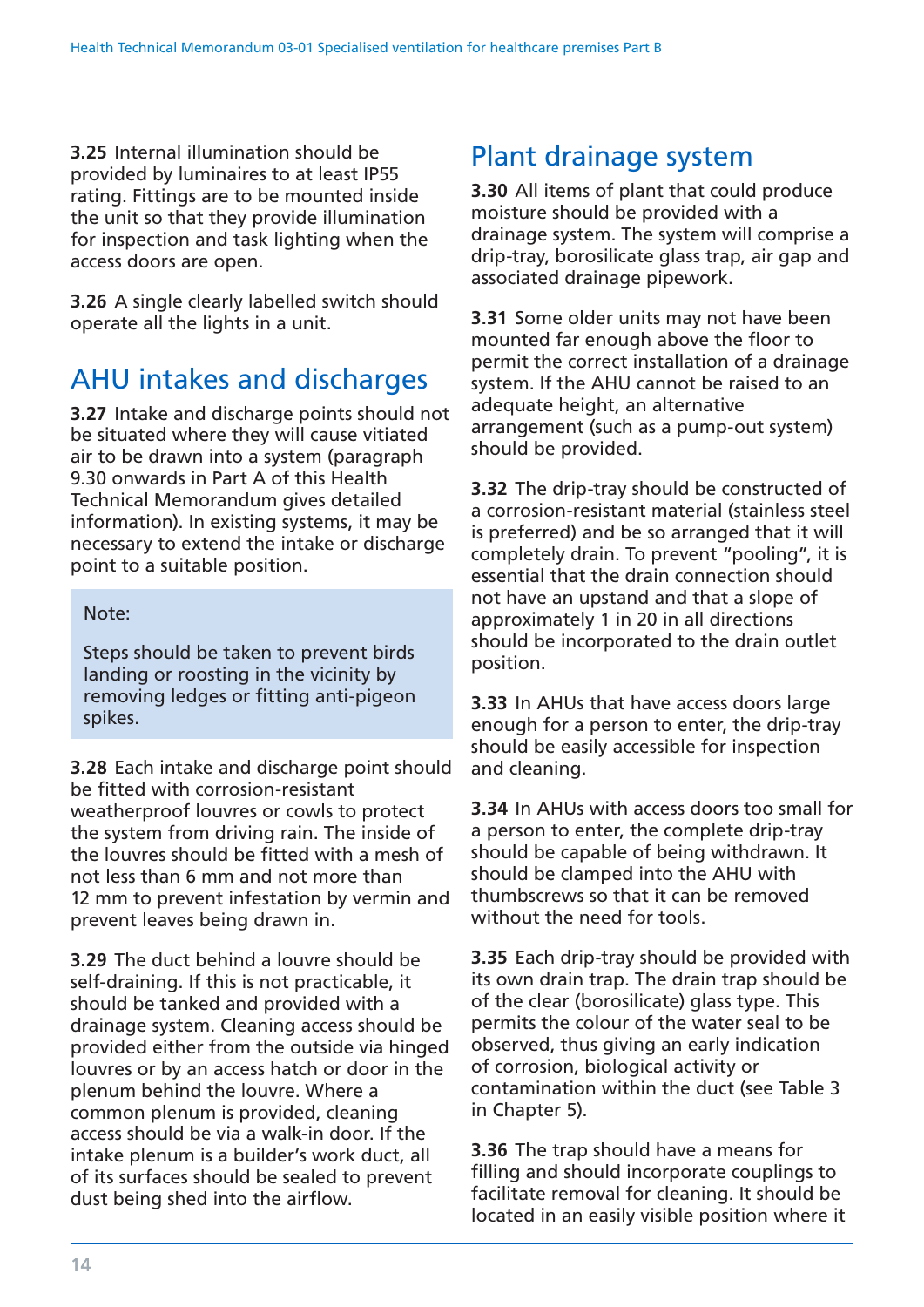will not be subject to casual knocks. The pipework connecting the drainage tray to the trap should have a continuous fall of not less than 1 in 20.

**3.37** Traps fitted to plant located outside or in unheated plantrooms may need to be trace-heated in winter. The trace heating should be checked for operation. It should be ensured that the temperature of water in the trap does not exceed 5°C.

**3.38** Water from each trap must discharge via a clear air gap of at least 15 mm above the unrestricted spill-over level of either an open tundish connected to a drainage stack via a second trap, or a floor gully (or channel) or directly onto a roof (if in a location that will not cause a slip hazard). A support should be provided to ensure that the air gap cannot be reduced. More than one drain trap may discharge into the tundish, providing each has its own air gap.

**3.39** Drainage pipework from the tundish may be copper, thermoplastic or stainless steel. Glass should not be used. The pipework should be a minimum diameter of 22 mm and have a fall of at least 1 in 60 in the direction of flow. It should be well supported, and located so as not to inhibit access to the plant.

# Dampers

**3.40** All AHUs should be fitted with motorised low-leak shut-off dampers at their intake and discharge ends. The damper actuators should be fitted with end switches and be spring-return so that they close automatically on power failure. Note that all new plant will in addition have motorised dampers at the supply and return air ends of an AHU.

# Fans and their drives

**3.41** Belt-and-pulley fan drive-trains external to the AHU, whether supply or extract, should be easily visible without the need to remove access covers. Protecting the drive-train with a mesh guard is the preferred option. For weatherproof units located outside, the fan drive should be enclosed. It should be easily visible through a viewing port with internal illumination and be accessed via a lockable hinged door.

**3.42** Plug and EC fan units are mounted inside the AHU. Their access door should have a viewing port and internal illumination. The door should be fitted with a two-stage opening latch so that if the door is inadvertently opened when the fan is running it will not blow outwards.

**3.43** The motor windings of induction-drive "plug" motor arrangements, EC fans and in-line axial fans having a pod motor within the airstream must be protected from over-temperature by a thermistor and lockout relay.

**3.44** It is necessary to ensure that – should the computer control system or its software develop a fault – the fan in an AHU serving a critical healthcare application can be switched to a fixed speed and manual operation.

## Heater-batteries

**3.45** Access for cleaning will need to be provided to both sides of all fog coils and heater-batteries.

# Cooling coils

**3.46** All cooling coils, whether within the AHU or a branch duct, should be fitted with their own independent drainage system as specified above. A baffle or similar device in the drip-tray will prevent air bypassing the coil. The tray should be large enough to capture the moisture from the eliminator, bends and headers.

**3.47** The cooling-coil control valve should close upon selection of low speed, system shut-down, low airflow or fan failure.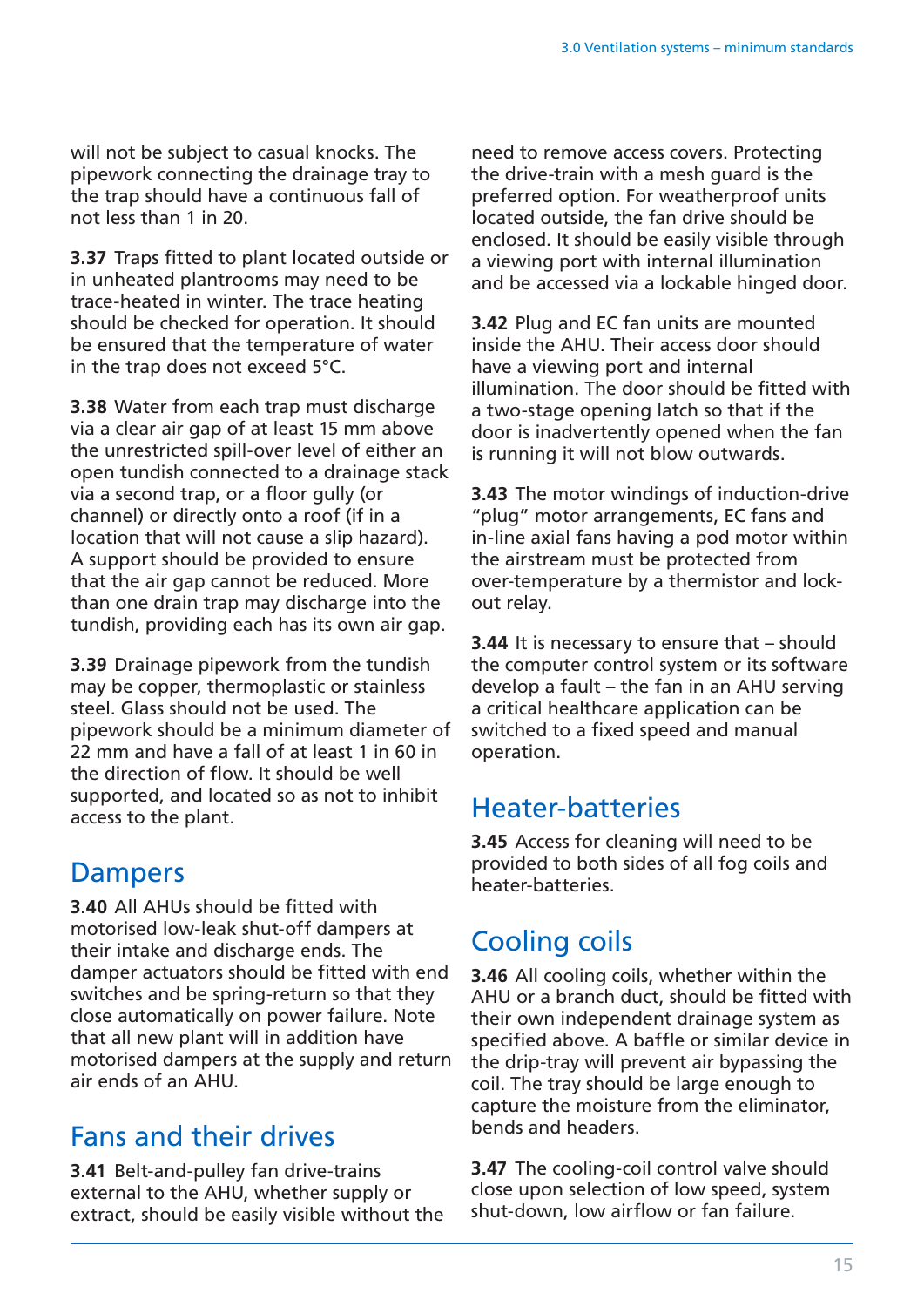**3.48** Where auxiliary wet cooling coils are located in false ceilings, they should be fitted with a catch tray and leak alarm. The catch tray should be installed under both the battery and the control-valve assembly to protect the ceiling from leaks. A moisture sensor and alarm should be fitted in the tray.

# **Eliminators**

**3.49** Where fitted they should be removable so that the face of the cooling coil can be inspected and cleaned as necessary. In new units the eliminator will be mounted on slide rails for ease of removal. In existing systems, if bolted in position it should be secured with thumbscrews (not tech/spire screws) and fitted with lifting handles to enable removal and replacement without the use of tools.

# **Humidifiers**

**3.50** Humidifiers are not generally required. Chapters 8 and 9 in Part A of this Health Technical Memorandum give examples of where humidification may be required.

**3.51** Where they are fitted, but have been out of use for a significant period of time, they should be removed. All associated supply pipework must also be removed back to its junction with the running main. Their drainage trap should be removed and the tray capped off.

**3.52** Where humidifiers are fitted and their use is still required, they should fully conform to the installation standard set out in Chapter 9 of Part A of this Health Technical Memorandum.

**3.53** The section of ductwork containing the humidifier may need to be periodically decontaminated. Hinged access doors with viewing ports and internal illumination should be provided.

**3.54** All humidifiers should be fitted with their own independent drainage system as detailed in paragraph 3.30 onwards.

**3.55** Only steam-injection humidifiers, whether mains steam fed or locally generated, are suitable for use in ventilation systems within healthcare facilities. Water humidifiers, if fitted, must be removed.

**3.56** Self-generating steam humidifiers must be supplied with wholesome water. The installation should be capable of being isolated, drained and cleaned.

**3.57** Some steam generators require regular cleaning and descaling. The installation should enable them to be physically isolated from the air duct in order to prevent contamination of the air supply by cleaning agents.

**3.58** The humidifier control system should fully conform to the standard set out in Chapter 9 of Part A of this Health Technical Memorandum.

# Filtration

**3.59** Filters should be securely housed in well-fitting frames that minimise air bypass. Air bypass significantly reduces filter efficiency; the higher the filter grade, the greater the effect. In horizontal AHUs the mounting frames should be designed so that the airflow pushes the filter into its housing to help eliminate air bypass. Supports with seals will master the joints between filters.

**3.60** All filters should be of the dry type. Panel filters are generally used as prefilters and should be positioned on the inlet side of the supply fan, downstream of the fog/ frost coil. Where required, secondary filters (these will be bags or pleated paper) should be on the positive-pressure side of the fan.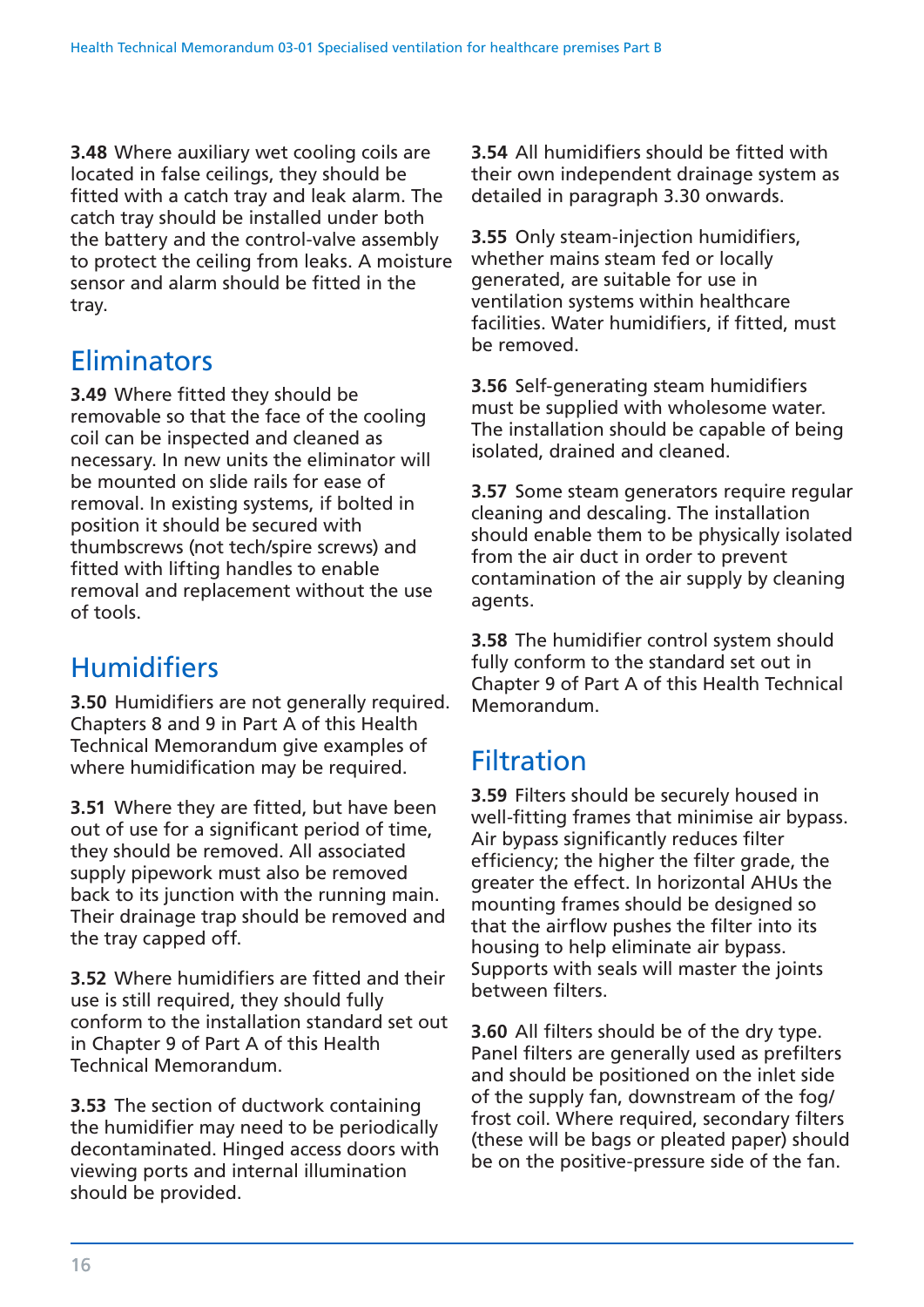**3.61** The filter installation should provide easy access to filter elements for cleaning, removal or replacement; therefore, a hinged access door should be provided. The upstream side of the filter should be visible for inspection through a viewing port with internal illumination.

**3.62** All filters should be provided with a means of checking the differential pressure across them. Direct-reading dial-type gauges marked with clean and dirty sectors are preferred.

#### Note:

Direct-reading gauges may be omitted (if desired) providing the filter differential pressure is continuously monitored by a sensor connected to the BMS and there are capped tappings so that a portable gauge can be attached when required for diagnostic purposes or fault-finding.

## Efficiency (EPA) and highefficiency (HEPA) filters

**3.63** Where fitted, EPA or HEPA filters should be of the replaceable-panel type with leak-proof seals. Their installation should permit the validation of the filter and its housing.

**3.64** EPA or HEPA filters fitted in supply ducts should have a metal case so that they cannot support fungal growth.

**3.65** EPA or HEPA filters are sometimes used in extract systems to prevent the escape of hazardous substances or organisms. They may be supplied with a particleboard or plywood case so that they can be disposed of by incineration.

**3.66** When used for the containment of hazardous substances, the installation should incorporate design provision for the subsequent safe removal and handling of

contaminated filters by maintenance staff (see paragraph 5.16).

#### Notes:

- 1. In view of the costs and problems associated with placing EPA or HEPA filters in extracts, it is essential that a full risk assessment be carried out in conjunction with the VSG. It should include defining the true need for a filtered extract, the validation of its performance at installation, the method of safely changing a contaminated filter, and its subsequent disposal.
- 2. General extracts from mortuaries and post-mortem rooms may contain odours, but these are not in themselves hazardous to health and do not require filtration prior to discharge. In high-risk post-mortems (for example, known or suspected tuberculosis cases), the infected organs will be removed and then dissected in a class 1 microbiological safety cabinet provided under the COSHH Regulations. Extracts from infectious disease Isolation rooms or wards do not normally require filtration prior to discharge. However, if the discharge cannot be made in a safe location and it is likely that the vitiated air could be drawn back into the building or there are people in its vicinity (for example, a discharge into a courtyard), filtration would be required.

## Energy recovery

**3.67** Energy recovery, where fitted, will require cleaning access to both sides of the device.

**3.68** Whichever type of energy recovery device is fitted, the extract side should be protected by an ISO ePM10 ≥ 50% filter and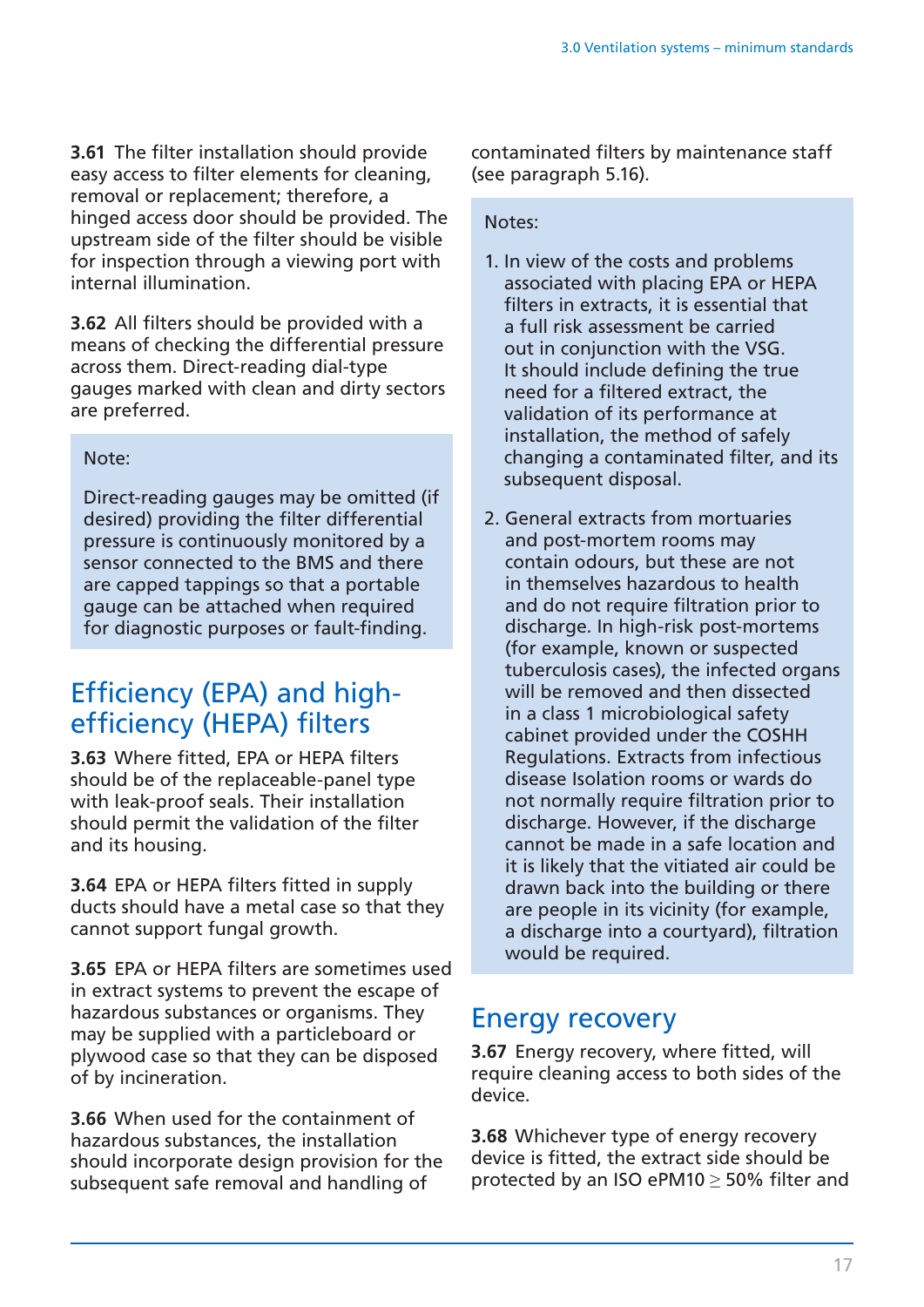provided with a drainage system to remove condensate.

**3.69** The energy-recovery device should be controlled in sequence with the main heater-battery, and may need to incorporate a control to prevent the transfer of unwanted heat when the air-on condition rises above the plant's required set-point.

### **Attenuation**

**3.70** Cleaning access should be provided at both ends of any attenuator unit.

### Pressure stabilisers

**3.71** Pressure stabilisers should be unobstructed and silent in operation. (See Chapter 5 for maintenance requirements.)

**3.72** Pressure stabilisers that direct air into a UCV operating theatre will need to be baffled on the theatre side to prevent the air jet disturbing the UCV canopy air pattern. Pressure stabilisers between the theatre and anaesthetic room may also need to be baffled if the jet of air from them creates uncomfortable conditions for patients or staff.

**3.73** Where a pressure stabiliser incorporates a fire and smoke damper, the damper test switch or trip mechanism should be accessible from the corridor side without the need to remove the grille face, if fitted.

## Chilled beams – active and passive types

**3.74** Chilled beams should not be installed above a patient's bed or diagnostic medical equipment without the agreement in writing of the VSG. Where currently fitted they should be easily accessible for cleaning and in a room with openable windows should have a switch to automatically turn

them off when the windows are opened (see paragraph 5.18 onwards in Part A of this Health Technical Memorandum).

## Stand-alone air-conditioners

**3.75** Stand-alone air-conditioners include fan coil units, split-comfort air-conditioners, room conditioners and cassette units. They should not be installed above a patient's bed or diagnostic medical equipment and should be easily accessible for cleaning.

**3.76** To avoid fungal-spore contamination, the ceiling void should not be used as a plenum either for supply, extract or as a return air path. All air connections will be ducted directly to the fan coil unit and ceiling terminals.

## Portable air-conditioners

**3.77** Portable air-conditioners are not recommended for use in healthcare premises. The need for them is to be assessed by the VSG for every occasion that they are requested. If used they will be subject to a strict cleaning and maintenance regime (see Chapter 5). Units no longer required will need to be stripped down, cleaned and decontaminated before being used again.

**3.78** Stand-alone units that draw in outside air should do so through a bespoke sealable air intake through a wall, roof or window. They should not just be placed in front of an open window.

## Portable recirculating filter units

**3.79** The need for portable recirculating air-filter units will be risk-assessed by the VSG for every occasion that they are considered. If used they will be subject to a strict cleaning and maintenance regime (see Chapter 5). Units no longer required will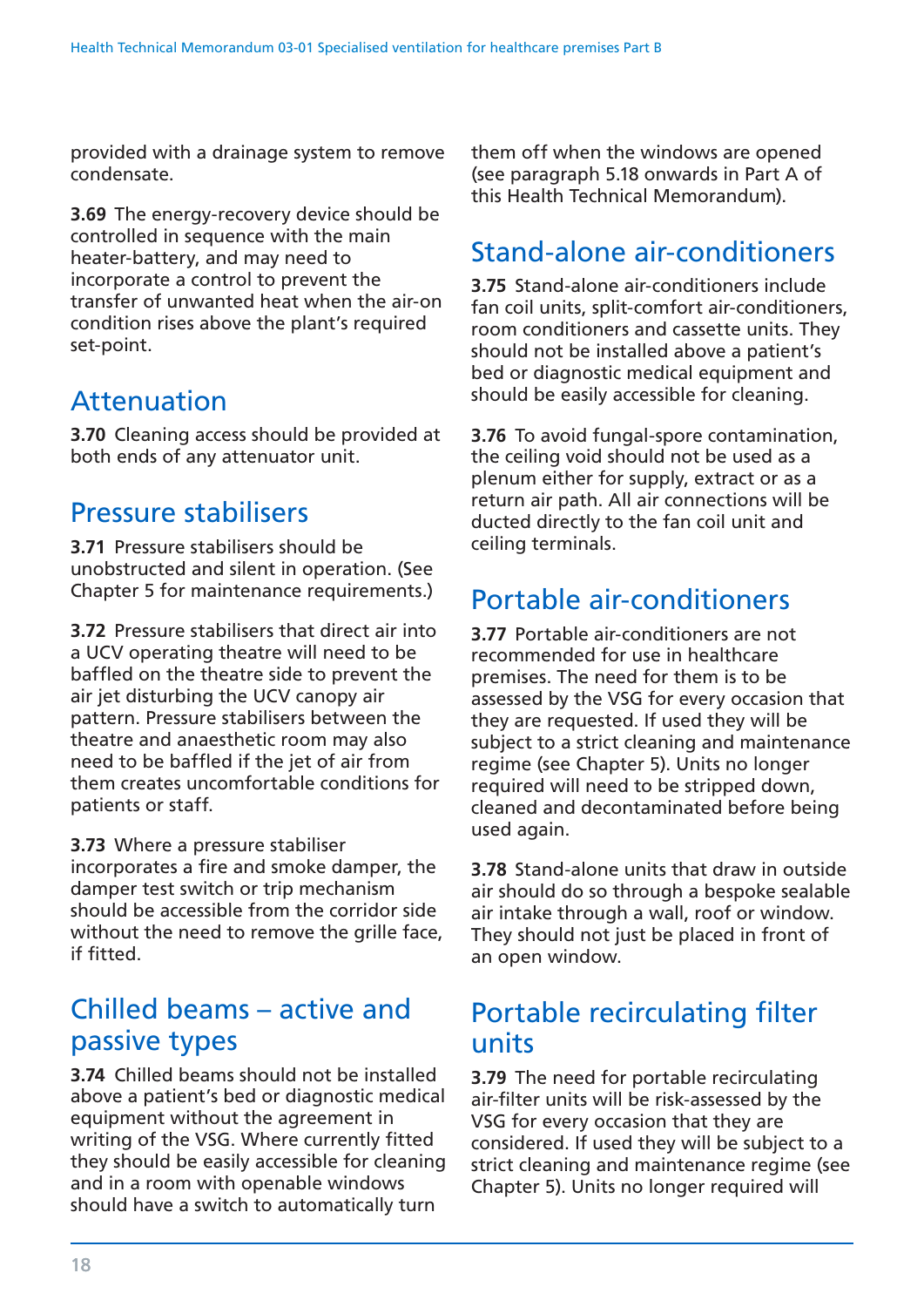need to be stripped down, cleaned and decontaminated before being used again.

## Low-level extracts

**3.80** Low-level extracts should not be obstructed by fixed or portable equipment, furniture or fittings. If necessary, stand-off guarding will need to be fitted.

**3.81** Low-level extract grille faces should be of the pull-off type to facilitate routine cleaning. (See Chapter 9 in Part A of this Health Technical Memorandum for further information.)

## Fire and smoke dampers

**3.82** All fire and smoke dampers must be fixed directly to the fabric of the building. They should have an access door with a test switch adjacent so that the actual operation of the damper can be directly observed during the annual test and be undertaken by a single operative. (See also the Health Technical Memorandum 05 series for detailed guidance.)

## Control panels

**3.83** Ventilation control panels of any type and purpose must be clearly marked with the unique identifier of the plant that they control and the area/zone that the plant serves.

**3.84** Inverters are not to be located within the airstream inside an AHU. They should be mounted externally with the readouts of their control pads and plant data screens visible at a convenient height. Their settings may be password-protected but they should be able to be switched to manual, without the need to isolate plant or unlock access panels.

## Theatre, imaging and treatment room panels

**3.85** Local control panels should have a clear means of indicating that the ventilation is operating to a satisfactory standard for the application. The minimum requirement would be a green light for "On" and a red light for "Set back", "Off" or "Fault". The panel should also display the room temperature and have a means of adjusting it. (See Chapter 9 in Part A of this Health Technical Memorandum.)

#### Note:

The Specialised Ventilation for Healthcare Society's (2017) [SVHSoc.01](https://SVHSoc.01) – 'Operating theatres: energy control strategies and the surgeon's panel' provides additional information of minimum standards for a variety of panel types.

## Energy efficiency

**3.86** The basic objective will be to provide the necessary service utilising the least amount of energy possible. To this end switching a system "Off" when not required is the most energy-efficient policy.

**3.87** If the system is needed to maintain a minimum background condition then reducing its output to the minimum necessary to achieve and maintain the desired condition is the next best option.

Note on "Set back":

In many existing systems the fan motor has two speeds so turning the system down means switching to the lower fan speed and hence air volume. With inverter-controlled or EC fans the speed can be adjusted across a wide range so "Set back" need not be a fixed fan speed but rather a control strategy that reduces the system output in order to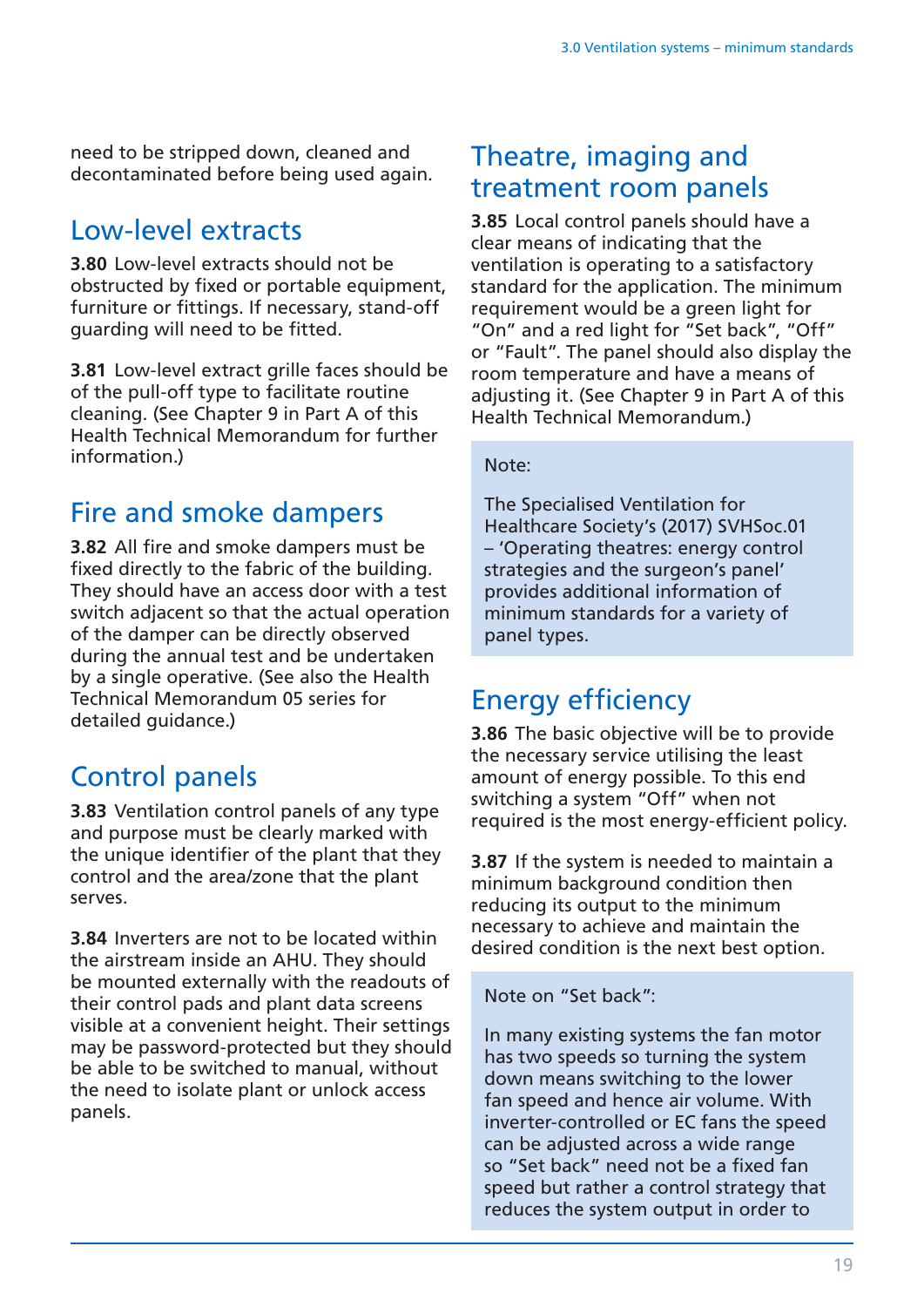maintain a desired minimum condition. This may be related to the air velocity at a fixed point, air-change rate, pressure differential, temperature, humidity or a combination of any of these parameters.

**3.88** The system should only run at full output when needed to achieve and maintain the defined "in use" operational condition.

**3.89** Care should be taken to discover the true "in use" operational condition. Overstating the condition will lead to oversized plant, unstable control and excessive energy consumption.

**3.90** A ventilation system should not be run at full output "just in case it will be needed". This is particularly a problem in operating departments where the ventilation is often run out of hours as it is believed that it will "maintain sterility" in the operating suite. This is not true as airborne contamination in operating theatres is caused by the people in them when they are in use. The theatre ventilation is provided to cater for this "in use" biological load. When the theatre is not in use, there is no biological load so the ventilation can be turned off and set to automatically start at "Set back" (see above note) in order to maintain a minimum background condition, for example room temperature, if needed. The time taken to start the ventilation and achieve full operating conditions in an emergency will be less than the time taken to bring a patient to theatre and prepare the staff and instruments ready for emergency surgery to commence. A similar situation applies to obstetrics theatres and "special" delivery rooms.

#### Note:

UCV theatre ventilation can be completely switched off when the theatre is not in use but the room temperature should not be allowed to drop below 18ºC (see also paragraph 8.96 in Part A of this Health Technical Memorandum). The AHU and UCV control should be interlocked so that when the AHU goes to "Set back" the UCV also goes to "Set back", and if the AHU goes "Off", the UCV terminal fans also switch "Off". There is no aerobiological benefit in keeping the UCV terminal fans running when the theatre is not in use, it merely wastes energy.

**3.91** The selection of set points for an AHU and associated extract system will have a significant impact on the overall energy consumption and efficiency of the system as a whole.

**3.92** The control strategy for existing systems should be reviewed in line with the above guidance. (See Chapters 6 and 9 in Part A of this Health Technical Memorandum for further information.)

#### Note:

Energy-recovery devices have been mandatory for all new and refurbished AHUs since 2016. Where installed they provide a significant portion of the heating requirement, and the size of the AHU heater-battery will have been reduced as a consequence. It is therefore essential that the energy-recovery device operates as intended and is well maintained.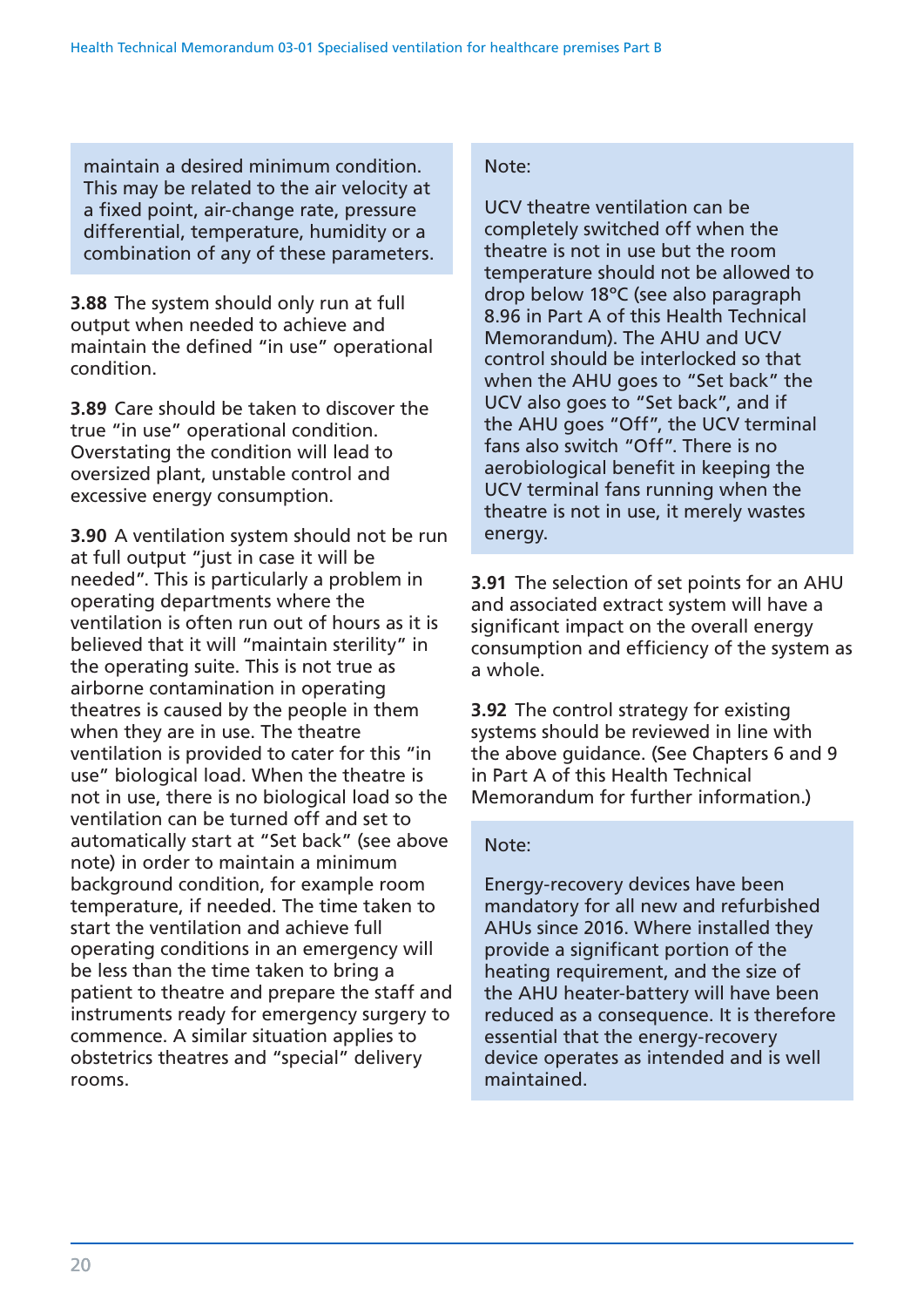# **4.0 Annual inspection and verification requirements**

## Ventilation systems inspection

**4.1** All ventilation systems will be subject to at least a simple visual inspection annually.

**4.2** The purpose of the inspection is to establish that:

- the system is still required:
- the plant conforms to the minimum standard (see Chapter 3);
- the fire containment has not been breached;
- the general condition of the system is adequate for purpose;
- the system overall is operating in a satisfactory manner.

**4.3** It is recommended that a simple check sheet be used to record the result of the inspection. Examples are given in Appendices 1 and 2.

# Critical healthcare ventilation • critical care units, neonatal and special<br>care baby units: systems<br>
systems<br>
systems<br>
sinvasive treatment, endoscopy and<br>
sinvasive treatment, endoscopy and

**4.4** All critical healthcare ventilation **1.4 Exercise ventilation** bronchoscopy rooms; systems will be inspected quarterly and

verified at least annually. In some circumstances the verification may need to be carried out more frequently.

**4.5** The quarterly inspection should be as detailed in paragraphs 4.1–4.3.

**4.6** The purpose of the annual verification will be to additionally ensure that the system:

- achieves minimum standards specific to the application;
- is operating to an acceptable performance level;
- remains fit for purpose.

# Definition of a critical system

**4.7** Ventilation systems serving the following are considered critical:

- operating suites of any type including rooms used for interventional procedures and their recovery areas;
- airborne isolation facility;
- 
-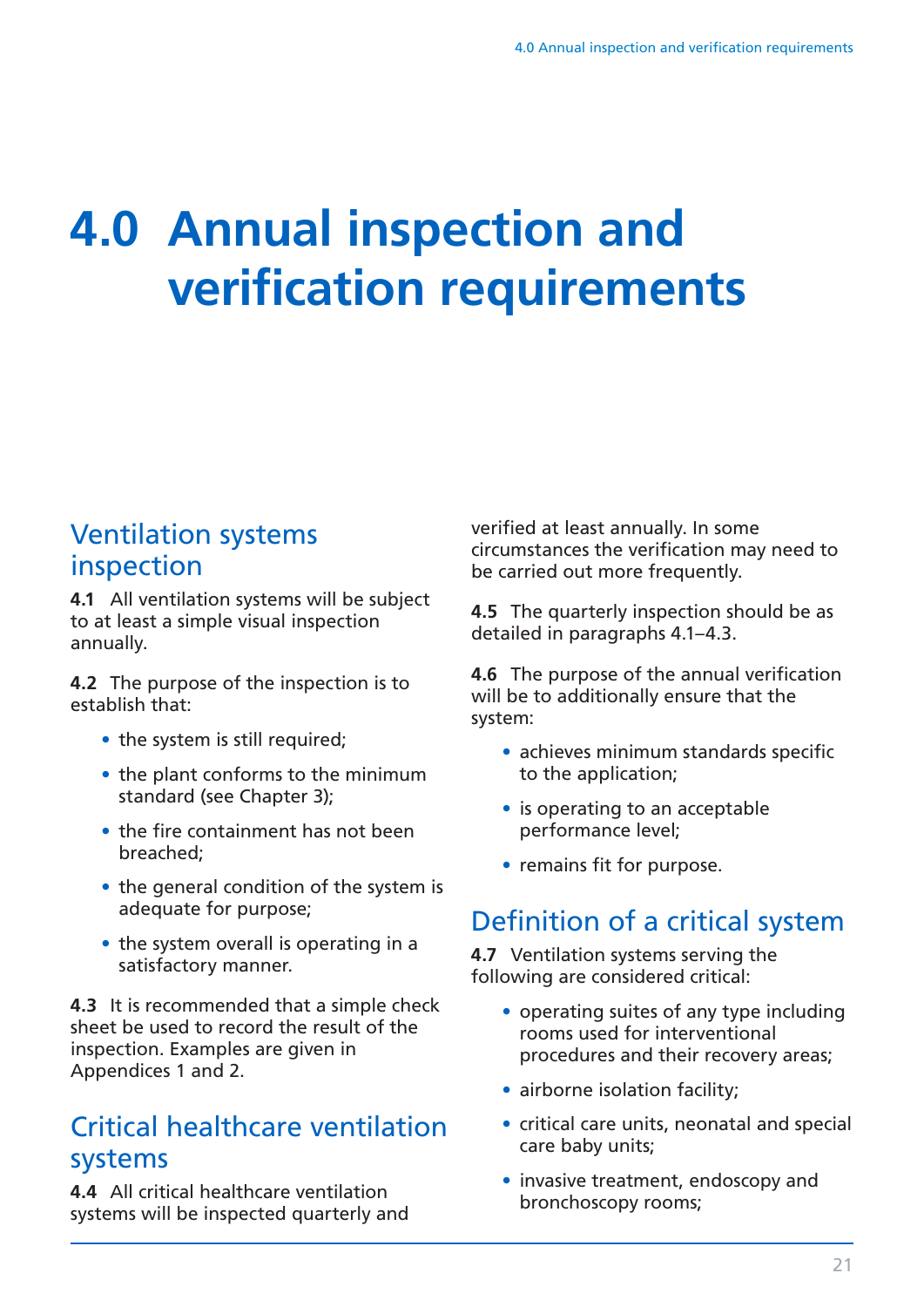- containment level 3 laboratory;
- pharmacy aseptic suite;
- inspection, assembly and packing (IAP) room in a sterile services department;
- MRI, CAT and other types of emerging imaging technologies that require particularly stable environmental conditions to remain within calibration;
- any system classified as an LEV system under the COSHH Regulations;
- any other system that clearly meets the definition that "a loss of service from such a system would seriously degrade the ability of the premises to deliver optimal healthcare".

#### Note:

If any doubt exists as to whether a system falls within this definition, the VSG should be consulted regarding the risk to patient safety and business continuity.

## Annual verification

**4.8** The annual verification is intended to establish that:

- the system is still required;
- the AHU conforms to the minimum standard (see Chapter 3);
- the fire containment has not been breached;
- the general condition of the ventilation system is adequate;
- the fabric of the area served is suitable for the function;
- the system performance is adequate with respect to the functional requirement – this will require:
- the measurement of all system supply and extract airflow rates;
- the calculation of room air-change rates if applicable;
- the measurement of room differential pressures if applicable;
- the measurement of room noise levels;
- temperature, humidity and any application-specific air velocity measurements;
- a check of the control functions;
- microbiological air-quality sampling if required;
- any other application-specific tests or measurements as required.

**4.9** An assessment should then be made by the AP(V) as to whether the system overall is fit for purpose and operating in a satisfactory manner. If any doubt exists the AE(V) and/or VSG should be consulted.

### Fabric of the area served

**4.10** The building elements in the room or rooms served by a critical ventilation system should also be suitable for the function. As an example, in a suite of rooms comprising an operating theatre complex, the following elements should be checked:

• the ceiling should be complete and free from holes, gaps, cracks or obvious air leakage paths. All light fittings, access hatches and suspended fittings should be sealed to prevent uncontrolled air leakage. It is important to check for air-leakage paths behind the cover shrouds where operating-lamp stems and medicalgas and monitor-suspension booms penetrate the ceiling;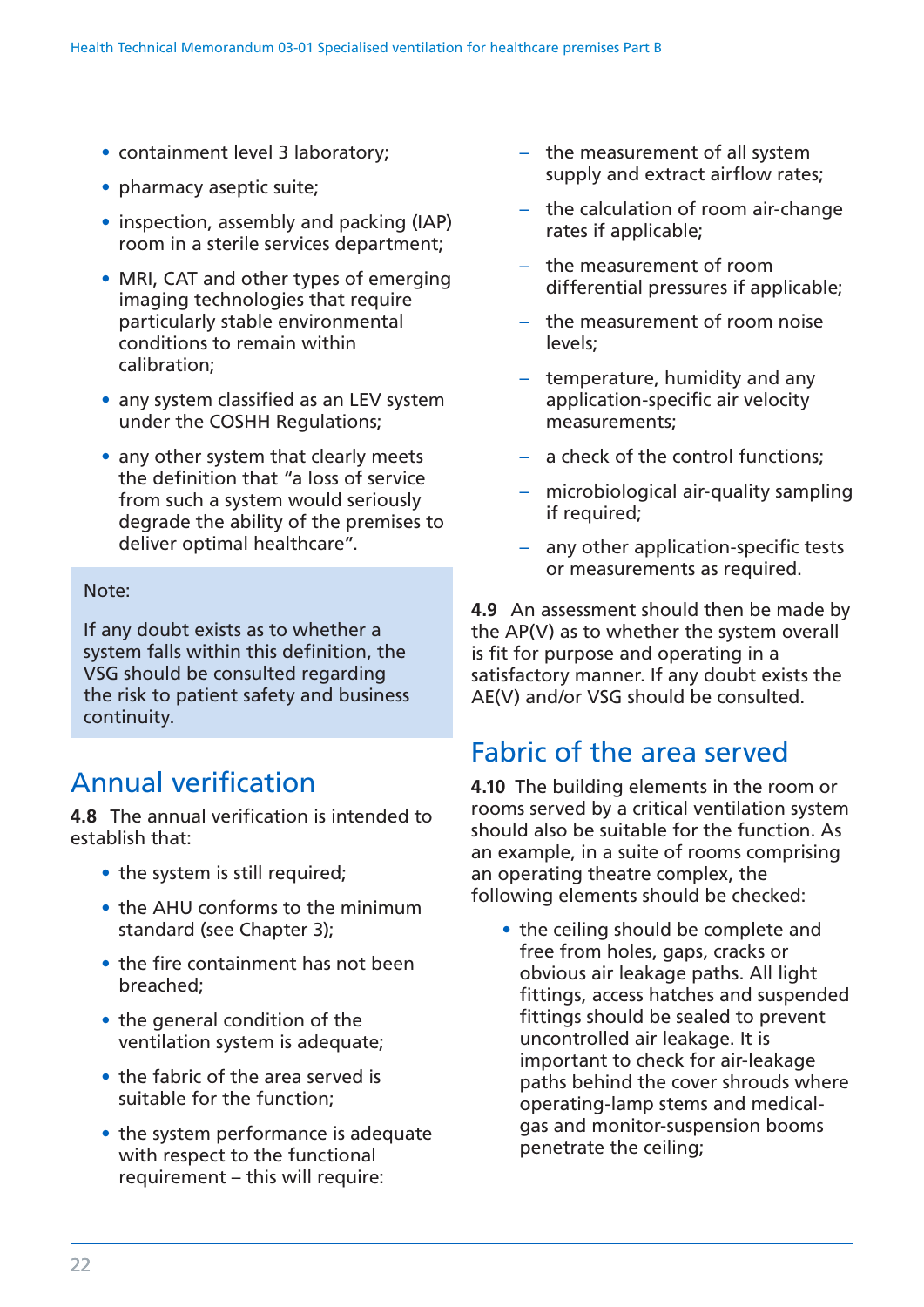- the walls and floors should be free from significant construction and finish defects;
- windows and their trickle vents should be sealed and locked shut;
- the doors should close completely, and the door closers should be correctly adjusted to hold them against the room pressure gradient;
- all service penetrations should be sealed to prevent uncontrolled airflow between rooms and service voids;
- steps should be taken as necessary to prevent portable equipment and stock items from obstructing low-level supply, transfer or extract airflow paths.

**4.11** Failure to achieve a suitable standard will render even the most sophisticated ventilation system ineffective.

**4.12** All fire and smoke dampers should be tested as part of the annual verification unless the local policy dictates otherwise.

**4.13** Table 1 provides a model for the verification of critical ventilation systems.

**4.14** LEV systems will be subject to an examination and test by a competent person at least every 14 months. An individual who holds an in-date P601 certificate will be considered competent.

## Critical healthcare ventilation systems – verification standards

#### Note:

The following standards apply to the performance of all existing inuse ventilation systems. Performance standards for new or refurbished systems are given in Chapter 12 in Part A of this Health Technical Memorandum.

**4.15** When measured at the annual verification the following air change rates should be achieved:

a. The primary air supply to a conventionally ventilated operating theatre, UCV operating theatre or "lay up" preparation room, regardless of when it was built, should not result in fewer than 18 air changes per hour in the room.

#### Note:

If the scrub is in effect a separate room that is open (no door) to the operating theatre and it has a low-level pressure stabiliser discharging onto a corridor or an active low-level extract at its far end, so that air has to travel through the scrub to leave the operating theatre, then the volume of the scrub will not be counted as being a part of the operating theatre room volume.

If the scrub is a trough on the wall or in an open bay within the operating theatre, the volume of space it occupies will be considered part of the operating theatre room volume for the purpose of calculating the operating-theatre air supply.

- b. The primary air supply to an operating suite anaesthetic room that is equipped with a  $N_2$ O (nitrous oxide) terminal or in which an anaesthetic agent is delivered to the respiratory tract of a patient using a carrier gas or an operating department recovery room should not result in fewer than 12 air changes per hour.
- c. The primary air supply to any other room that is fitted with a  $N_2O$ (nitrous oxide) or  $N_2$ O/O<sub>2</sub> (entonox) terminal or in which an aneasthetic agent is delivered to the respiratory tract of a patient using a carrier gas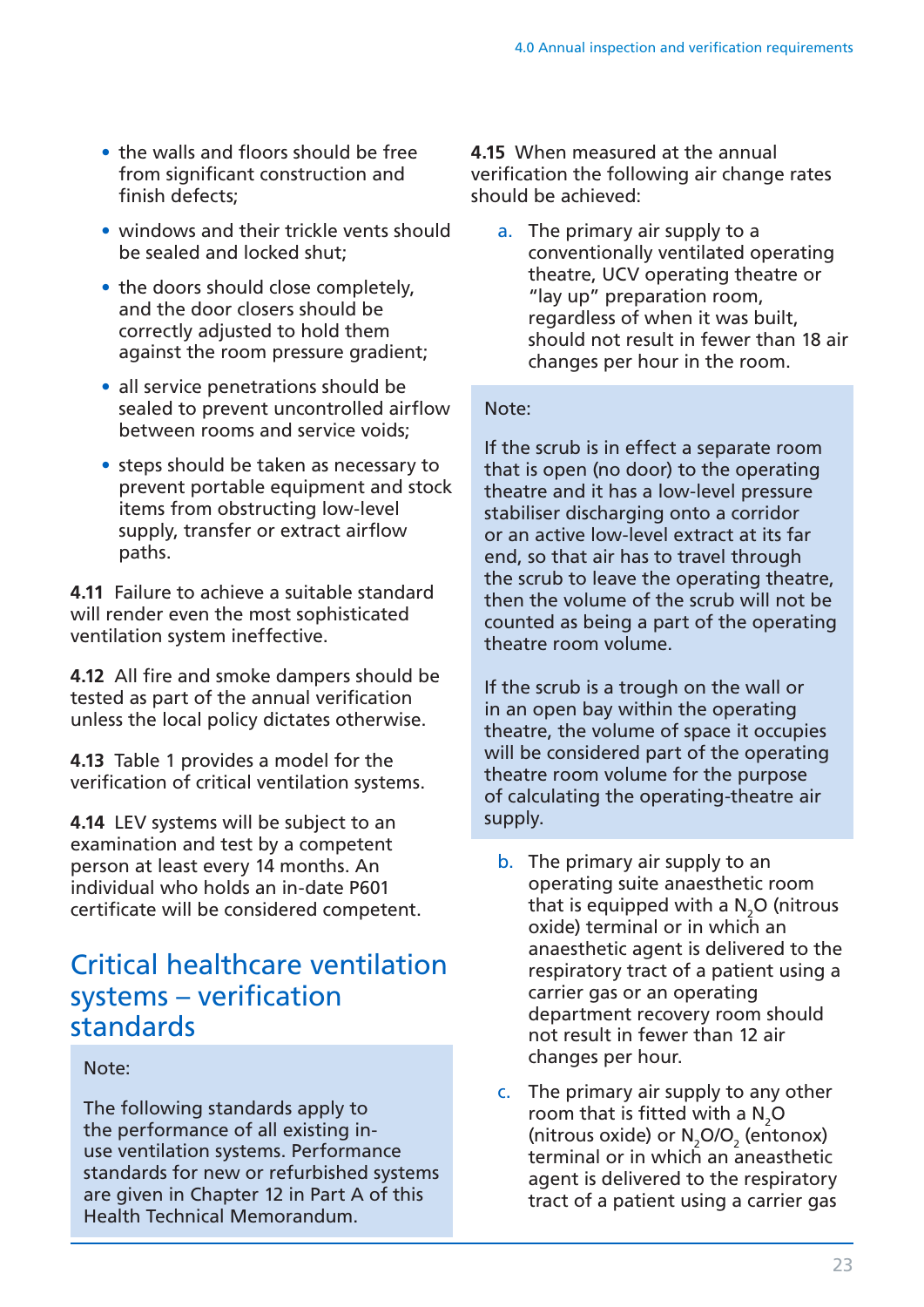or in which the patient is subsequently recovered should not result in fewer than 8 air changes per hour. (Note that in these rooms the patient is generally only sedated rather than fully anaesthetised.)

**4.16** Unless otherwise specified in paragraph 4.15 above, for all other applications the ventilation system should achieve not less than 80% of the design air-change rate given in Chapter 8 and

Appendix 2 of Part A of this Health Technical Memorandum, or its original design parameters.

#### Note:

It is to be expected that over the lifetime (typically 20 years) of a ventilation system its performance will gradually reduce due to wear in components, increasing friction due to internal surface degradation and ductwork

**Table 1** 

|  | <b>Operational management and routine verification process model</b> |  |  |  |  |
|--|----------------------------------------------------------------------|--|--|--|--|
|--|----------------------------------------------------------------------|--|--|--|--|

| <b>Step</b>    | <b>Question</b>                                                                                                                                                                 | <b>Information/standard required</b>                                                                                                                                                                           | <b>Comment</b>                                                                                                                     |
|----------------|---------------------------------------------------------------------------------------------------------------------------------------------------------------------------------|----------------------------------------------------------------------------------------------------------------------------------------------------------------------------------------------------------------|------------------------------------------------------------------------------------------------------------------------------------|
| $\mathbf{1}$   | Is the system still required?                                                                                                                                                   | Why was it installed?                                                                                                                                                                                          | Is that function still required?                                                                                                   |
| $\overline{2}$ | Does the AHU achieve the minimum<br>standard?                                                                                                                                   | • Health and safety aspects<br>• Intake/discharge positions<br>• Inspection access<br>• Legionella control and drainage<br>• Fire and electrical safety<br>• Leaks, cleanliness and insulation<br>• Filtration | Inspect to ascertain compliance<br>with minimum standards set out<br>in Chapter 3 of Health Technical<br>Memorandum 03-01 (Part B) |
| 3              | Is the air distribution system<br>satisfactory?                                                                                                                                 | • Access<br>• Fire dampers<br>• Cleanliness<br>• Insulation<br>· Identification<br>• Room terminals<br>• Pressure stabilisers                                                                                  | Inspect to ascertain continued fitness<br>for purpose                                                                              |
| 4              | Does the measured system<br>performance still accord with the<br>design intent and achieve a minimum<br>acceptable standard?                                                    | • Design air velocities<br>• Design airflow rates<br>• Room air-change rates<br>• Pressure differentials<br>• Noise levels<br>• Air quality                                                                    | Establish the design values<br>Measure the system output to verify<br>its performance                                              |
| 5              | Does the control system function<br>correctly?                                                                                                                                  | • Desired environmental conditions<br>• Control sequence logic<br>• Run; set-back; off philosophy                                                                                                              | Establish the true "as used"<br>requirement<br>Inspect/test to verify performance                                                  |
| 6              | Having regard to the foregoing, is the system "fit for purpose" and will it only<br>require routine maintenance in order to remain so until the next scheduled<br>verification? |                                                                                                                                                                                                                | Yes or No!                                                                                                                         |
| $\overline{7}$ | What routine service and maintenance<br>will be required for the system to<br>remain fit for purpose and function<br>correctly until the next scheduled<br>verification?        | • Filter changes<br>• System cleaning<br>• Performance indication<br>• Performance monitoring<br>• Performance measurement                                                                                     | Decide inspection frequency and<br>maintenance schedule                                                                            |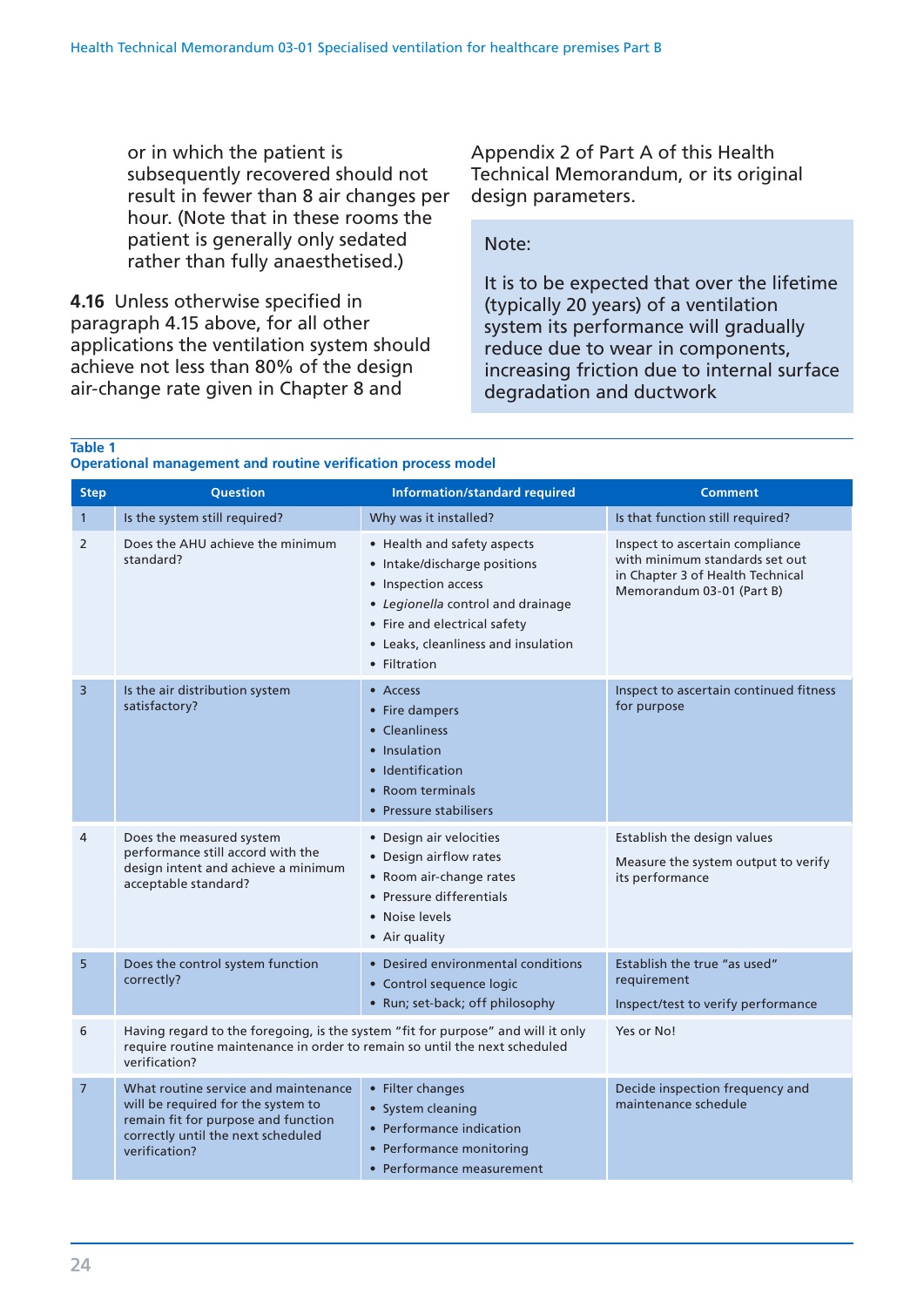and access door seals breaking down over time. However any rapid change in performance should be thoroughly investigated as it is likely to be caused by a failure of a component or control software. Trend analysis of the annual verification results will highlight sudden changes in performance.

**4.17** The pressure regime should achieve not less than 80% of the design value given in Chapter 8 and Appendix 2 of Part A of this Health Technical Memorandum, or its original design parameters; and the pressure gradient relationships with regard to surrounding areas should be maintained.

**4.18** The sound levels given in Table 2 are maximum permissible levels and should not be exceeded. Measurements should be made using at least a Type 2 sound meter fitted with a muff. Its accuracy should be checked using a calibration sound source before use.

#### **Vertical flow ultra-clean ventilated (UCV) operating theatres**

**4.19** The following additional measurements should be taken:

> • the average air velocity at the 2 m level under the UCV canopy: it should achieve a minimum average of

0.38 m/s for a partial or no wall system and 0.3 m/s for a full wall system when all four walls are in place;

- the average air velocity at the 2 m level for each quadrant or actively ventilated section of the UCV canopy should not exceed ±6% of the measured average velocity for the whole canopy at 2 m;
- the air velocity within the inner zone at the 1 m level: every reading should achieve a minimum velocity of  $0.20 \text{ m/s}$ .

**4.20** The air velocity measurements are to be taken using the equipment, test grid and method set out in Chapter 12 in Part A of this Health Technical Memorandum.

#### Note:

There is no requirement to carry out a filter scan or entrainment test at the annual verification unless the EPA filters or recirculating air fans are changed, or the system in some other significant way is disturbed or altered. Changing the filters in the AHU or the recirculating air filters in the UCV canopy does not constitute a significant disturbance to the UCV unit.

#### **Table 2**

**Maximum sound levels (service noise only) for existing systems** 

| Area                                                                                                                                           | Room Overall noise level - dB(A) |
|------------------------------------------------------------------------------------------------------------------------------------------------|----------------------------------|
| Operating suite including prep, operating theatre, anaesthetic, scrub and utility.<br>Interventional and diagnostic imaging suites - all rooms | 50                               |
| UCV Operating theatre and adjacent open-plan areas only                                                                                        | 55                               |
| Treatment rooms, Consulting rooms, Sleeping areas, Recovery rooms                                                                              | 35                               |
| Pharmacy aseptic suites - all rooms                                                                                                            | 45                               |
| <b>Sanitary facilities</b>                                                                                                                     | 45                               |
| Industrial areas                                                                                                                               | 50                               |
| <b>Circulation areas</b>                                                                                                                       | 50                               |

Note: Health Technical Memorandum 08-01 gives detailed guidance on acoustics and the measurement of sound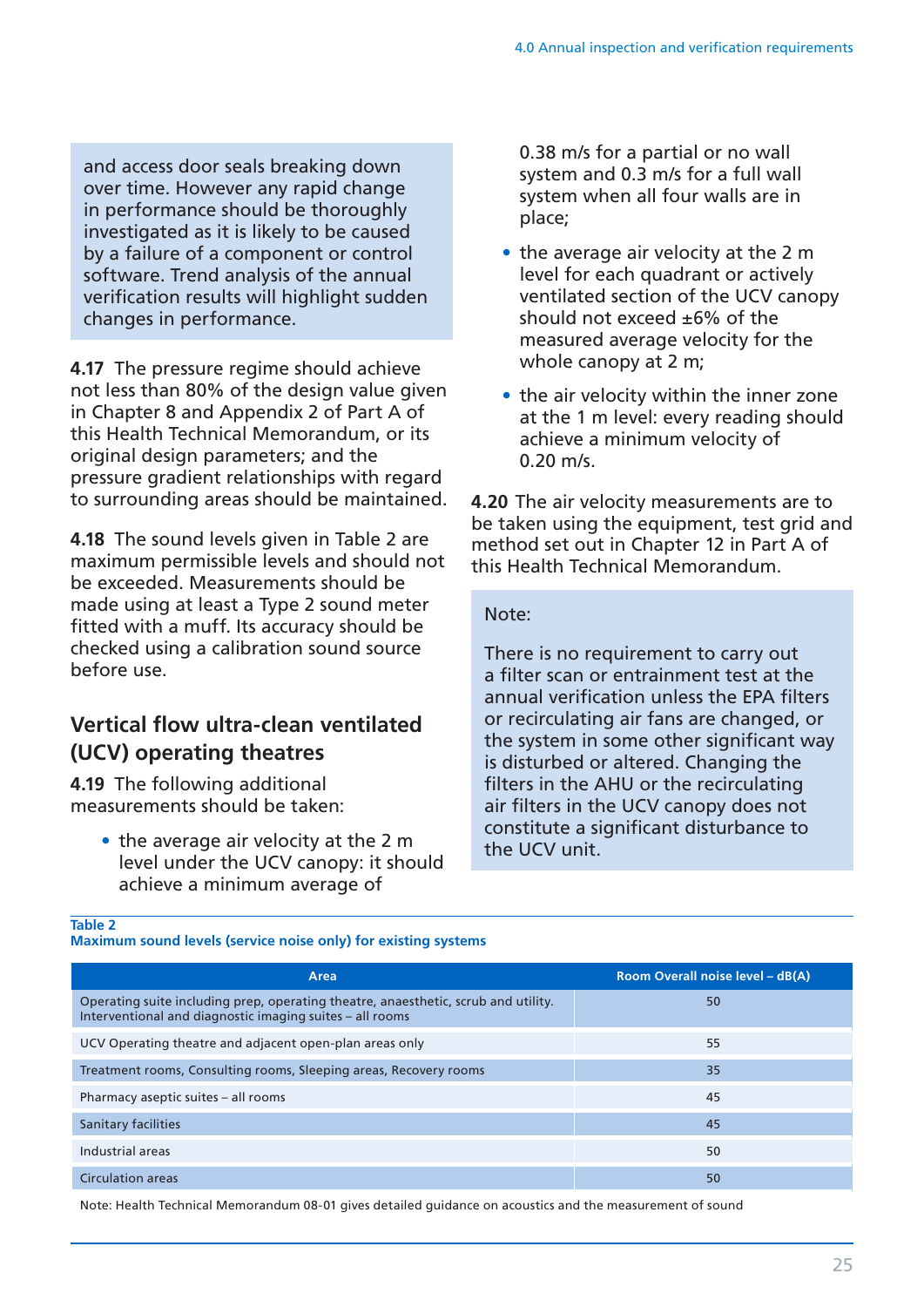**4.21** Should the UCV canopy fail to achieve a suitable standard, resulting in the need to disturb or replace the canopy EPA filters or its auxiliary fans, the unit should be revalidated using the procedure given in Chapter 12 in Part A of this Health Technical Memorandum.

#### **Horizontal flow ultra-clean operating theatre terminals**

**4.22** The following additional measurements should be taken:

- A line of test positions should be marked on the floor 1 m in front of the face of the UCV terminal.
- A test position will be marked in the centre of the line. Additional test positions will be marked at 280 mm spacing along the line either side of the centre position, up to the full face width of the unit.
- 1.5 m and 2 m levels in front of the • The discharge velocity test at 1 m, terminal are taken at each test position.
- The average velocity should be not less than 0.40 m/s.

**4.23** The measurements are to be taken using the equipment and method set out in Chapter 12 of this Health Technical Memorandum.

#### Note:

There is no requirement to carry out filter scanning at the annual verification unless the EPA filters or recirculating air fans are changed; or the system is in some other significant way disturbed or altered.

Changing the filters in the AHU or recirculating air filters does not constitute a significant disturbance to the UCV terminal.

**4.24** Should the horizontal UCV fail to achieve a suitable standard, resulting in the need to disturb or replace the canopy EPA filters or auxiliary fans, the unit should be revalidated using the procedure given above.

#### **Containment level 3 laboratories**

**4.25** These areas should conform to the requirements of current information published by the Advisory Committee on Dangerous Pathogens and the Health and Safety Executive:

- 'The management, design and operation of microbiological containment laboratories'
- 'Biological agents: managing the risks in laboratories and healthcare premises'
- 'Biological agents: the principles, design and operation of Containment Level 4 facilities'.

**4.26** The Head of Department will be able to advise on any mandatory plant inspection and maintenance frequencies and particular control strategy. The performance measurement of a containment laboratory is normally contracted out to a specialist.

#### **Pharmacy aseptic suites**

**4.27** Pharmacy aseptic suites should conform to the requirements of the European guide to good manufacturing practice (<https://ec.europa.eu/health>/ documents/eudralex/vol-4\_en) and the requirements of the Medicine Inspectorate if a licensed manufacturing unit.

**4.28** The Chief Pharmacist will be able to advise on any mandatory plant inspection, maintenance frequencies and particular control strategy. The performance measurement of the aseptic suite is normally contracted out to a specialist.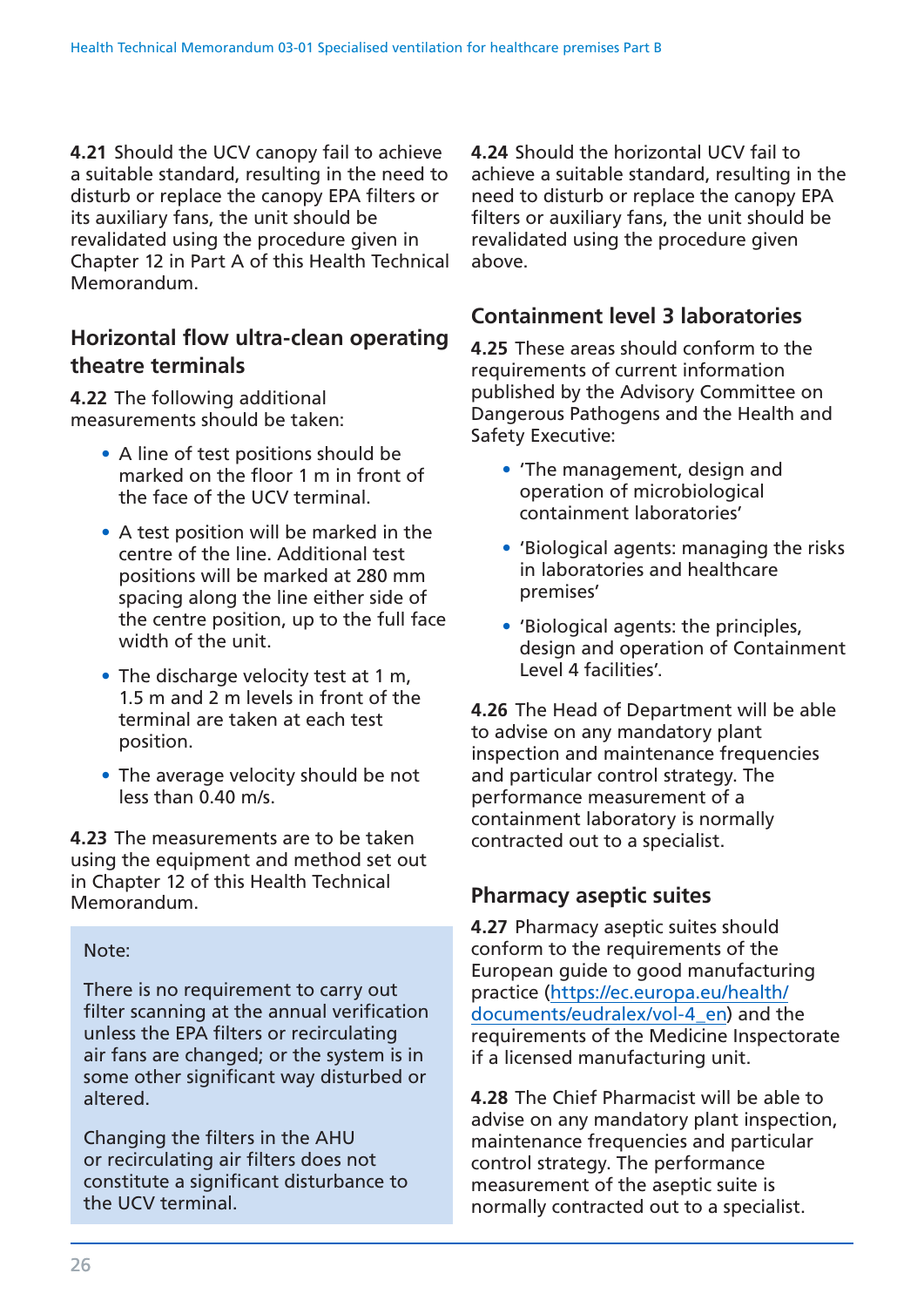#### **Sterile services department – IAP**

**4.29** IAP rooms should conform to BS EN ISO 14644 Class 8, and any additional requirements for the processing of medical devices, as applicable (see also Health Building Note 13 – 'Sterile services department').

**4.30** The Head of Department will be able to advise on any mandatory plant inspection, maintenance frequencies and particular control strategy. The performance measurement of the IAP room is normally contracted out to a specialist.

#### **Local exhaust ventilation (LEV) systems**

**4.31** LEV systems should conform to the latest version of the Health and Safety Executive's guidance document HSG258 'Controlling airborne contaminants at work: a guide to local exhaust ventilation (LEV)'.

**4.32** LEV systems must be examined and tested at least every 14 months by a competent person. The person must hold an in-date P601 certificate.

**4.33** Each LEV system must be examined and its performance measured and/or visualised from the point of capture of the hazard to its point of discharge. A full report of findings and a clear statement as to whether the system does or does not achieve an acceptable standard must be provided by the inspector.

#### Note:

Having an annual service contract for an item of equipment such as a safety cabinet does not necessarily fulfil the statutory requirement for an annual LEV examination. The annual LEV examination must test and quantify the performance of the complete system including the location of the item, its interaction with any room ventilation, its discharge arrangement and suitability of the discharge location.

## Critical system verification failure

**4.34** Should a critical system be unable to achieve the standard set out above, it should not be returned to service and the duty manager who signed the system over for the annual verification will need to be informed immediately. Copies of the verification report stating the reason(s) for non-compliance should be sent to the head of the user department, nominated infection prevention and control person and the healthcare provider's AP(V) as soon as practicable.

**4.35** If a critical system is refurbished in order to bring it to a suitable standard, it will be subject to the full validation procedure set out in Chapter 12 in Part A of this Health Technical Memorandum or other application-specific guidance as appropriate before being taken back into use.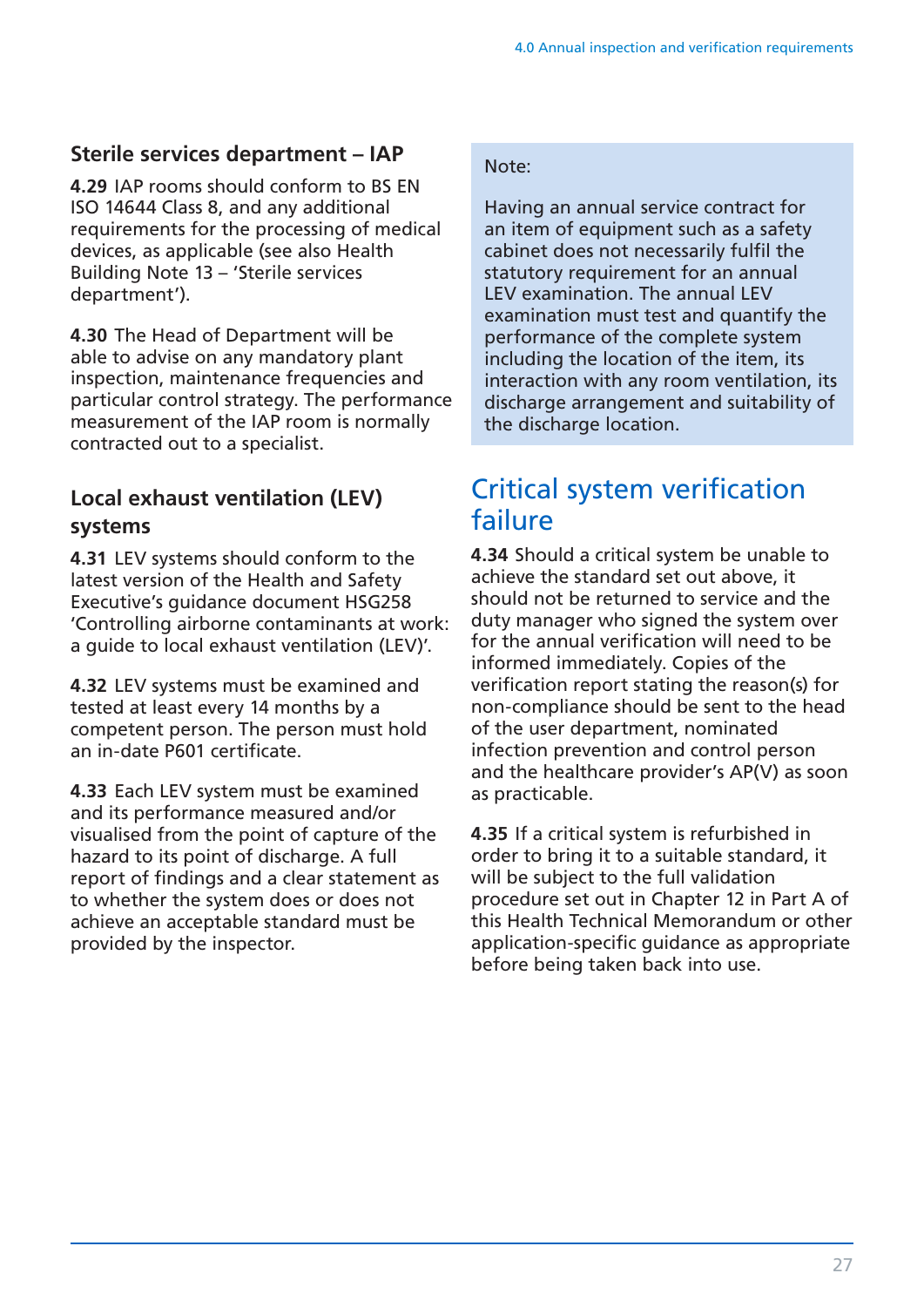# **5.0 Routine inspection and maintenance**

## General

**5.1** Inspection and maintenance activities should be risk-assessed to ensure that they do not create a hazard for those who undertake the work or for those who could be affected by it.

**5.2** The degree and frequency of inspection and maintenance should relate to the function of the system, its location, its general condition and the consequence of failure.

**5.3** Specimen inspection and maintenance checklists are given in the Appendices.

### Inspection and maintenance of critical systems

**5.4** The loss of service of these systems would seriously degrade the ability of the premises to deliver optimal healthcare. In order to ensure reliable service provision, critical systems should be subject to a quarterly inspection and maintenance regime.

**5.5** For many of these systems an equipment release or permit-to-work certificate will need to be completed to ensure that taking the ventilation system out of service does not compromise the activities of the user department. In any event, it will be necessary to liaise with the user department when switching the system off to carry out routine inspection and maintenance.

Note:

A specimen equipment release certificate is given in Appendix 3.

## AHU routine inspection

**5.6** All AHUs should be visually inspected at least every three months. The inspection should note the general condition of the unit in terms of:

- its external and internal condition;
- pipework and electrical connections;
- sensor and control elements;
- the unit's continued ability to maintain the desired condition in the spaces that it serves.

#### Note:

Where fitted, energy-recovery devices provide a significant portion of the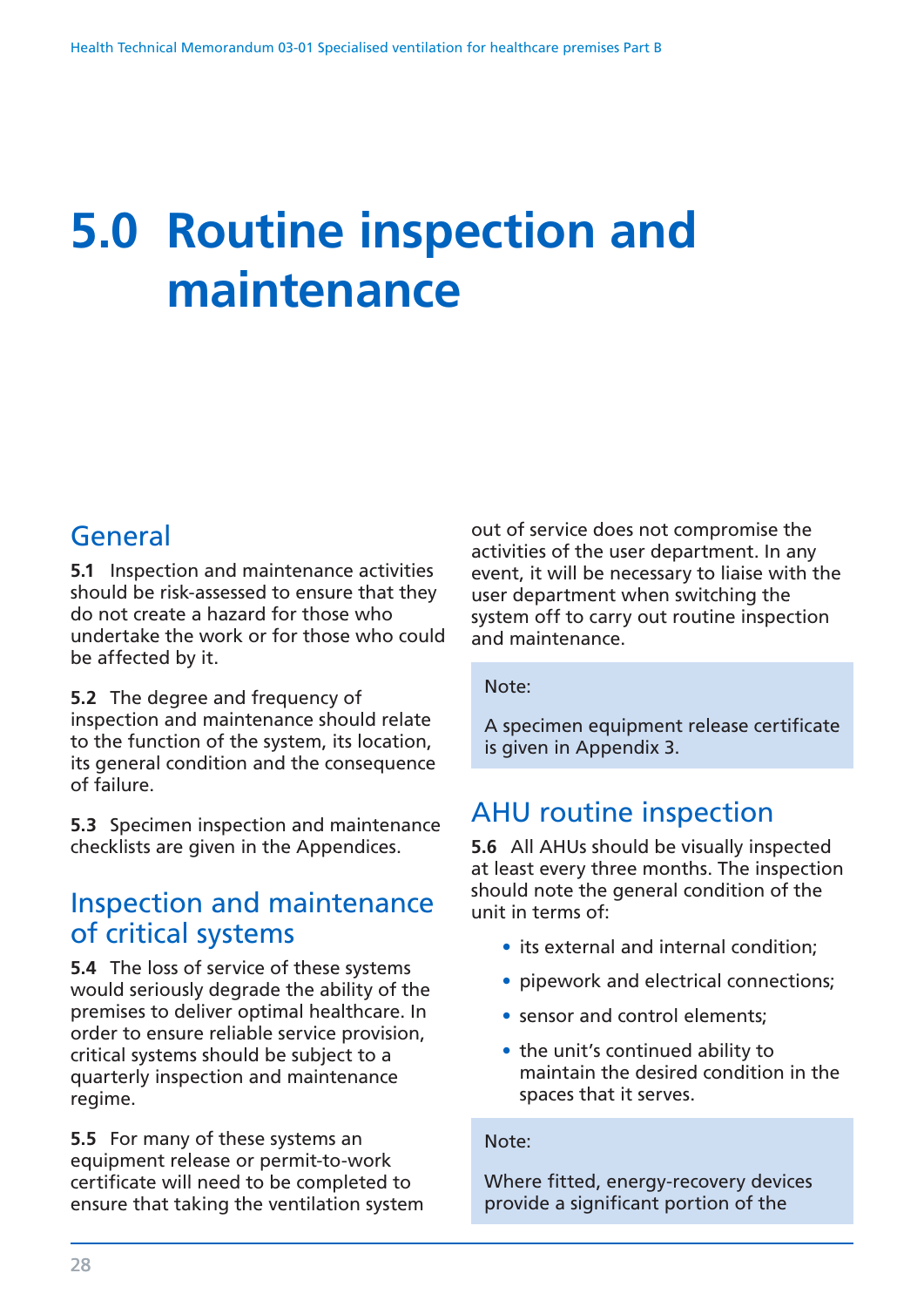heating requirement, and the size of the AHU heater-battery will have been reduced as a consequence. It is therefore essential to check that the energyrecovery device operates as intended.

## AHU drainage

**5.7** AHU drainage systems comprise a drainage tray, glass trap, connecting pipework and an air gap. The system should be inspected to ensure that it is clean and operating correctly. The cleanliness of the drainage tray and colour of the water in the trap will give an indication of a fault condition (see Table 3).

## Filter changing

**5.8** Dirty supply air filters may pose a general dust hazard when being changed.

**5.9** Dirty extract and return air filters may pose an increased level of hazard. This will relate to the particular contamination within the air that they have filtered. Filters handling extract air from general areas are unlikely to present a significantly greater hazard than that posed by dirty supply air filters.

**5.10** Care should be taken to protect staff from inhaling the dust. If there is a need to enter the duct when changing filters, a dust mask or respirator to BS EN 149 should be worn. Dirty filters should be carefully removed and placed in a bag or the box that contained the replacement filters. On completion of the work, the dirty filters should be removed from the plantroom and disposed of appropriately.

Note:

Dirty general supply or extract filters are not classed as hazardous waste.

**5.11** The duct in the area of the filter housing should be carefully vacuumed using a cleaner with a filtered exhaust before fitting the replacement filters. This will prevent particles (that is, those that are shed when the dirty filters are disturbed) being blown downstream into the system when it is switched on.

**5.12** It is important to ensure that replacement filters are fitted in the correct orientation. Most panel filters are manufactured with a membrane or wire support mesh on their downstream side. Alternatively they may be colour-coded. The manufacturer's instructions regarding fitting should be followed.

**5.13** Bag filters should be fitted with the pockets vertical. Care should be taken to remove any transit tapes and to ensure that the individual pockets are separate and free to inflate.

#### Note:

The preferred option is to replace bag filters with rigid assembly filter packs; however, whichever type is fitted, it is vital not to puncture or damage them during installation.

**5.14** Whichever type of filters are fitted it is essential to ensure that air cannot bypass them.

## Changing extract filters containing hazardous substances

**5.15** Filters handling extract air from an LEV system will present a hazard and should be subject to a safe system of work.

**5.16** Filters used in an extract system for the containment of hazardous substances or organisms should incorporate design provision for their safe removal when so contaminated. This may be achieved by: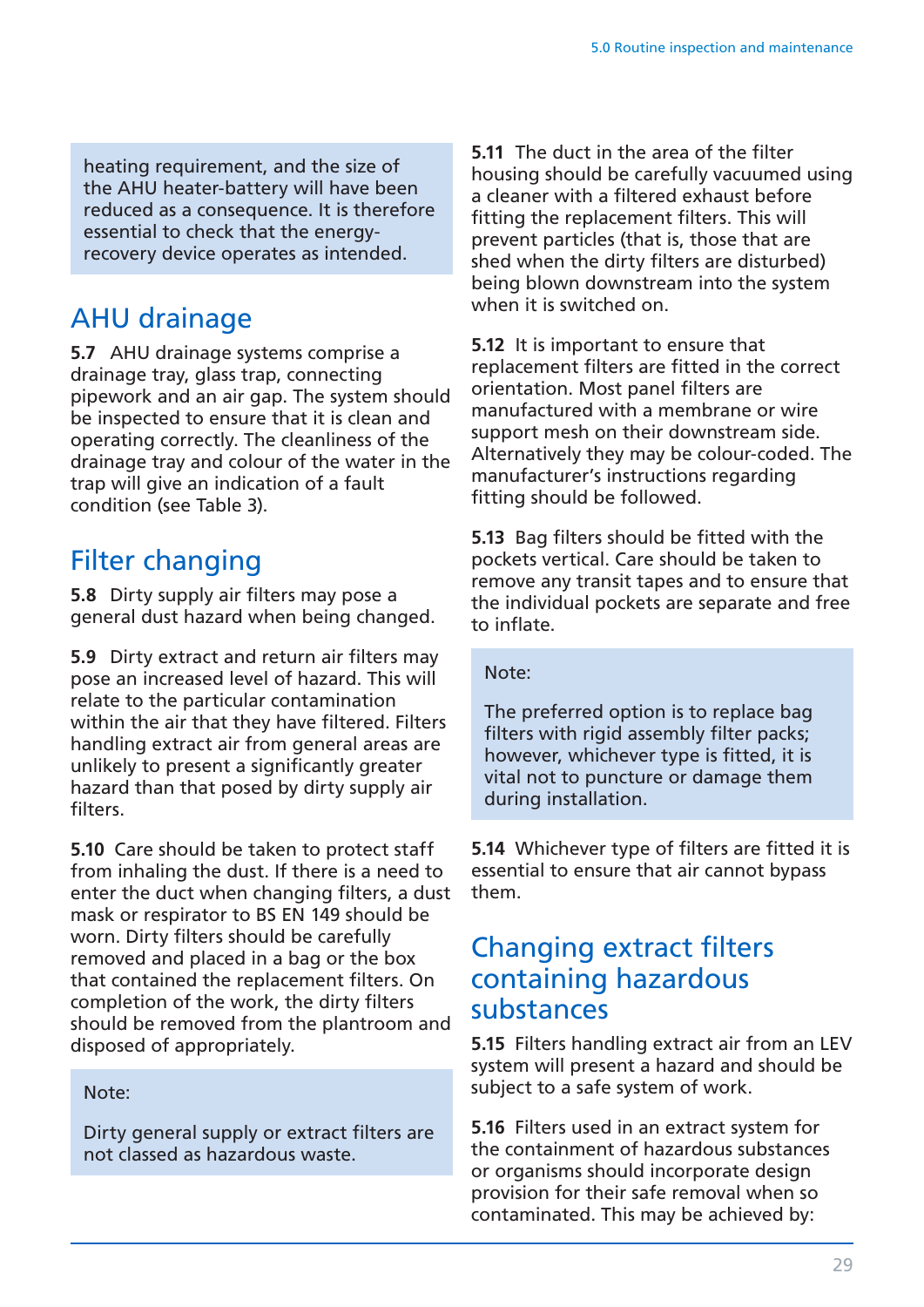- coating the filter with a water-based paint to seal the hazardous substance onto the filter prior to removal;
- a system to fumigate the filter to kill any organisms;
- housing it in a "safe change" unit that permits the filter to be ejected into a bag and sealed without staff having to come into direct contact with it.

The method chosen should reflect the nature of the hazard.

**5.17** Filters fitted to remove hazardous substances from extract air are classed as hazardous waste and should be handled and disposed of accordingly.

#### **Air terminals**

**5.18** Sooty marks around supply terminals should be vacuumed or wiped clean. Excessive soot marks around supply diffusers indicate an inadequate filter or significant filter bypass.

**5.19** Extract grilles need to be regularly cleaned to remove dust and bits of fluff. Low-level spring-retained extract grilles should be regularly pulled off so that they can be washed and the debris in the duct behind them vacuumed out.

#### **UCV canopies**

**5.20** UCV canopies fitted with perforated plate-type diffusers should have them removed and both sides wiped clean at the quarterly inspection. Any canopy side screens should be wiped down on both sides to remove surface contamination and bone dust.

#### **5.21** UCV canopies fitted with

monofilament diffuser screens do not need to be removed as blood splatter does not easily penetrate. Any visible surface contamination should be carefully wiped off in accordance with the manufacturer's

instructions. If the monofilament screen is cut, punctured or physically damaged it will need to be replaced, not repaired.

**5.22** The return air grilles for all types of canopies will need to be regularly cleaned to remove lint and the return air filters replaced as necessary.

#### **Pressure stabilisers**

**5.23** Plate and bar stabilisers need to have their screws tightened, pivots cleaned and adjusted, and the sorbo rubber stop inspected and replaced as necessary if they are to operate correctly and silently.

**5.24** All types of pressure stabilisers to be checked for correct and silent operation and cleaned as necessary.

#### Note:

Pressure stabilisers may need to be retrofitted with a stand-off baffle on their discharge side to preserve privacy or prevent discharge air causing draughts within an anaesthetic room or bedroom. A stand-off baffle will always be needed on the theatre side of the pressure stabiliser between a "lay-up" preparation room and a UCV theatre to prevent perturbation of the UCV canopy air pattern.

#### **Transfer grilles**

**5.25** Both sides of a transfer grille should be vacuumed to remove dust and fluff.

#### **Ventilation system cleaning**

**5.26** The intake section of a ventilation system should be vacuumed-out as necessary to remove visible particles.

**5.27** AHUs should be vacuumed-out and wiped or washed down internally as necessary to remove obvious dust and dirt.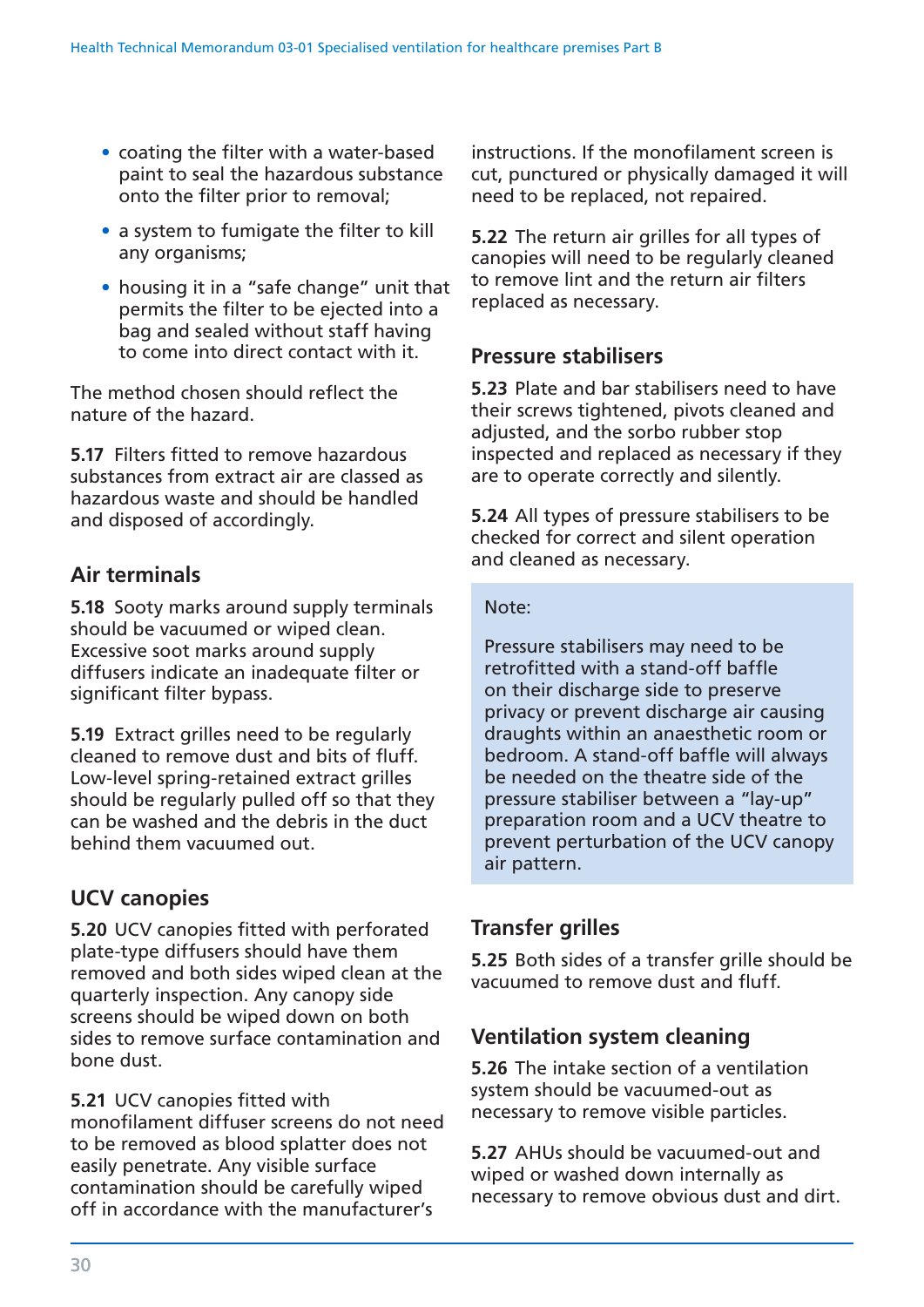**5.28** Drift eliminators (if fitted) should be removed, and cooling coils, humidifier units, energy-recovery devices and their drainage systems should be washed down with hot water annually to remove visible contamination. Using a hose connected to the DHW is the simplest way. Pressure washers should not be used as they will damage the battery fins or energy transfer matrix.

**5.29** Supply air distribution ductwork conveys air that has been filtered. It will require internal cleaning only when it becomes contaminated with visible dirt. The frequency of cleaning will depend on the age of the system and grade of the AHU final filter but will typically be in excess of ten years. There is no requirement to clean supply ductwork annually. A rapid build-up of visible dirt within a supply duct is an indication of a failure of the filtration or its housing.

**5.30** On completion of cleaning, the supply ductwork should not be "fogged" with chemicals. This treatment has no lasting biocidal effect and is responsible for initiating the breakdown of the galvanised coating of ductwork. This results in

accelerated corrosion of the inside of the duct, with the products of corrosion being shed into the air stream. It will also significantly shorten service life.

#### Note:

If after duct cleaning there are persistent problems with fungal spores being discharged from the supply terminals and there is no evidence of final filter bypass, air samples should be taken at the AHU intake, AHU discharge and at least one supply terminal in each branch of the system. This should pinpoint the actual source of the problem. The affected section should then be inspected and cleaned and finally fogged only if that proves to be necessary.

**5.31** Extract air systems handle unfiltered air. They should be cleaned as frequently as necessary in order to maintain their operating efficiency. Room extract terminals, particularly those sited at low level in critical care areas, will need regular cleaning.

| <b>Colour of water</b>             | <b>Probable cause and comment</b>                                                                     |  |  |  |  |
|------------------------------------|-------------------------------------------------------------------------------------------------------|--|--|--|--|
| <b>Normal</b>                      | Satisfactory                                                                                          |  |  |  |  |
| Green                              | Copper corrosion of pipework<br>Possible leak in battery tubing                                       |  |  |  |  |
| White                              | Aluminium corrosion of battery fins                                                                   |  |  |  |  |
| <b>Black</b>                       | General dirt                                                                                          |  |  |  |  |
|                                    | Filter faulty allowing air bypass                                                                     |  |  |  |  |
| Possible Aspergillus contamination |                                                                                                       |  |  |  |  |
|                                    | System is overdue for a thorough clean                                                                |  |  |  |  |
|                                    | Urgent action required                                                                                |  |  |  |  |
| Brown/Red                          | Iron corrosion (rust) within the AHU which may indicate a specific Legionella hazard                  |  |  |  |  |
|                                    | Immediate action required                                                                             |  |  |  |  |
| Bubbly/slimy                       | Microbiological activity within the AHU which may indicate a specific Legionella or similar<br>hazard |  |  |  |  |
|                                    | Immediate action required                                                                             |  |  |  |  |
| Dead wildlife                      | Failure of filtration - immediate action required                                                     |  |  |  |  |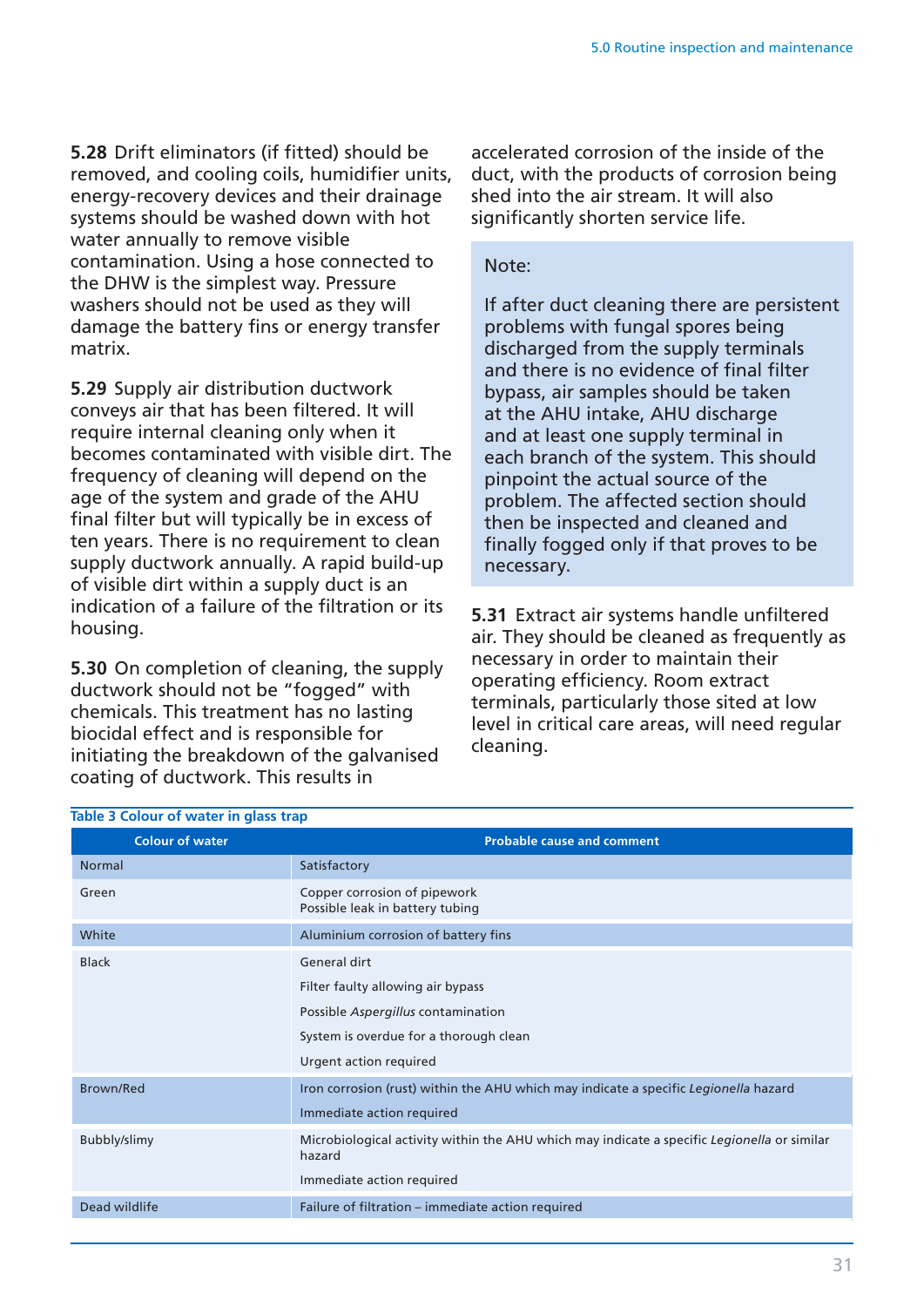**5.32** Following duct cleaning, all service hatches should be checked to ensure that they have been correctly replaced and do not leak.

**5.33** Duct-cleaning equipment that uses rotating brushes or a vacuum unit can easily damage flexible sections of ductwork. On completion of cleaning, all flexible duct sections should be checked for rips and tears. The opportunity should be taken to reduce flexible ducts in length to the absolute minimum and replace any being used in lieu of bends with rigid duct sections. The straps that secure them to rigid duct sections and air terminals should also be checked to ensure that there is no air leakage.

#### Note:

If the system has mixing or VAV boxes, the cleaning contractor should be alerted and use a method that avoids damaging any internal acoustic lining.

#### Note:

Duct-mounted sensors and the elements of electric and fins of heating or cooling trimmer batteries can also be easily damaged during duct cleaning. Sensor probes may need to be temporarily removed and the battery elements protected during the process.

**5.34** It is always necessary to re-balance the ventilation system following cleaning as balance dampers and registers will have been disturbed. The system will then need to be validated in accordance with Chapter 12 in Part A of this Health Technical Memorandum.

## Chilled beams – active and passive types

**5.35** The efficiency of these units will rapidly decline if they become blocked with fluff/lint. They should be inspected every three months and cleaned as appropriate.

## Split and cassette airconditioning units

**5.36** These units incorporate internal recirculation air filters and a drainage system to remove condensate from the cooling coil. The systems should be inspected and cleaned every three months and the drainage system checked.

## Fan coil units

**5.37** These units incorporate internal recirculation air filters and a drainage system to remove condensate from the cooling coil. The systems should be inspected and cleaned every three months and the drainage system checked.

## Portable room airconditioning units

**5.38** Portable units are sometimes kept in-store or hired-in to cope with temporary local situations giving rise to excessive temperatures. They typically incorporate internal recirculation air filters and a drainage system to remove condensate from the cooling coil. The VSG should be consulted before these types of unit are deployed.

**5.39** The units should be inspected and thoroughly cleaned before being taken into use. Units that are to be used in areas containing immunocompromised patients will, unless new, need to be fully decontaminated before use.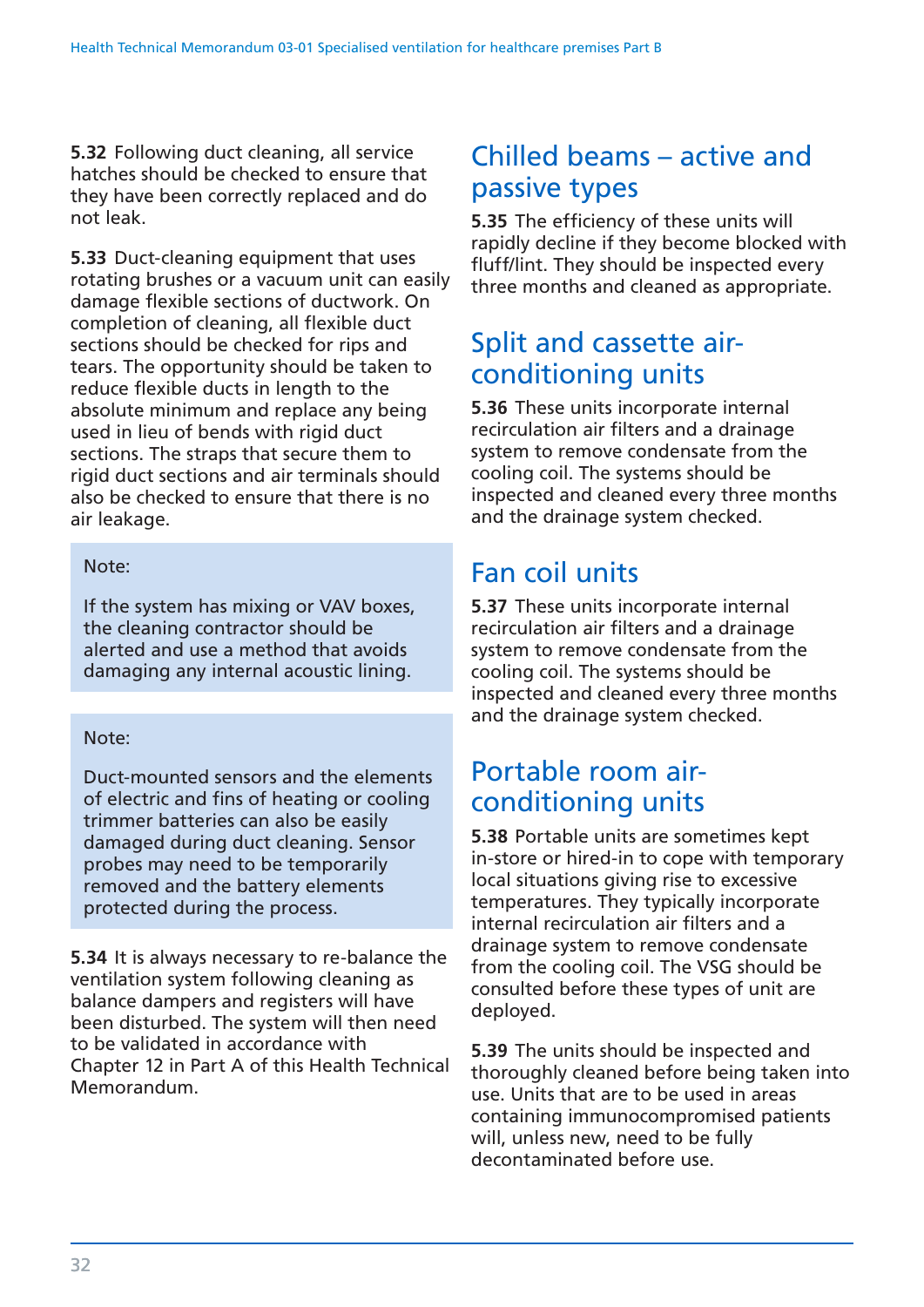**5.40** All portable units should be inspected and cleaned every week that they remain in use.

**5.41** Units that have been used in isolation rooms or areas containing infectious patients will need to be fumigated before being used in other locations, returned to store or to the supplier.

**5.42** Units employing an internal water reservoir and wick to promote evaporative cooling are not to be used in healthcare premises.

## Self-contained mobile filter and/or ultraviolet (UV) light units

**5.43** The VSG will be consulted before these types of unit are deployed. The efficacy of these units is directly related to their cleanliness. In this respect, the manufacturer's instructions regarding initial

use, service and maintenance, lamp and filter replacement should be closely followed (see also paragraph 3.79).

**5.44** Units that have been used in isolation rooms or areas containing infectious patients will need to be fumigated before being used in other locations, or returned to store.

**5.45** Filters fitted to remove hazardous substances from the recirculated room air are classed as hazardous waste and should be handled and disposed of accordingly (see also Health Technical Memorandum 07-01 – 'Safe management of healthcare waste').

## Inspection and maintenance records

**5.46** Records of inspection and maintenance activities should be kept for at least five years (see paragraphs 1.31 and 1.44).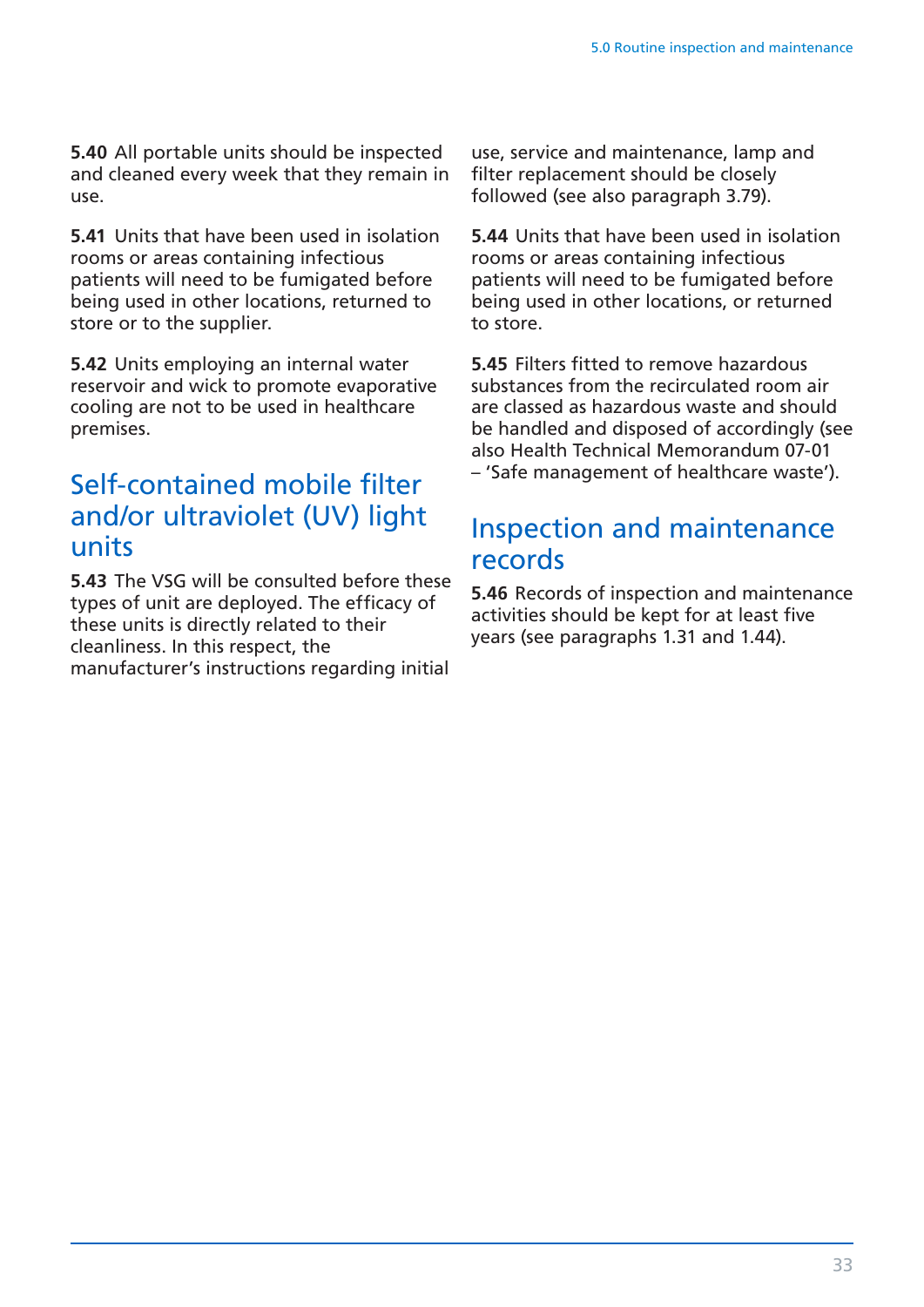# **Appendix 1 – Annual inspection of critical ventilation systems – AHU and plantroom equipment**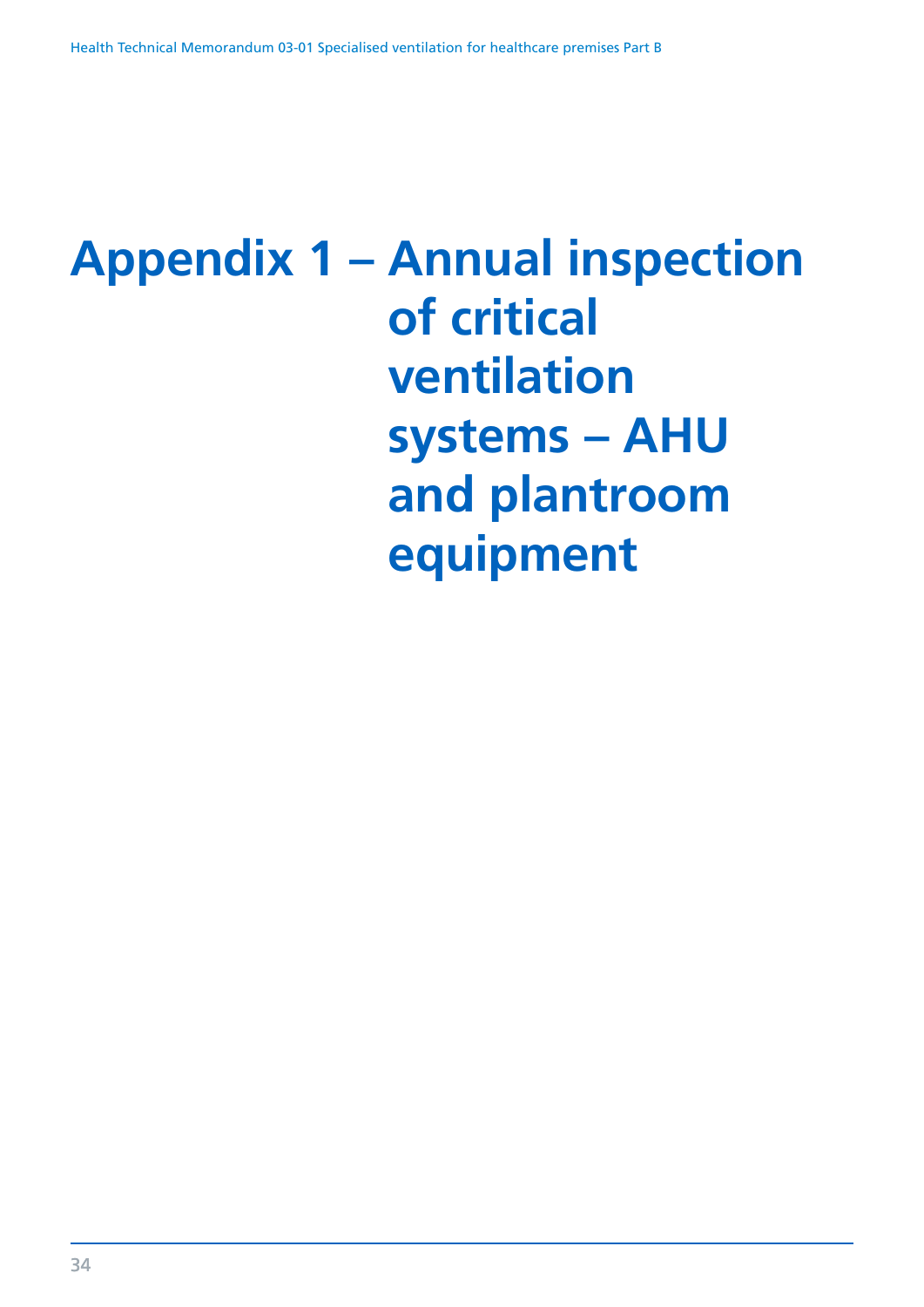# Definition of terms used on survey form

#### **General condition**

#### **End of useful life**

This should be clear from the condition of the AHU and its associated services and plant. The main indicators will be:

- extensive internal and/or external corrosion of the AHU casing;
- failure of filter housings to prevent air bypass;
- general corrosion of heater and cooling battery fins, attenuator surfaces etc;
- significant failure to meet minimum standards;
- associated plant services and control elements in a poor condition or not able to fulfil their purpose;
- AHU aged 20 years or more.

**Action: Urgent replacement indicated.** 

#### **Poor**

Should be fairly apparent but would include an assessment of the degree of corrosion; cleanliness of coils and batteries; quality of filter mountings and their ability to prevent air bypass; fan and drive train condition; the control system elements' ability to fulfil their function; condition of the access doors and inspection covers. The age of the AHU is generally less important.

**Action: Extensive refurbishment or programmed replacement indicated.** 

#### **Average**

Some faults but generally free of significant corrosion, clean internally and conforming to minimum standards.

**Action: Faults capable of correction at next maintenance period.** 

#### **Good**

Conforming to the minimum standards, obviously cared for and subject to routine maintenance.

**Action: Routine maintenance will preserve standard of the equipment.** 

#### **Compliance with minimum standards (questions 2 to 23, 32 and 33)**

#### **Poor**

More than three answers are negative.

**Action: Management action required by estates/facilities department.** 

#### **Average**

No more than three answers are negative.

**Action: Maintenance action required.** 

#### **Good**

No answers are negative, full compliance.

**Action: None.**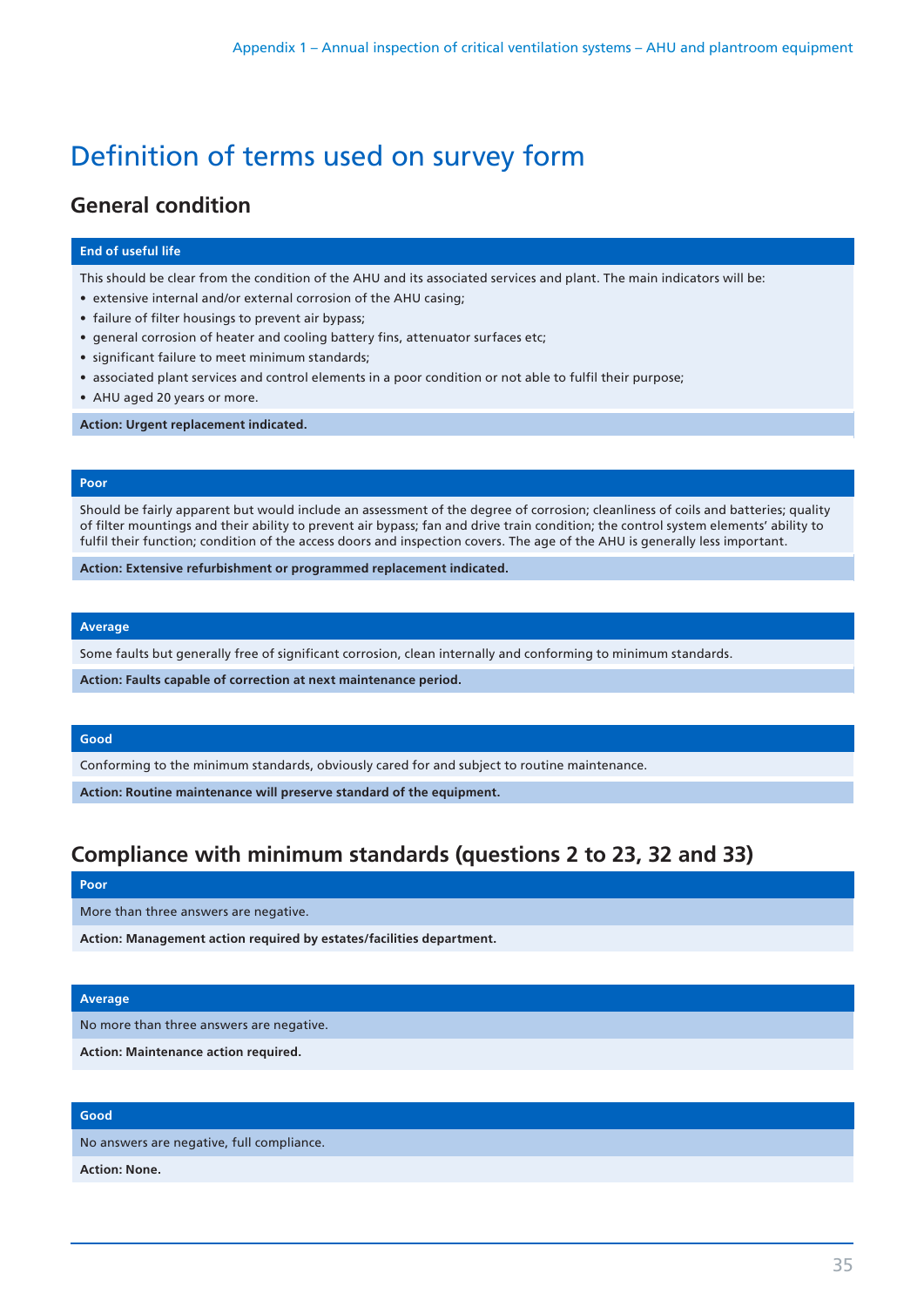### **Maintenance quality (questions 5, 12, 26 to 31 and 34 to 40)**

**Poor** 

More than three answers are negative.

**Action: Management action required by estates/facilities department.** 

#### **Average**

No more than three answers are negative.

**Action: Maintenance action required.** 

**Good** 

No answers are negative.

**Action: None.**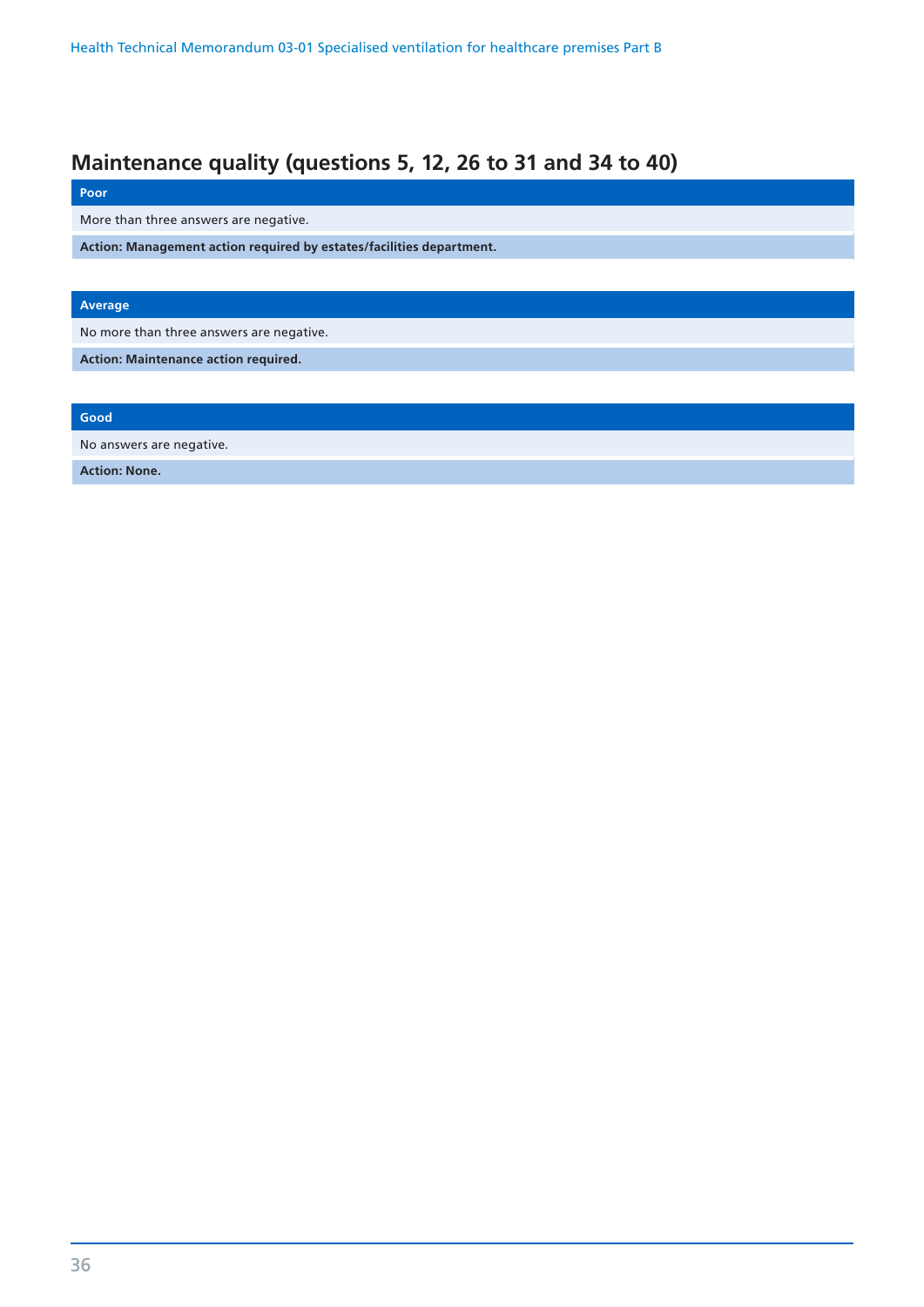## Annual inspection of critical ventilation systems – AHU and plantroom equipment

| <b>Hospital</b>                                                                                              |                                                                                                                                                                                                       |            |           |             |                 |      |
|--------------------------------------------------------------------------------------------------------------|-------------------------------------------------------------------------------------------------------------------------------------------------------------------------------------------------------|------------|-----------|-------------|-----------------|------|
|                                                                                                              | <b>Plantroom</b>                                                                                                                                                                                      |            |           |             |                 |      |
|                                                                                                              | Air-handling unit                                                                                                                                                                                     |            |           | Age of unit |                 |      |
|                                                                                                              | Area served by unit                                                                                                                                                                                   |            |           |             |                 |      |
|                                                                                                              | Date of survey                                                                                                                                                                                        |            |           | <b>Name</b> |                 |      |
|                                                                                                              | <b>General condition:</b><br>End useful life                                                                                                                                                          |            |           | Poor        | <b>Average</b>  | Good |
| <b>Compliance with minimum standards</b><br><b>Average</b><br>Good<br>(Questions 2 to 23; 32 and 33)<br>Poor |                                                                                                                                                                                                       |            |           |             |                 |      |
|                                                                                                              | <b>Maintenance quality</b><br>(Questions 5, 12, 26 to 31, 34 to 40)                                                                                                                                   |            |           | Poor        | <b>Average</b>  | Good |
| <b>No</b>                                                                                                    | <b>Survey question</b>                                                                                                                                                                                | <b>Yes</b> | <b>No</b> |             | <b>Comments</b> |      |
| $\mathbf{1}$                                                                                                 | Plant running?                                                                                                                                                                                        |            |           |             |                 |      |
| 2                                                                                                            | Is the unit and its associated plant<br>secure from unauthorised access?                                                                                                                              |            |           |             |                 |      |
| 3                                                                                                            | Is the unit safely accessible for<br>inspection and maintenance?                                                                                                                                      |            |           |             |                 |      |
| 4                                                                                                            | Is the air intake positioned to avoid<br>short-circuiting with extract or foul<br>air from other sources such as gas<br>scavenging outlets?                                                           |            |           |             |                 |      |
| 5                                                                                                            | Are all inspection lights operating?                                                                                                                                                                  |            |           |             |                 |      |
| 6                                                                                                            | Are motorised dampers fitted to the<br>intake and discharge?                                                                                                                                          |            |           |             |                 |      |
| $\overline{7}$                                                                                               | For belt driven fans, is the drive<br>visible without the need to remove<br>covers?                                                                                                                   |            |           |             |                 |      |
| 8                                                                                                            | For plug and EC fans, is the fan visible<br>through a viewing port?                                                                                                                                   |            |           |             |                 |      |
| 9                                                                                                            | Is the cooling coil located on the<br>discharge side of the fan?                                                                                                                                      |            |           |             |                 |      |
| 10                                                                                                           | Is an energy-recovery system fitted?<br>(state type)                                                                                                                                                  |            |           |             |                 |      |
| 11                                                                                                           | Are condensate drainage systems<br>fitted to all energy recovery systems,<br>cooling coils and humidifiers in<br>accordance with Chapter 3 of Health<br>Technical Memorandum 03-01, Part<br><b>B?</b> |            |           |             |                 |      |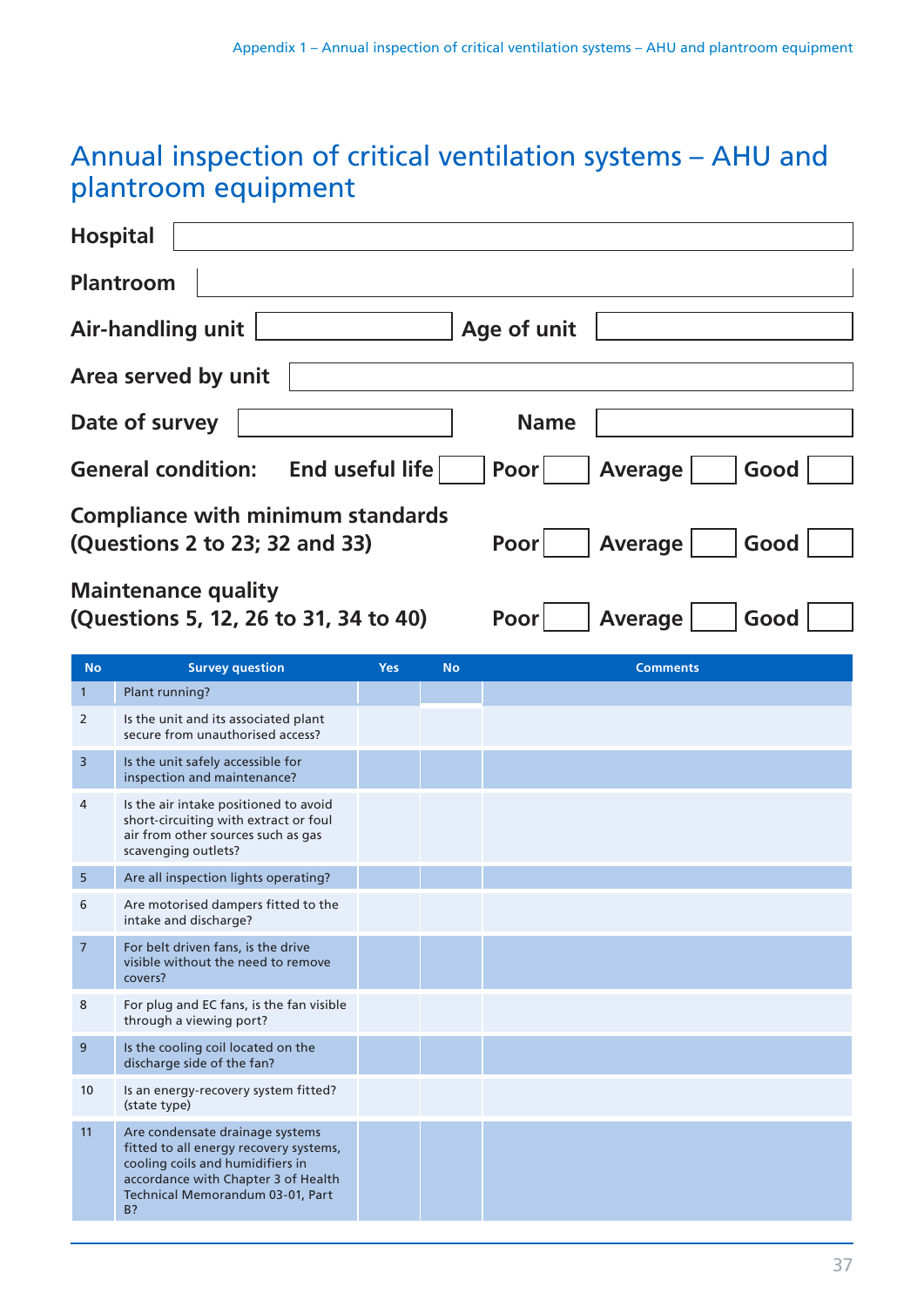| <b>No</b> | <b>Survey question</b>                                                                                           | <b>Yes</b> | <b>No</b> | <b>Comments</b>                           |
|-----------|------------------------------------------------------------------------------------------------------------------|------------|-----------|-------------------------------------------|
| 12        | Are drainage traps clean and filled<br>with water? (see Table 3 in Health<br>Technical Memorandum 03-01, Part B) |            |           |                                           |
| 13        | Is the drain trap air break at least<br>15 mm?                                                                   |            |           |                                           |
| 14        | If a humidifier is fitted, state the type                                                                        |            |           |                                           |
| 15        | Is the humidifier capable of<br>operation?                                                                       |            |           |                                           |
| 16        | Is there space to safely change the<br>filters?                                                                  |            |           |                                           |
| 17        | Are there test holes in the principal<br>ducts?                                                                  |            |           |                                           |
| 18        | Are the test holes capped?                                                                                       |            |           |                                           |
| 19        | What is the general condition of the<br>exterior of the AHU?                                                     |            |           |                                           |
| 20        | Are the principal ducts lagged?                                                                                  |            |           |                                           |
| 21        | What is the general condition of<br>the associated control valves and<br>pipework?                               |            |           |                                           |
| 22        | Is the pipework adequately lagged?                                                                               |            |           |                                           |
| 23        | Is the system clearly labelled?                                                                                  |            |           |                                           |
| 24        | Record prefilter differential pressure                                                                           |            |           |                                           |
| 25        | Record main filter differential<br>pressure                                                                      |            |           |                                           |
|           |                                                                                                                  |            |           | Switch plant off. Fit padlock to isolator |
| 26        | Did all motorised dampers close on<br>plant shut-down?                                                           |            |           |                                           |
| 27        | Is the vermin/insect screen clean?                                                                               |            |           |                                           |
| 28        | Is the intake section including the fog<br>coil clean?                                                           |            |           |                                           |
| 29        | Are the prefilters correctly fitted with<br>no air bypass?                                                       |            |           |                                           |
| 30        | Are all drive belts correctly aligned<br>and tensioned?                                                          |            |           |                                           |
| 31        | Is the cooling-coil matrix clean?                                                                                |            |           |                                           |
| 32        | Are all drip-trays fully accessible<br>or capable of being removed for<br>cleaning and have a fall to drain?     |            |           |                                           |
| 33        | Are the drainage trays stainless?                                                                                |            |           |                                           |
| 34        | Are the drainage trays clean?                                                                                    |            |           |                                           |
| 35        | Is the internal base of the AHU free<br>from any sign of ponding?                                                |            |           |                                           |
| 36        | Is the matrix clean for each heater-<br>battery?                                                                 |            |           |                                           |
| 37        | Have the main filters been correctly<br>fitted with no air bypass?                                               |            |           |                                           |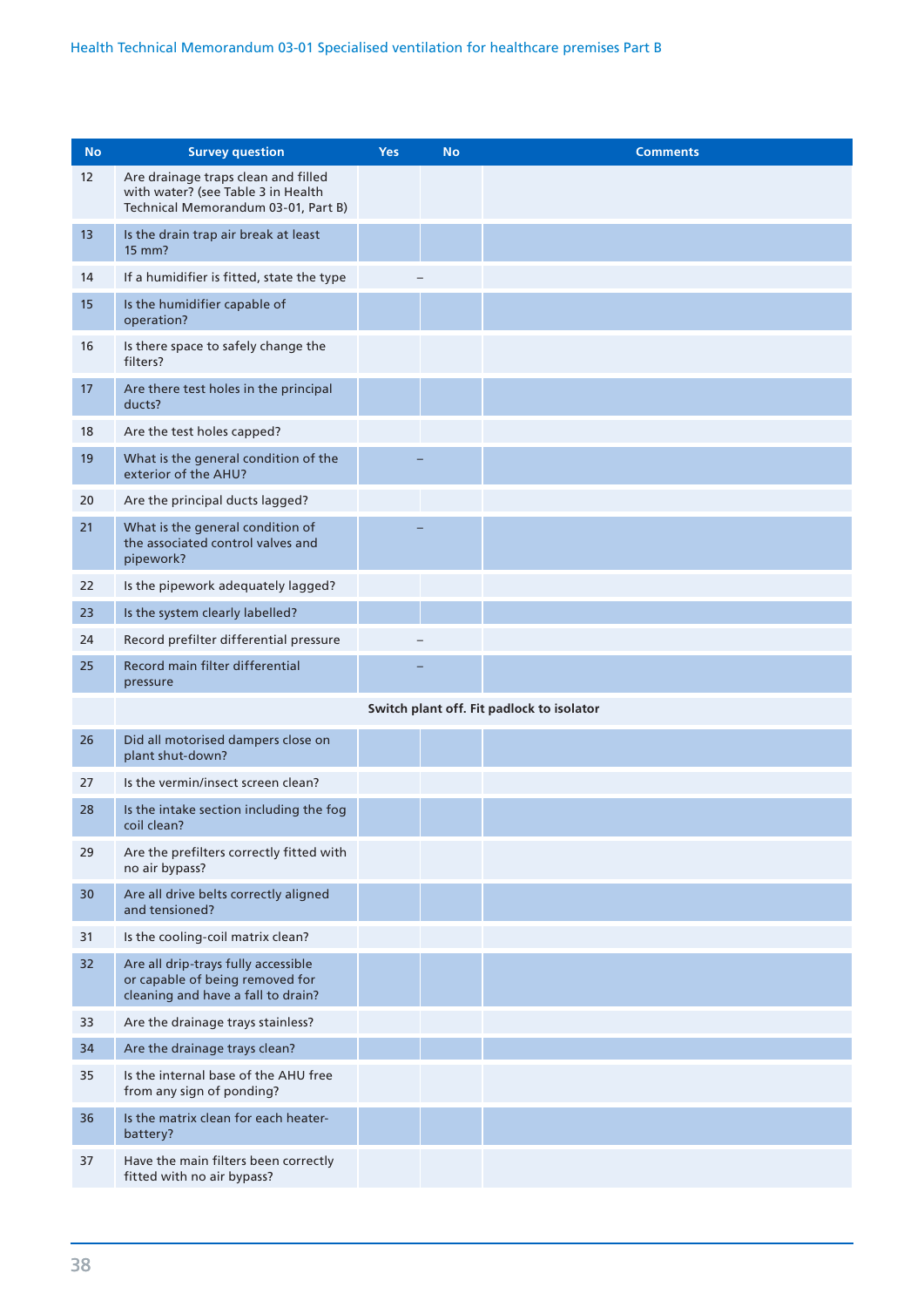| <b>No</b> | <b>Survey question</b>                                       | <b>Yes</b> | <b>No</b> | <b>Comments</b>                                 |
|-----------|--------------------------------------------------------------|------------|-----------|-------------------------------------------------|
| 38        | Is AHU and its associated main<br>ductwork clean internally? |            |           |                                                 |
|           |                                                              |            |           | <b>Energise plant</b>                           |
| 39        | Did unit restart satisfactorily?                             |            |           |                                                 |
|           |                                                              |            |           | Test automatic fan-motor change-over, if fitted |
| 40        | Did automatic change-over operate<br>satisfactorily?         |            |           |                                                 |

#### **Additional comments**

(For example: air leaks from access doors; control valves leaking or passing; general cleanliness of the area around the unit; or any other items of concern.)

Are there any issues of particular concern that would prevent the plant being taken back into use?

Competent Person/Authorised Person ..............................................................................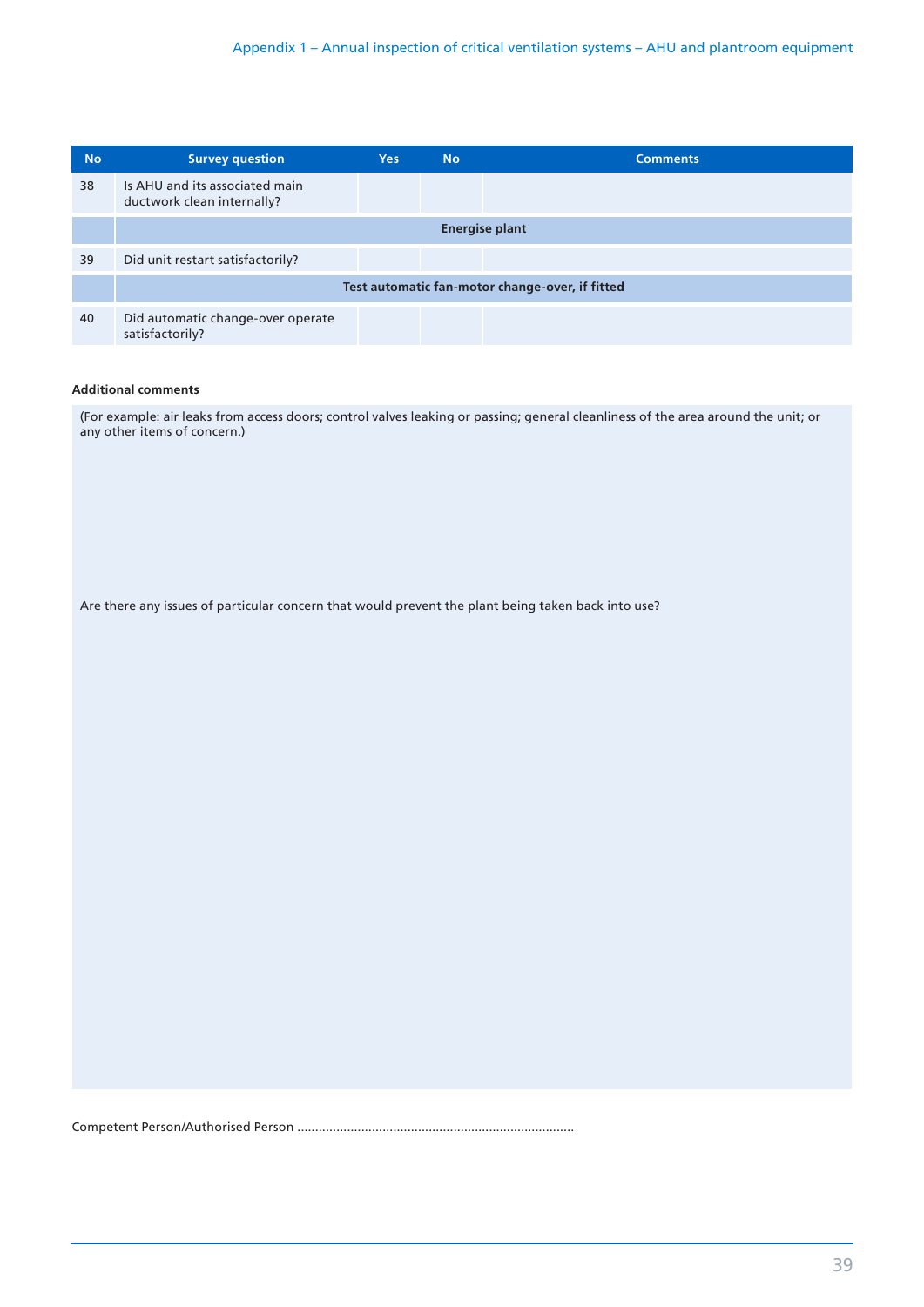# **Appendix 2 – Operating suite annual verification**

## Definition of terms used on survey form

**Assessment of compliance with Health Building Note 10-01 and Health Technical Memorandum 03-01 (all questions relevant to the type of theatre)** 

#### **Poor**

Air-change rate is less than 18 per hour; room pressure differentials do not ensure a flow from clean to less clean areas; supply or extract air diffusers are not clean; pressure stabilisers not clean and/or not operating correctly; significant faults or failures of indicators on surgeon's panel; visible faults in the fabric of the suite; doors unable to close completely; general air of neglect.

**Action: Urgent management action required.** 

#### **Average**

Air volumes and room pressure differentials approximate to the original design values; supply air diffusers clean but extracts visibly fouled; most pressure stabilisers clean and operating correctly; some of the indicators on the surgeons' panel not working; minor faults in the fabric and décor of the suite.

**Action: Maintenance action required.** 

#### **Good**

Better than average.

**Action: None.** 

#### **Maintenance quality (all questions relevant to the type of theatre)**

#### **Poor**

More than three answers are negative.

**Action: Management action required by estates/facilities department.** 

#### **Average**

No more than three answers are negative.

**Action: Maintenance action required.** 

#### **Good**

No answers are negative.

**Action: None.**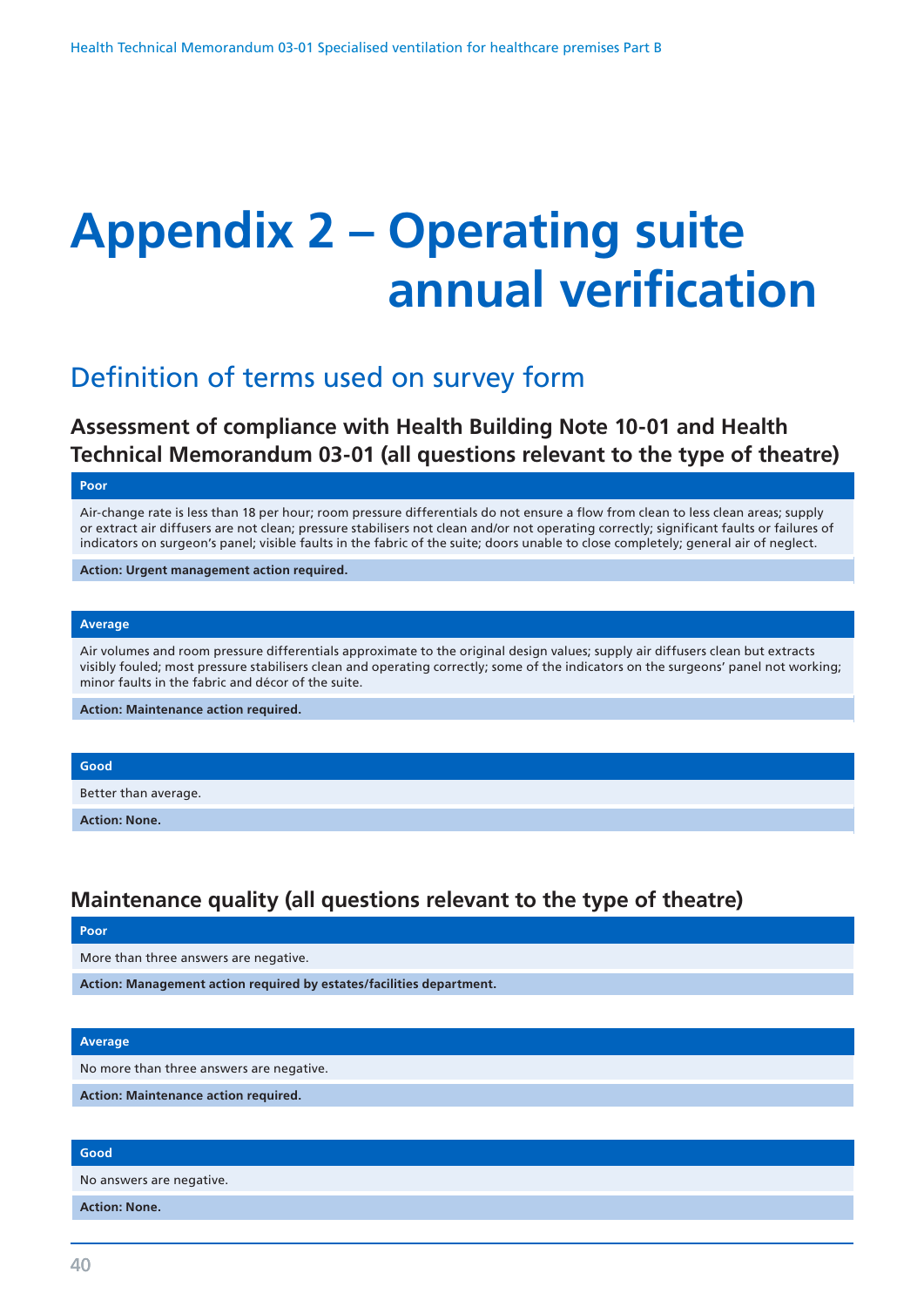## Annual verification of theatre ventilation systems Theatre suite information

| <b>Hospital</b>                      |                                |  |  |  |  |
|--------------------------------------|--------------------------------|--|--|--|--|
| Theatre name/no.                     | <b>Type of Theatre</b>         |  |  |  |  |
| Date of survey                       | <b>AHU location &amp; ID</b>   |  |  |  |  |
| <b>Name</b>                          |                                |  |  |  |  |
| <b>Compliance with HBN &amp; HTM</b> | Good<br>Poor<br><b>Average</b> |  |  |  |  |
| <b>Maintenance quality</b>           | Good<br>Poor<br><b>Average</b> |  |  |  |  |

| <b>No</b>      | <b>Survey question</b>                                                                 | <b>Yes</b> | <b>No</b> | <b>Comments</b> |
|----------------|----------------------------------------------------------------------------------------|------------|-----------|-----------------|
| $\mathbf{1}$   | Has the annual verification of the<br>AHU been carried out?                            |            |           |                 |
| $\overline{2}$ | Are windows hermetically sealed?                                                       |            |           |                 |
| 3              | Are the ceilings in the theatre and<br>prep room complete and sealed?                  |            |           |                 |
| 4              | Is the fabric of the rooms within the<br>suite free of any significant faults?         |            |           |                 |
| 5              | Are room light fittings correctly<br>sealed?                                           |            |           |                 |
| 6              | Do all doors close completely and<br>hold against the room pressure?                   |            |           |                 |
| $\overline{7}$ | Are the pressure stabilisers operating<br>correctly and silently?                      |            |           |                 |
| 8              | Are all supply and extract air<br>terminals and pressure stabilisers<br>visibly clean? |            |           |                 |
| 9              | Measure and record the operating<br>theatre temperature                                |            |           |                 |
| 10             | Does this accord with that displayed<br>on the surgeon's panel?                        |            |           |                 |
| 11             | Measure and record the operating<br>theatre relative humidity                          |            |           |                 |
| 12             | Does this accord with that displayed<br>on the surgeon's panel?                        |            |           |                 |
| 13             | Measure and record the supply and<br>extract air flow in the principal ducts           |            |           |                 |
| 14             | Measure and record the air flow at all<br>supply and extract terminals                 |            |           |                 |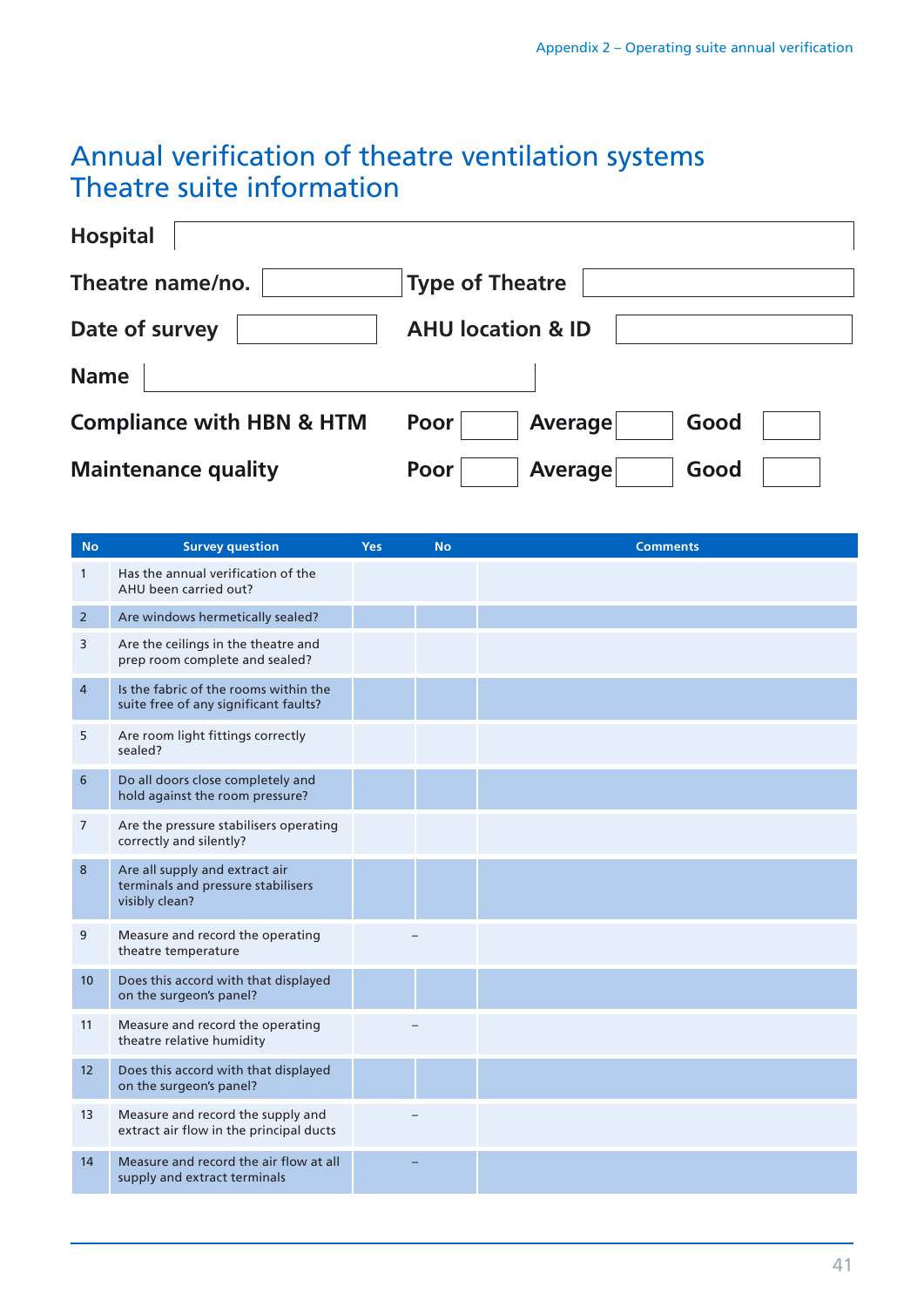| <b>No</b> | <b>Survey question</b>                                                                                                                                                        | <b>Yes</b> | <b>No</b> | <b>Comments</b> |
|-----------|-------------------------------------------------------------------------------------------------------------------------------------------------------------------------------|------------|-----------|-----------------|
| 15        | Does the derived air-change rate<br>achieve at least 18 ac/h in the<br>Theatre, 12 ac/h in the Anaesthetic<br>room and at least 80% of the design<br>flow in all other rooms? |            |           |                 |
| 16        | For UCV units, also measure and<br>record the air velocities within the<br>canopy using the method set out<br>in Chapter 12 of Health Technical<br>Memorandum 03-01 (Part A)  |            |           |                 |
| 17        | Do the air velocities achieve the<br>standard appropriate for the type of<br>canopy?                                                                                          |            |           |                 |
| 18        | Measure and record the room<br>differential pressures                                                                                                                         |            |           |                 |
| 19        | Do the room differential pressures<br>ensure a flow of air from the clean to<br>the less clean areas?                                                                         |            |           |                 |
| 20        | Measure and record the noise levels in<br>the principal rooms of the suite                                                                                                    |            |           |                 |
| 21        | Do the noise levels fall below the<br>limits set out in Table 2 of Health<br>Technical Memorandum 03-01, Part B?                                                              |            |           |                 |
| 22        | Check the operation of all ventilation<br>control functions represented on the<br>surgeon's panel.                                                                            |            |           |                 |
| 23        | Do the indicators accurately<br>represent the operational state of the<br>ventilation system(s)?                                                                              |            |           |                 |
| 24        | For UCV systems:                                                                                                                                                              |            |           |                 |
|           | Are the UCV and AHU interlocked<br>to ensure that the AHU runs at<br>full speed when the UCV is at full<br>operating speed or at low speed?                                   |            |           |                 |
|           | (See HTM 03-01; Part B; Chapter 3;<br>paragraph 3.90 Note.)                                                                                                                   |            |           |                 |
| 25        | With the UCV running at low speed,<br>does the system maintain the<br>standard of a conventional operating<br>theatre?                                                        |            |           |                 |
| 26        | For all theatres: with the system<br>running at set-back, does it maintain<br>a flow of air from the clean to the less<br>clean areas?                                        |            |           |                 |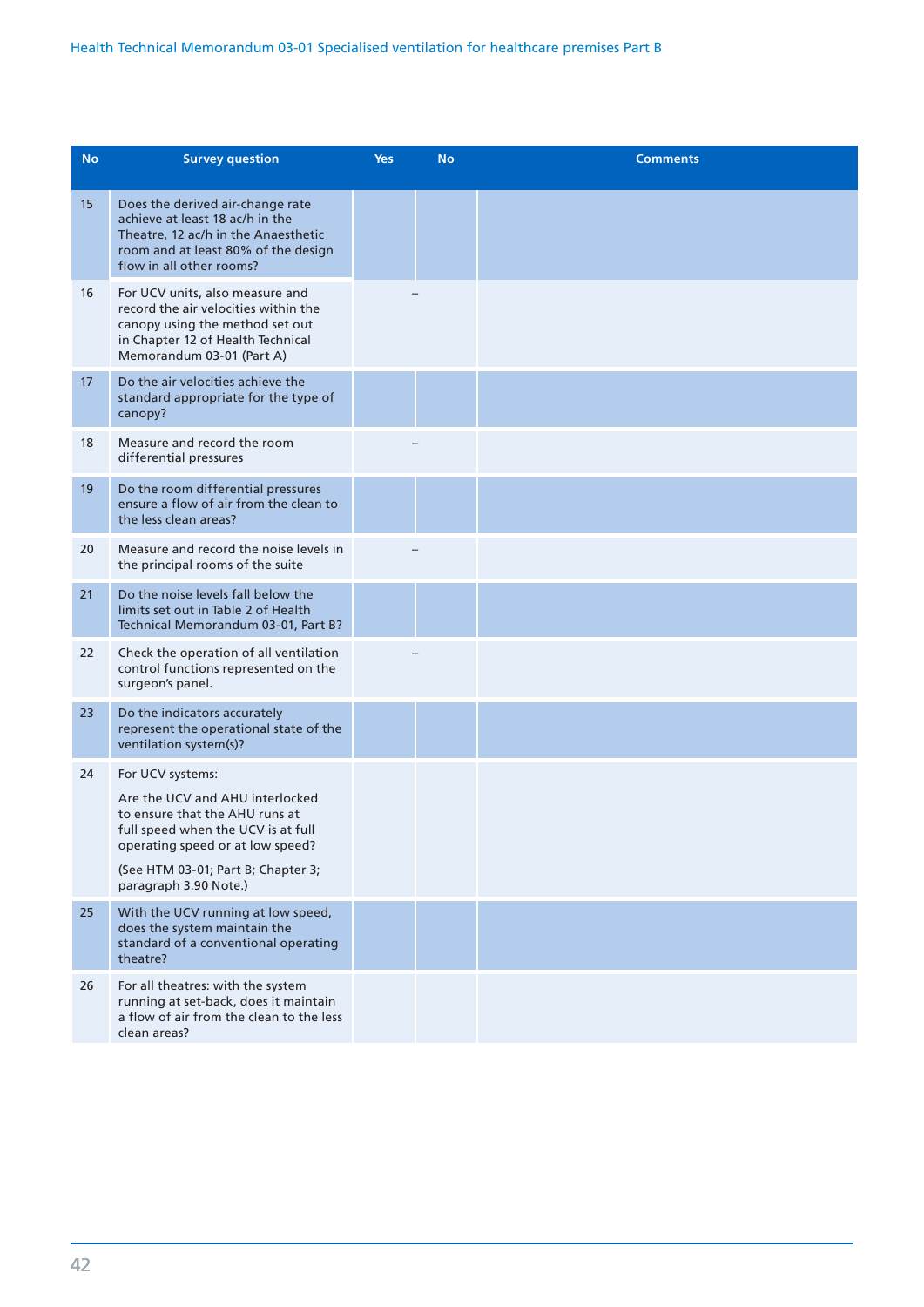#### **Additional comments**

(For example: the general décor; are the suite and its ventilation systems suitable for their designated functions?)

Are there any issues of particular concern that would prevent the suite being taken back into use?

Competent Person/Authorised Person ......................................................................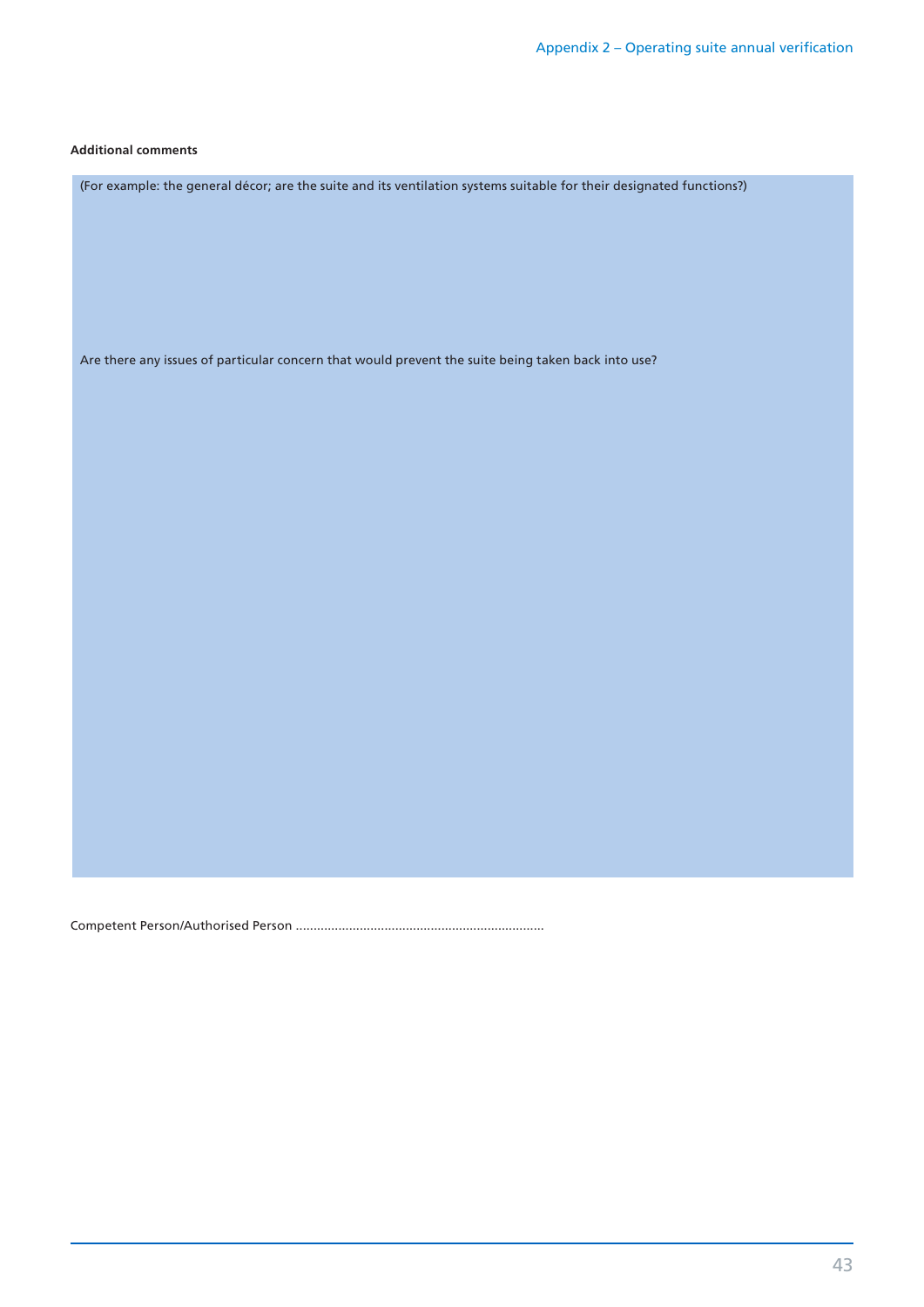# **Appendix 3 – Equipment Release Certificate**

## **Equipment release certificate**

| <b>Certificate No:</b>                                                                                                                                                                                                                                                              |                                                                                                                                                      |            |           |  |  |  |  |
|-------------------------------------------------------------------------------------------------------------------------------------------------------------------------------------------------------------------------------------------------------------------------------------|------------------------------------------------------------------------------------------------------------------------------------------------------|------------|-----------|--|--|--|--|
|                                                                                                                                                                                                                                                                                     |                                                                                                                                                      |            |           |  |  |  |  |
|                                                                                                                                                                                                                                                                                     |                                                                                                                                                      |            |           |  |  |  |  |
|                                                                                                                                                                                                                                                                                     |                                                                                                                                                      |            |           |  |  |  |  |
| This certificate is issued for the purpose of carrying out the following task.<br>The MAINTENANCE / SERVICE / REPAIR (delete as appropriate and attach job<br>card to certificate) of the equipment specified below. It is valid for 48 hours.<br>Location:  Equipment:  Serial No: |                                                                                                                                                      |            |           |  |  |  |  |
|                                                                                                                                                                                                                                                                                     |                                                                                                                                                      | <b>Yes</b> | <b>No</b> |  |  |  |  |
|                                                                                                                                                                                                                                                                                     | 1 Is the task routine for this equipment?                                                                                                            |            |           |  |  |  |  |
|                                                                                                                                                                                                                                                                                     | $2$ Are you a fully trained service engineer or have you carried out this task at least<br>3 times previously?                                       |            |           |  |  |  |  |
|                                                                                                                                                                                                                                                                                     | 3 Has one of the following authorised personnel (circle the name) given<br>permission for the service to take place?<br><b>Authorised Person(s):</b> |            |           |  |  |  |  |
| Note: If the answer to all of the above questions is YES, proceed to Step 4.<br>If the answer to any of the above questions is NO, do not proceed.<br>Return this Certificate to the issuing officer and obtain a Permit to Work.                                                   |                                                                                                                                                      |            |           |  |  |  |  |
| 4                                                                                                                                                                                                                                                                                   | Obtain the signature of the person identified at Step 3 above.                                                                                       |            |           |  |  |  |  |
|                                                                                                                                                                                                                                                                                     | 5   Isolate the equipment and carry out the task.                                                                                                    |            |           |  |  |  |  |
|                                                                                                                                                                                                                                                                                     | 6   Reinstate all services and test-run the equipment.                                                                                               |            |           |  |  |  |  |
| $\overline{7}$                                                                                                                                                                                                                                                                      | On completion, the person doing the work to print name, and sign.                                                                                    |            |           |  |  |  |  |
|                                                                                                                                                                                                                                                                                     | 8 Is the equipment serviceable?<br>If YES, go to Step 9. If NO, isolate equipment and go to Step 10.                                                 |            |           |  |  |  |  |
|                                                                                                                                                                                                                                                                                     | $9$ Hand equipment back to the person identified in Step 4. Obtain signature.                                                                        |            |           |  |  |  |  |
| 10 <sup>1</sup>                                                                                                                                                                                                                                                                     | Return this certifcate to the issuing authority. Receiving officer to sign.                                                                          |            |           |  |  |  |  |
| Note: The issuing authority to retain this certificate for 12 months                                                                                                                                                                                                                |                                                                                                                                                      |            |           |  |  |  |  |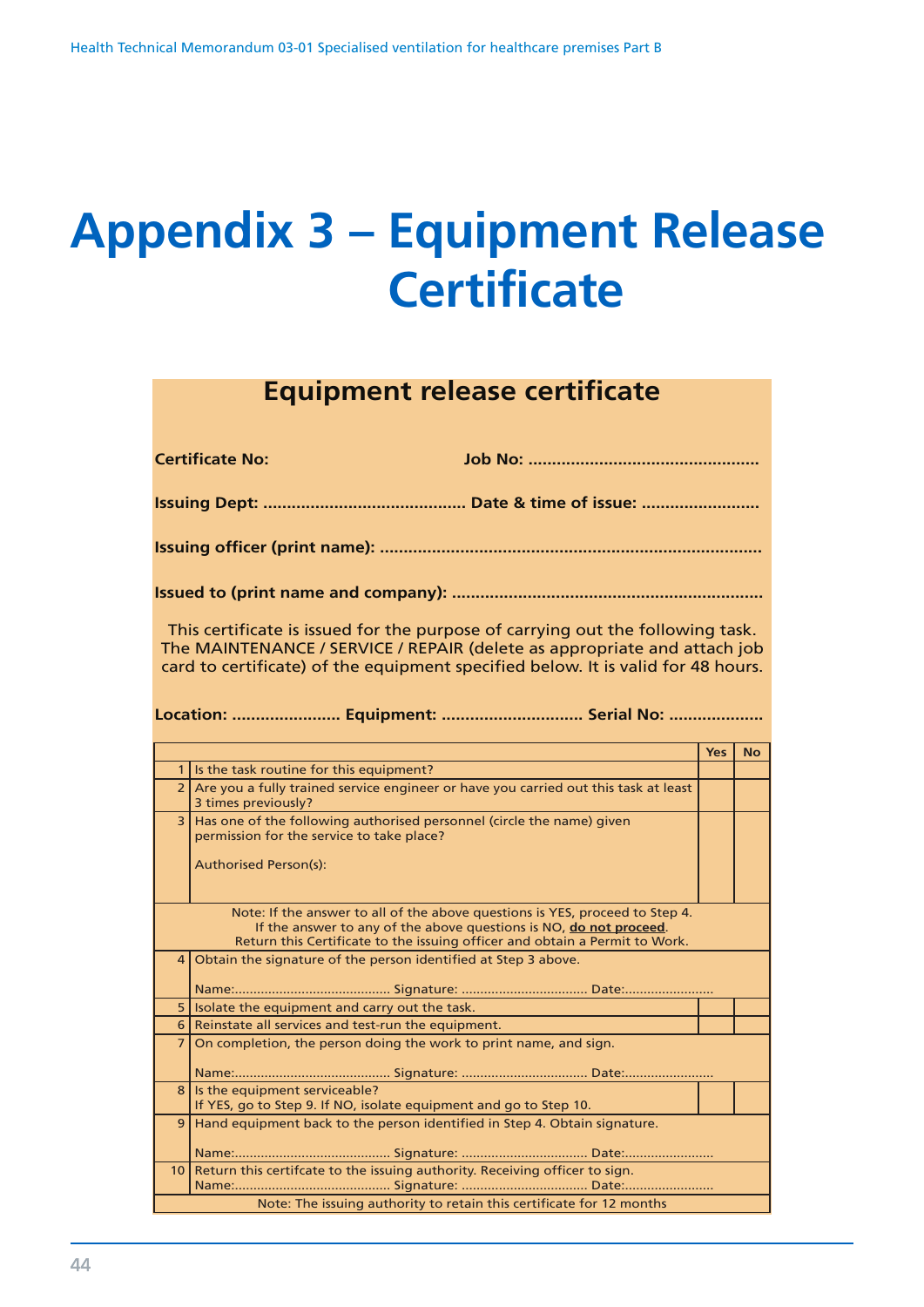# **References**

## Acts and regulations

**Building Regulations 2010.** SI 2010 No 2214. [http://www.legislation.gov.uk/](http://www.legislation.gov.uk/uksi/2010/2214/contents/made) [uksi/2010/2214/contents/made](http://www.legislation.gov.uk/uksi/2010/2214/contents/made) 

**Control of Substances Hazardous to Health Regulations 2002.** SI 2002 No 2677. [http://www.legislation.gov.uk/](http://www.legislation.gov.uk/uksi/2002/2677/regulation/7/made) [uksi/2002/2677/regulation/7/made](http://www.legislation.gov.uk/uksi/2002/2677/regulation/7/made)

**Health Act 2009.** HMSO, 2009. [http://www.legislation.gov.uk/](http://www.legislation.gov.uk/ukpga/2009/21/contents) [ukpga/2009/21/contents](http://www.legislation.gov.uk/ukpga/2009/21/contents)

**Health and Safety at Work etc. Act 1974.**  HMSO, 1974. [http://www.legislation.gov.uk/](http://www.legislation.gov.uk/ukpga/1974/37/contents) [ukpga/1974/37/contents](http://www.legislation.gov.uk/ukpga/1974/37/contents)

**Reporting of Injuries, Diseases and Dangerous Occurrences Regulations (RIDDOR) 2013.** SI 2013 No 1471. [http://www.legislation.gov.uk/](http://www.legislation.gov.uk/uksi/2013/1471/contents/made) [uksi/2013/1471/contents/made](http://www.legislation.gov.uk/uksi/2013/1471/contents/made) 

**Workplace (Health, Safety and Welfare) Regulations 1992.** SI 1992 No 3004. [http://www.legislation.gov.uk/](http://www.legislation.gov.uk/uksi/1992/3004/contents/made) [uksi/1992/3004/contents/made](http://www.legislation.gov.uk/uksi/1992/3004/contents/made) 

## British Standards

**BS 1710.** Specification for identification of pipelines and services. British Standards Institution, 2014.

**BS EN 149:2001+A1.** Respiratory protective devices. Filtering half masks to protect

against particles. Requirements, testing, marking. British Standards Institution, 2009.

**BS EN ISO 14644-1.** Cleanrooms and associated controlled environments. Classification of air cleanliness by particle concentration. British Standards Institution, 2015.

## Health and Safety Executive guidance

Health and Safety Executive (2003). **Safe working and the prevention of infection in clinical laboratories and similar facilities.**  HSE Books, Sudbury. [https://www.hse.gov.uk/pubns/clinical](https://www.hse.gov.uk/pubns/clinical-laboratories.pdf)[laboratories.pdf](https://www.hse.gov.uk/pubns/clinical-laboratories.pdf) 

Health and Safety Executive (2008). **HSG258 Controlling airborne contaminants at work: a guide to local exhaust ventilation (LEV).**  HSE Books, Sudbury.

[https://www.hse.gov.uk/pubns/books/](https://www.hse.gov.uk/pubns/books/hsg258.htm)  [hsg258.htm](https://www.hse.gov.uk/pubns/books/hsg258.htm) 

Health and Safety Executive (2013). **Approved Code of Practice and guidance on regulations. Legionnaires' disease: The control of** *Legionella* **bacteria in water systems (L8).** (4th edition). HSE Books, Sudbury.

<https://www.hse.gov.uk/pubns/books/l8.htm>

Health and Safety Executive (2014). **HSG274 Legionnaires' disease – technical guidance. Part 2: The control of** *Legionella* **bacteria in hot and cold water systems.** HSE Books,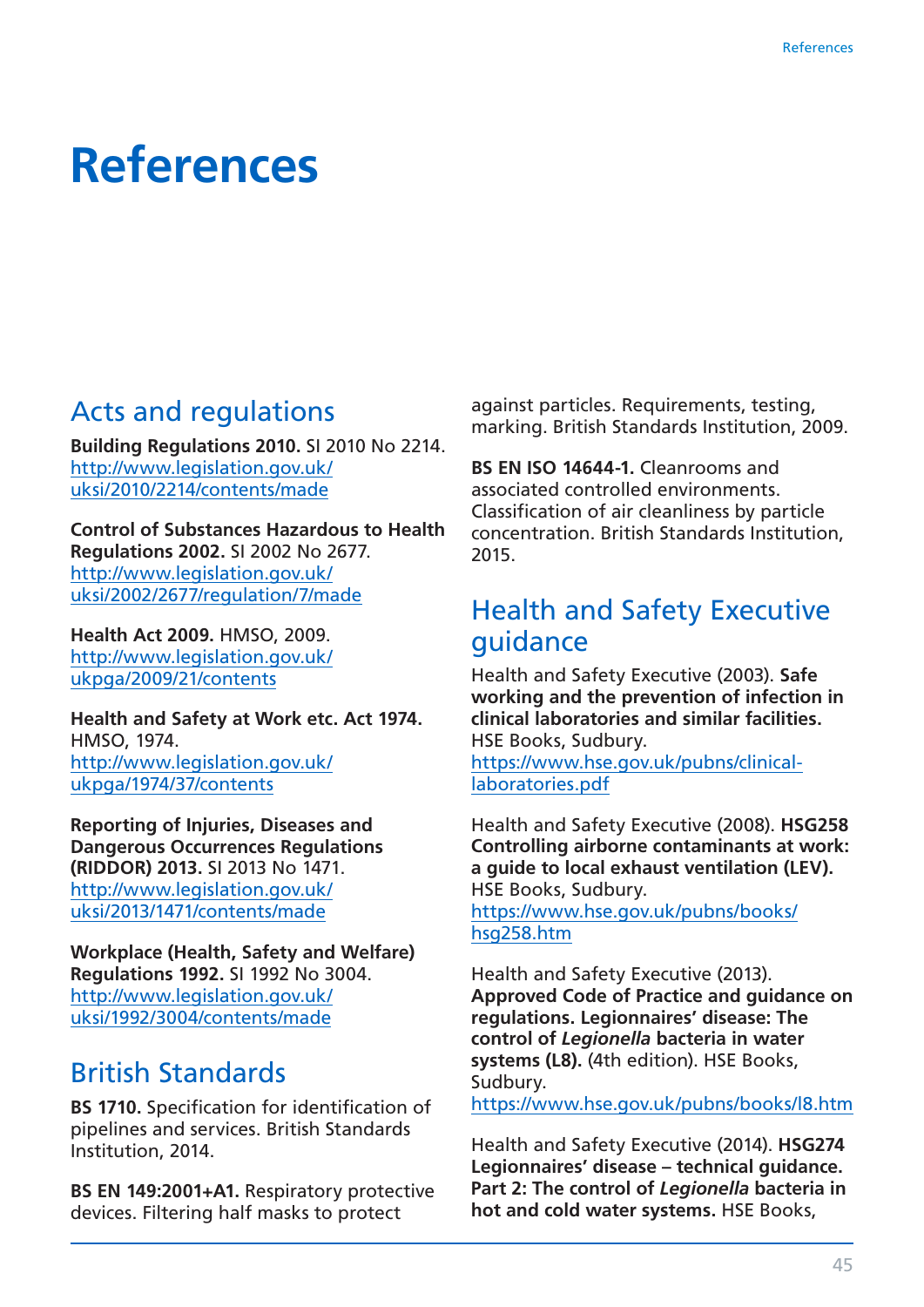#### Sudbury. [https://www.hse.gov.uk/pubns/books/](https://www.hse.gov.uk/pubns/books/hsg274.htm)  [hsg274.htm](https://www.hse.gov.uk/pubns/books/hsg274.htm)

Health and Safety Executive (2014). **HSG274 Legionnaires' disease – technical guidance. Part 3: The control of** *Legionella* **bacteria in other risk systems.** HSE Books, Sudbury. [http://www.hse.gov.uk/pubns/priced/](http://www.hse.gov.uk/pubns/priced/hsg274part3.pdf)  [hsg274part3.pdf](http://www.hse.gov.uk/pubns/priced/hsg274part3.pdf) 

Department of Health (2015). **The Health and Social Care Act 2008 Code of Practice on the prevention and control of infections and related guidance.** 

[https://www.gov.uk/government/](https://www.gov.uk/government/publications/the-health-and-social-care-act-2008-code-of-practice-on-the-prevention-and-control-of-infections-and-related-guidance)  [publications/the-health-and-social-care-act-](https://www.gov.uk/government/publications/the-health-and-social-care-act-2008-code-of-practice-on-the-prevention-and-control-of-infections-and-related-guidance)[2008-code-of-practice-on-the-prevention](https://www.gov.uk/government/publications/the-health-and-social-care-act-2008-code-of-practice-on-the-prevention-and-control-of-infections-and-related-guidance)[and-control-of-infections-and-related](https://www.gov.uk/government/publications/the-health-and-social-care-act-2008-code-of-practice-on-the-prevention-and-control-of-infections-and-related-guidance)[guidance](https://www.gov.uk/government/publications/the-health-and-social-care-act-2008-code-of-practice-on-the-prevention-and-control-of-infections-and-related-guidance) 

Health and Safety Executive (2018). **HSG283 Managing infection risks when handling the deceased: guidance for the mortuary, post-mortem room and funeral premises, and during exhumation.** HSE Books, Sudbury.

[https://www.hse.gov.uk/pubns/books/](https://www.hse.gov.uk/pubns/books/hsg283.htm)  [hsg283.htm](https://www.hse.gov.uk/pubns/books/hsg283.htm)

Health and Safety Executive (2020). **EH40/2005 Workplace exposure limits: containing the list of workplace exposure limits for use with the Control of Substances Hazardous to Health Regulations 2002 (as amended).** HSE Books, Sudbury.

[https://www.hse.gov.uk/pubns/books/eh40.](https://www.hse.gov.uk/pubns/books/eh40.htm) [htm](https://www.hse.gov.uk/pubns/books/eh40.htm) 

# Health Technical Memoranda

Health Technical Memorandum 04-01. Safe water in healthcare premises. [https://www.gov.uk/government/](https://www.gov.uk/government/publications/hot-and-cold-water-supply-storage-and-distribution-systems-for-healthcare-premises)  [publications/hot-and-cold-water-supply](https://www.gov.uk/government/publications/hot-and-cold-water-supply-storage-and-distribution-systems-for-healthcare-premises)[storage-and-distribution-systems-for](https://www.gov.uk/government/publications/hot-and-cold-water-supply-storage-and-distribution-systems-for-healthcare-premises)[healthcare-premises](https://www.gov.uk/government/publications/hot-and-cold-water-supply-storage-and-distribution-systems-for-healthcare-premises) 

Health Technical Memorandum 05-01. Managing healthcare fire safety. [https://www.gov.uk/government/](https://www.gov.uk/government/publications/managing-healthcare-fire-safety)  [publications/managing-healthcare-fire](https://www.gov.uk/government/publications/managing-healthcare-fire-safety)[safety](https://www.gov.uk/government/publications/managing-healthcare-fire-safety) 

Health Technical Memorandum 05-02. Fire safety in the design of healthcare premises. [https://www.gov.uk/government/](https://www.gov.uk/government/publications/guidance-in-support-of-functional-provisions-for-healthcare-premises)  [publications/guidance-in-support-of](https://www.gov.uk/government/publications/guidance-in-support-of-functional-provisions-for-healthcare-premises)[functional-provisions-for-healthcare](https://www.gov.uk/government/publications/guidance-in-support-of-functional-provisions-for-healthcare-premises)[premises](https://www.gov.uk/government/publications/guidance-in-support-of-functional-provisions-for-healthcare-premises) 

Health Technical Memorandum 05-03. Fire safety measures for health sector buildings. [https://www.gov.uk/government/](https://www.gov.uk/government/publications/suite-of-guidance-on-fire-safety-throughout-healthcare-premises-parts-a-to-m)  [publications/suite-of-guidance-on-fire](https://www.gov.uk/government/publications/suite-of-guidance-on-fire-safety-throughout-healthcare-premises-parts-a-to-m)[safety-throughout-healthcare-premises](https://www.gov.uk/government/publications/suite-of-guidance-on-fire-safety-throughout-healthcare-premises-parts-a-to-m)[parts-a-to-m](https://www.gov.uk/government/publications/suite-of-guidance-on-fire-safety-throughout-healthcare-premises-parts-a-to-m) 

Health Technical Memorandum 07-01. Safe management of healthcare waste. [https://www.gov.uk/government/](https://www.gov.uk/government/publications/guidance-on-the-safe-management-of-healthcare-waste)  [publications/guidance-on-the-safe](https://www.gov.uk/government/publications/guidance-on-the-safe-management-of-healthcare-waste)[management-of-healthcare-waste](https://www.gov.uk/government/publications/guidance-on-the-safe-management-of-healthcare-waste)

Health Technical Memorandum 08-01. **Acoustics** 

[https://www.gov.uk/government/](https://www.gov.uk/government/publications/guidance-on-acoustic-requirements-in-the-design-of-healthcare-facilities)  [publications/guidance-on-acoustic](https://www.gov.uk/government/publications/guidance-on-acoustic-requirements-in-the-design-of-healthcare-facilities)[requirements-in-the-design-of-healthcare](https://www.gov.uk/government/publications/guidance-on-acoustic-requirements-in-the-design-of-healthcare-facilities)[facilities](https://www.gov.uk/government/publications/guidance-on-acoustic-requirements-in-the-design-of-healthcare-facilities) 

## Health Building Notes

Health Building Note 10-01. Facilities for surgery (forthcoming).

Health Building Note 26 – 'Facilities for surgical procedures' (2004) and Health Building Note 10-02 – 'Facilities for day surgery units' (2007) are currently under revision and will become Health Building Note 10-01 once updated.

Health Building Note 13. Sterile services department.

[https://www.gov.uk/government/](https://www.gov.uk/government/publications/the-planning-and-design-of-sterile-services-departments)  [publications/the-planning-and-design-of](https://www.gov.uk/government/publications/the-planning-and-design-of-sterile-services-departments)[sterile-services-departments](https://www.gov.uk/government/publications/the-planning-and-design-of-sterile-services-departments)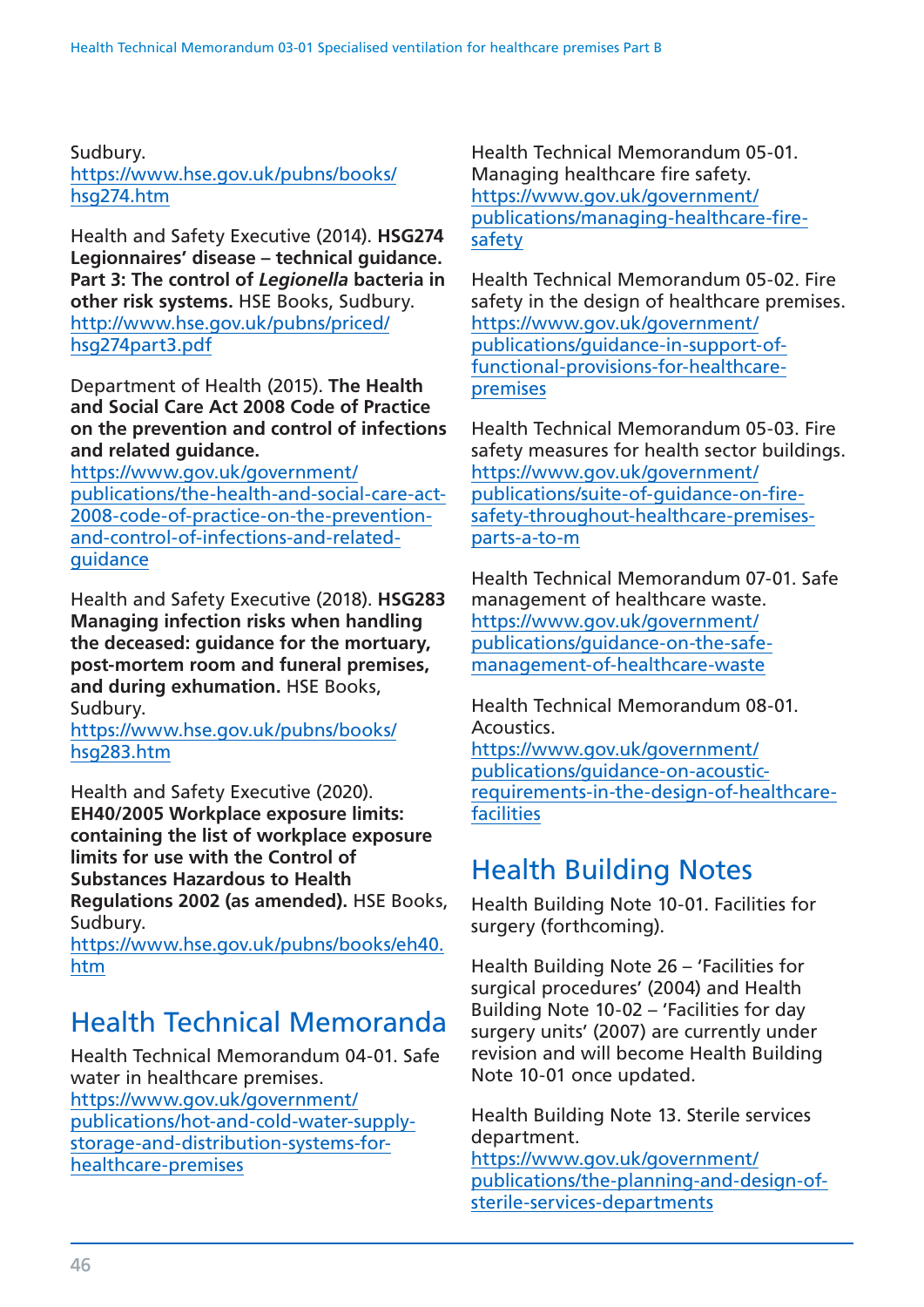Health Building Note 26. Facilities for surgical procedures. [https://www.gov.uk/government/](https://www.gov.uk/government/publications/facilities-guidance-for-surgical-procedures-in-acute-general-hospitals)  [publications/facilities-guidance-for-surgical](https://www.gov.uk/government/publications/facilities-guidance-for-surgical-procedures-in-acute-general-hospitals)[procedures-in-acute-general-hospitals](https://www.gov.uk/government/publications/facilities-guidance-for-surgical-procedures-in-acute-general-hospitals)

## Other publications

Advisory Committee on Dangerous Pathogens (2001). **The management, design and operation of microbiological containment laboratories.** 

[https://www.hse.gov.uk/biosafety/](https://www.hse.gov.uk/biosafety/management-containment-labs.pdf) [management-containment-labs.pdf](https://www.hse.gov.uk/biosafety/management-containment-labs.pdf)

Advisory Committee on Dangerous Pathogens (2005). **Biological agents: managing the risks in laboratories and healthcare premises.** 

[https://www.gla.ac.uk/media/](https://www.gla.ac.uk/media/Media_196331_smxx.pdf) [Media\\_196331\\_smxx.pdf](https://www.gla.ac.uk/media/Media_196331_smxx.pdf) 

Advisory Committee on Dangerous Pathogens (2009). **Biological agents: the principles, design and operation of Containment Level 4 facilities.**  <https://www.hse.gov.uk/pubns/web09.pdf> CIBSE. (2014). **Guide M: Maintenance engineering and management: a guide for designers, maintainers, building owners and operators, and facilities managers.**  CIBSE, London.

European Commission (2011). **EudraLex. Volume 4: Good manufacturing practice (GMP) guidelines.** (Partly revised in 2017.) [https://ec.europa.eu/health/documents/](https://ec.europa.eu/health/documents/eudralex/vol-4_en)  [eudralex/vol-4\\_en](https://ec.europa.eu/health/documents/eudralex/vol-4_en)

Specialised Ventilation for Healthcare Society (2017). **[SVHSoc.01](https://SVHSoc.01) – Operating theatres: energy control strategies and the surgeon's panel.** 

[https://svhsoc.com/wp-content/](https://svhsoc.com/wp-content/uploads/2019/03/operating-theatre-surgeons-panel-and-control-strategies-1.pdf)  [uploads/2019/03/operating-theatre](https://svhsoc.com/wp-content/uploads/2019/03/operating-theatre-surgeons-panel-and-control-strategies-1.pdf)[surgeons-panel-and-control-strategies-1.pdf](https://svhsoc.com/wp-content/uploads/2019/03/operating-theatre-surgeons-panel-and-control-strategies-1.pdf) 

Specialised Ventilation for Healthcare Society (2018). [SVHSoc.02](https://SVHSoc.02) – **Change in air filter test and classification standards.**  [https://svhsoc.com/wp-content/](https://svhsoc.com/wp-content/uploads/2019/03/change-in-air-filter-classification-1.pdf)  [uploads/2019/03/change-in-air-filter](https://svhsoc.com/wp-content/uploads/2019/03/change-in-air-filter-classification-1.pdf)[classification-1.pdf](https://svhsoc.com/wp-content/uploads/2019/03/change-in-air-filter-classification-1.pdf)